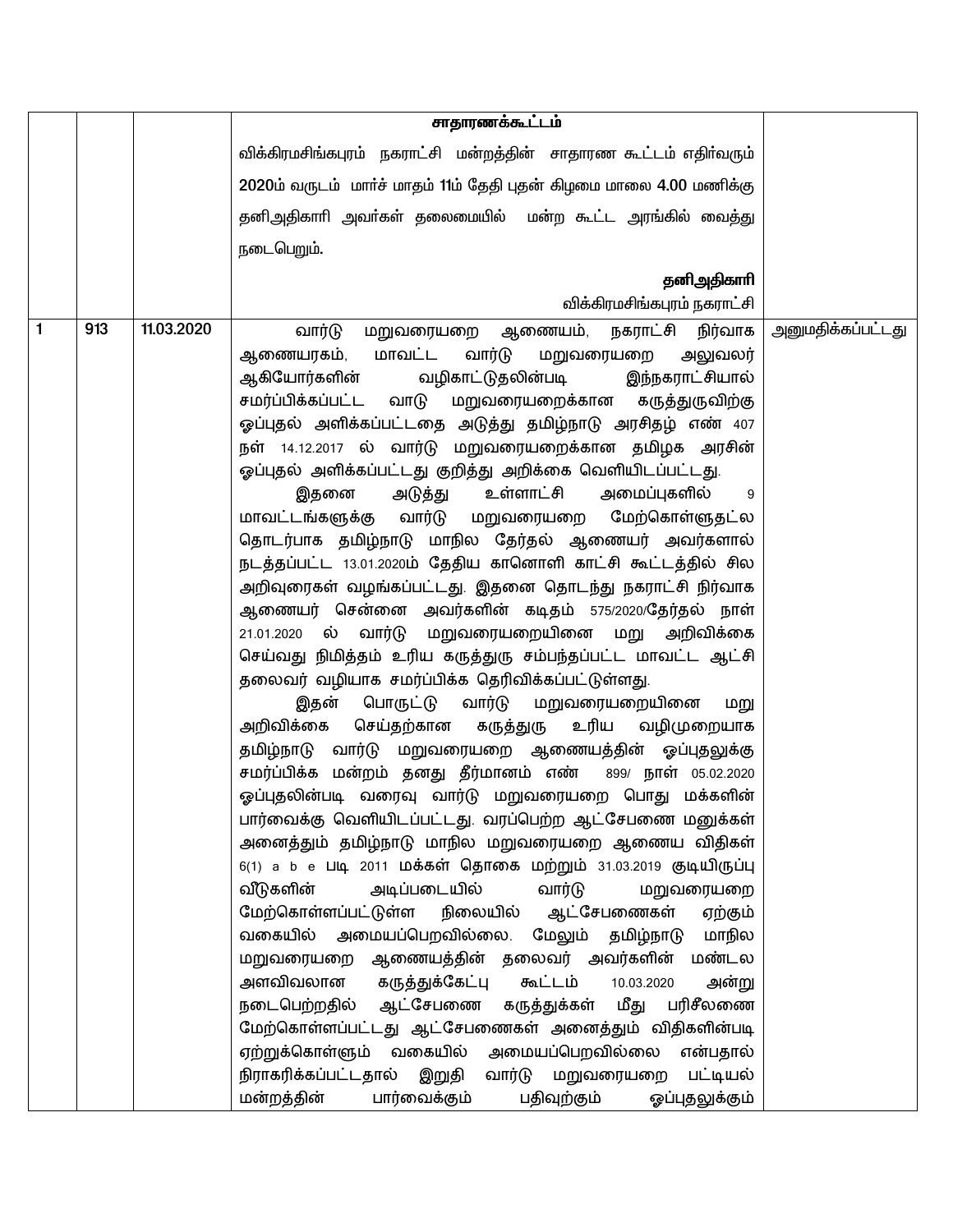| அலுவலகக்குறிப்பு இறுதி வார்டு மறுவரையறையினை மன்றம்<br>அங்கீகரித்து அனுமதிக்கலாம்<br>விக்கிரமசிங்கபுரம் நகராட்சி 21 வார்டு பகுதிகளில் உள்ள<br><u>அனுமதிக்கப்பட்டது</u><br>$\overline{2}$<br>914<br>இந்நகராட்சிக்கு சொந்தமான கைபம்புகள் (அடிபம்புகள்) மூலம் பொது<br>மக்களுக்கு குடிநீா் விநியோகம் செய்யப்பட்டு வருகிறது. மேற்கண்ட<br>அடிபம்புகளில் அவ்வப்போது ஏற்படும் பழுதுகளை உடனுக்குடன் சாி செய்து<br>பொது மக்களுக்கு தங்கு தடையின்றி குடிநீா் விநியோகம் செய்ய ஏதுவாக,<br>2020–21 ஆம் ஆண்டுக்கு பொது பராமாிப்பு பணிகள் மேற்கொள்ளவேண்டி,<br>இந்நகராட்சி பொறியாளர் அவர்களால் தயார் செய்யப்பட்டுள்ள மதிப்பீட்டுத்<br>தொகை ரூ. 2.20/– இலட்சத்திற்கு மன்ற அனுமதி வேண்டியும், பணி |
|-------------------------------------------------------------------------------------------------------------------------------------------------------------------------------------------------------------------------------------------------------------------------------------------------------------------------------------------------------------------------------------------------------------------------------------------------------------------------------------------------------------------------------------------------------------------------------------------------------------------------------------------------------------------------------|
|                                                                                                                                                                                                                                                                                                                                                                                                                                                                                                                                                                                                                                                                               |
|                                                                                                                                                                                                                                                                                                                                                                                                                                                                                                                                                                                                                                                                               |
|                                                                                                                                                                                                                                                                                                                                                                                                                                                                                                                                                                                                                                                                               |
|                                                                                                                                                                                                                                                                                                                                                                                                                                                                                                                                                                                                                                                                               |
|                                                                                                                                                                                                                                                                                                                                                                                                                                                                                                                                                                                                                                                                               |
|                                                                                                                                                                                                                                                                                                                                                                                                                                                                                                                                                                                                                                                                               |
|                                                                                                                                                                                                                                                                                                                                                                                                                                                                                                                                                                                                                                                                               |
|                                                                                                                                                                                                                                                                                                                                                                                                                                                                                                                                                                                                                                                                               |
|                                                                                                                                                                                                                                                                                                                                                                                                                                                                                                                                                                                                                                                                               |
|                                                                                                                                                                                                                                                                                                                                                                                                                                                                                                                                                                                                                                                                               |
|                                                                                                                                                                                                                                                                                                                                                                                                                                                                                                                                                                                                                                                                               |
| மேற்கொள்ள ஓப்பந்தப்புள்ளி கோரவும், செலவினத் தொகையினை                                                                                                                                                                                                                                                                                                                                                                                                                                                                                                                                                                                                                          |
| இந்நகராட்சி குடிநீா் திட்ட நிதியில் இருந்து செலவு மேற்கொள்ளவும்                                                                                                                                                                                                                                                                                                                                                                                                                                                                                                                                                                                                               |
| மன்றத்தின் அனுமதி வேண்டி , மன்ற பொருள் அனுமதிக்கு,                                                                                                                                                                                                                                                                                                                                                                                                                                                                                                                                                                                                                            |
| விக்கிரமசிங்கபுரம் நகராட்சிக்குட்பட்ட 21 வார்டு பகுதிகளுக்கும்<br><u>அனுமதிக்கப்பட்டது</u><br>3<br>915                                                                                                                                                                                                                                                                                                                                                                                                                                                                                                                                                                        |
| இந்நகராட்சி மூலம் பொது மக்களுக்கு குடிநீா் விநியோகம் சீராக                                                                                                                                                                                                                                                                                                                                                                                                                                                                                                                                                                                                                    |
| வருகிறது.<br>செய்யப்பட்டு<br>இந்நகராட்சி<br>அதற்காக<br>குடிநீா்<br>மூலம்                                                                                                                                                                                                                                                                                                                                                                                                                                                                                                                                                                                                      |
| விநியோகத்திற்காக பம்பிங் மெயின் குழாய் மற்றும் பகிா்மான குழாய்                                                                                                                                                                                                                                                                                                                                                                                                                                                                                                                                                                                                                |
| பதிக்கப்பட்டுள்ள.மேற்கண்ட பம்பிங் மெயின் குழாய் மற்றும் பகிர்மான                                                                                                                                                                                                                                                                                                                                                                                                                                                                                                                                                                                                              |
| அவ்வப்போது<br>குழாய்களில்<br>ஏற்படும்<br>பழுதுகள்,<br>கசிவுகள்<br>மற்றும்                                                                                                                                                                                                                                                                                                                                                                                                                                                                                                                                                                                                     |
| உடைப்புகளை உடனுக்குடன் சாி செய்து பொது மக்களுக்கு<br>தங்கு                                                                                                                                                                                                                                                                                                                                                                                                                                                                                                                                                                                                                    |
| தடையின்றி குடிநீர் விநியோகம் செய்ய ஏதுவாக, 2020—21 ஆம் ஆண்டுக்கு                                                                                                                                                                                                                                                                                                                                                                                                                                                                                                                                                                                                              |
| பொது பராமரிப்பு பணிகள் மேற்கொள்ள வேண்டி, இந்நகராட்சி பொறியாளர்                                                                                                                                                                                                                                                                                                                                                                                                                                                                                                                                                                                                                |
| அவா்களால் தயாா் செய்யப்பட்டுள்ள மதிப்பீட்டுத் தொகை ரூ. 8.30/—                                                                                                                                                                                                                                                                                                                                                                                                                                                                                                                                                                                                                 |
| வேண்டியும்,<br>இலட்சத்திற்கு<br>மன்ற<br>அனுமதி<br>பணி<br>மேற்கொள்ள                                                                                                                                                                                                                                                                                                                                                                                                                                                                                                                                                                                                            |
| ஓப்பந்தப்புள்ளி கோரவும், செலவினத் தொகையினை இந்நகராட்சி குடிநீா்                                                                                                                                                                                                                                                                                                                                                                                                                                                                                                                                                                                                               |
| திட்ட நிதியில் இருந்து செலவு மேற்கொள்ளவும் மன்றத்தின் அனுமதி                                                                                                                                                                                                                                                                                                                                                                                                                                                                                                                                                                                                                  |
| வேண்டி , மன்ற பொருள் அனுமதிக்கு,                                                                                                                                                                                                                                                                                                                                                                                                                                                                                                                                                                                                                                              |
| விக்கிரமசிங்கபுரம் நகராட்சிக்குட்பட்ட 21 வார்டு பகுதிகளிலும்,<br>916<br><u>அனுமதிக்கப்பட்டது</u><br>4                                                                                                                                                                                                                                                                                                                                                                                                                                                                                                                                                                         |
| சின்டெக்ஸ்<br>தொட்டி<br>இந்நகராட்சி<br>மூலம்<br>கழிப்பறைகள்<br>மற்றும்                                                                                                                                                                                                                                                                                                                                                                                                                                                                                                                                                                                                        |
| அமைக்கப்பட்டு பராமரிப்பு செய்யப்பட்டு வருகிறது. மேற்கண்ட சின்டெக்ஸ்                                                                                                                                                                                                                                                                                                                                                                                                                                                                                                                                                                                                           |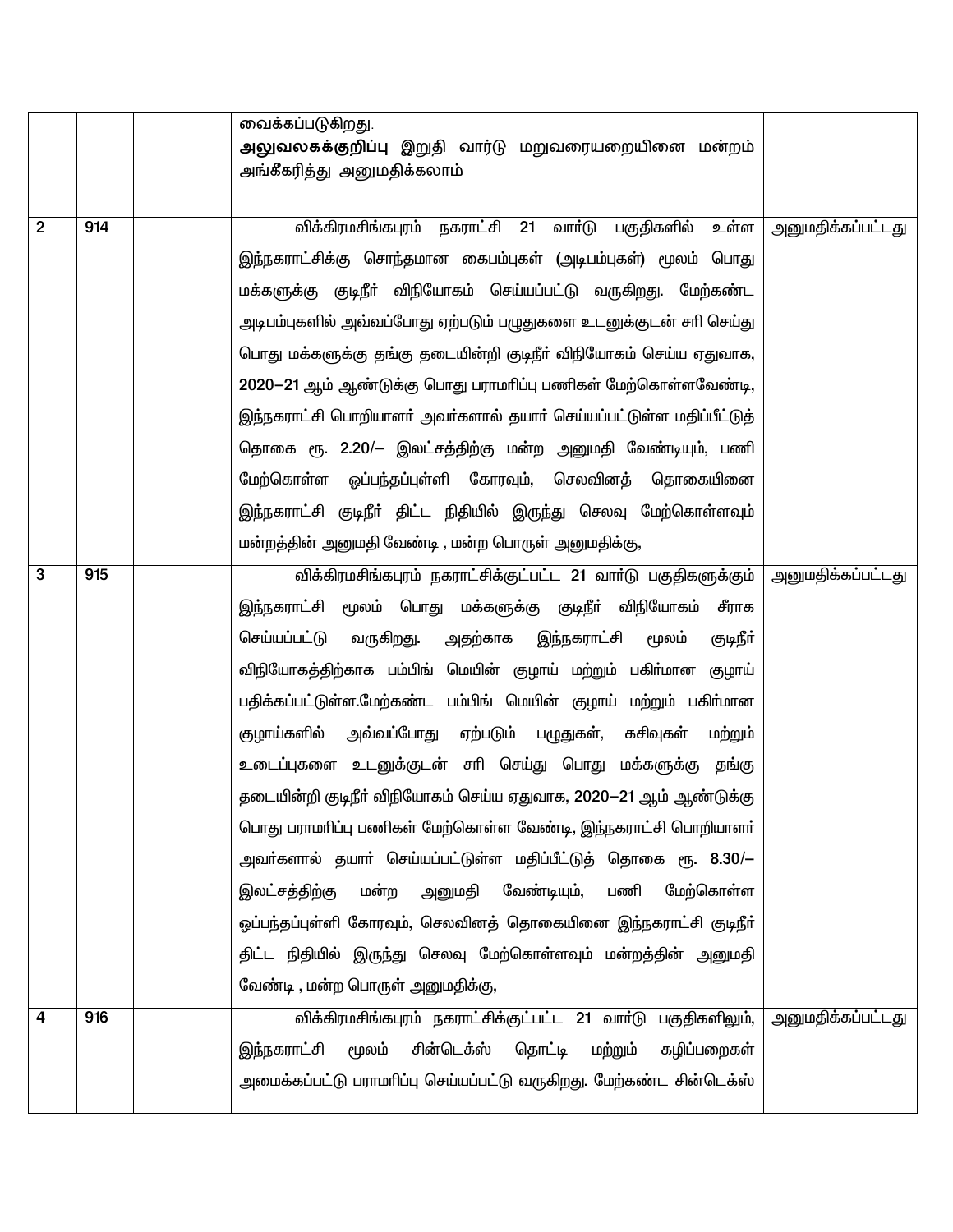|                |     | தொட்டி மோட்டர் மற்றும் நகராட்சி கழிப்பறைகளில் உள்ள<br>மின்                |                          |
|----------------|-----|---------------------------------------------------------------------------|--------------------------|
|                |     | மோட்டாா்களில் அவ்வப்போது ஏற்படும் பழுதுகளை உடனுக்குடன் சாி                |                          |
|                |     | செய்து பொது மக்களுக்கு பயன்படும் வகையில் , 2020—21 ஆம் ஆண்டுக்கு          |                          |
|                |     | பொது பராமாிப்பு பணிகள் மேற்கொள்ள வேண்டி, இந்நகராட்சி பொறியாளா்            |                          |
|                |     | அவா்களால் தயாா் செய்யப்பட்டுள்ள மதிப்பீட்டுத் தொகை ரூ. 6.20/—             |                          |
|                |     | இலட்சத்திற்கு<br>மன்ற<br>வேண்டியும்,<br>பணி<br>அனுமதி<br>மேற்கொள்ள        |                          |
|                |     | ஓப்பந்தப்புள்ளி கோரவும், செலவினத் தொகையினை இந்நகராட்சி குடிநீா்           |                          |
|                |     | திட்ட நிதியில் இருந்து செலவு மேற்கொள்ளவும் மன்றத்தின் அனுமதி              |                          |
|                |     | வேண்டி, மன்ற பொருள் அனுமதிக்கு,                                           |                          |
| 5              | 917 | விக்கிரமசிங்கபுரம் நகராட்சிக்குட்பட்ட 21 வார்டு பகுதிகளுக்கும்            | அனுமதிக்கப்பட்டது        |
|                |     | இந்நகராட்சி மூலம் பொது மக்களுக்கு குடிநீா்<br>விநியோகம் சீராக             |                          |
|                |     | வருகிறது.<br>பொதுமக்கள் நலன் கருதி விநியோகம்<br>செய்யப்பட்டு              |                          |
|                |     | செய்யப்படும் குடிநீரில் கோளரின் கலக்க ஏதுவாக, 2020-21 ஆம்                 |                          |
|                |     | ஆண்டுக்கு கோளாின் கேஸ் சிலிண்டா் கொள்முதல் செய்ய இந்நகராட்சி              |                          |
|                |     | பொறியாளா் அவா்களால் தயாா் செய்யப்பட்டுள்ள மதிப்பீட்டுத் தொகை              |                          |
|                |     | ரூ.4.00/— இலட்சத்திற்கு மன்ற அனுமதி வேண்டியும், பணி மேற்கொள்ள             |                          |
|                |     | ஓப்பந்தப்புள்ளி கோரவும், செலவினத் தொகையினை இந்நகராட்சி குடிநீா்           |                          |
|                |     | திட்ட நிதியில் இருந்து செலவு மேற்கொள்ளவும் மன்றத்தின் அனுமதி              |                          |
|                |     | வேண்டி, மன்ற பொருள் அனுமதிக்கு,                                           |                          |
| 6              | 918 | விக்கிரமசிங்கபுரம் நகராட்சிக்குட்பட்ட 21 வார்டு பகுதிகளுக்கும்            | <u>அனுமதிக்கப்பட்டது</u> |
|                |     | இந்நகராட்சி மூலம் பொது மக்களுக்கு குடிநீா் விநியோகம் சீராக                |                          |
|                |     | செய்யப்பட்டு<br>வருகிறது. குடிநீா் விநியோகத்திற்கு,<br>$2020 - 21$<br>ஆம் |                          |
|                |     | ஆண்டுக்கு பீளிச்சிங் பவுடா் கொள்முதல் செய்ய இந்நகராட்சி பொறியாளா்         |                          |
|                |     | அவா்களால் தயாா் செய்யப்பட்டுள்ள மதிப்பீட்டுத் தொகை ரூ.1.00/-              |                          |
|                |     | வேண்டியும்,<br>இலட்சத்திற்கு<br>மன்ற<br>அனுமதி<br>பணி<br>மேற்கொள்ள        |                          |
|                |     | ஓப்பந்தப்புள்ளி கோரவும், செலவினத் தொகையினை இந்நகராட்சி குடிநீா்           |                          |
|                |     | திட்ட நிதியில் இருந்து செலவு மேற்கொள்ளவும் மன்றத்தின் அனுமதி              |                          |
|                |     | வேண்டி , மன்ற பொருள் அனுமதிக்கு,                                          |                          |
| $\overline{7}$ | 919 | விக்கிரமசிங்கபுரம் நகராட்சிக்குட்பட்ட கொட்டராம் மேல்நிலை                  | அனுமதிக்கப்பட்டது        |
|                |     | நீா்தேக்க தொட்டி, ஓட்டன்குளம் சம்ப் மற்றும் வம்பளந்தான் பாறை சம்ப்பில்    |                          |
|                |     | இருந்து இந்நகராட்சி மூலம் பொது மக்களுக்கு குடிநீா் விநியோகம் சீராக        |                          |
|                |     |                                                                           |                          |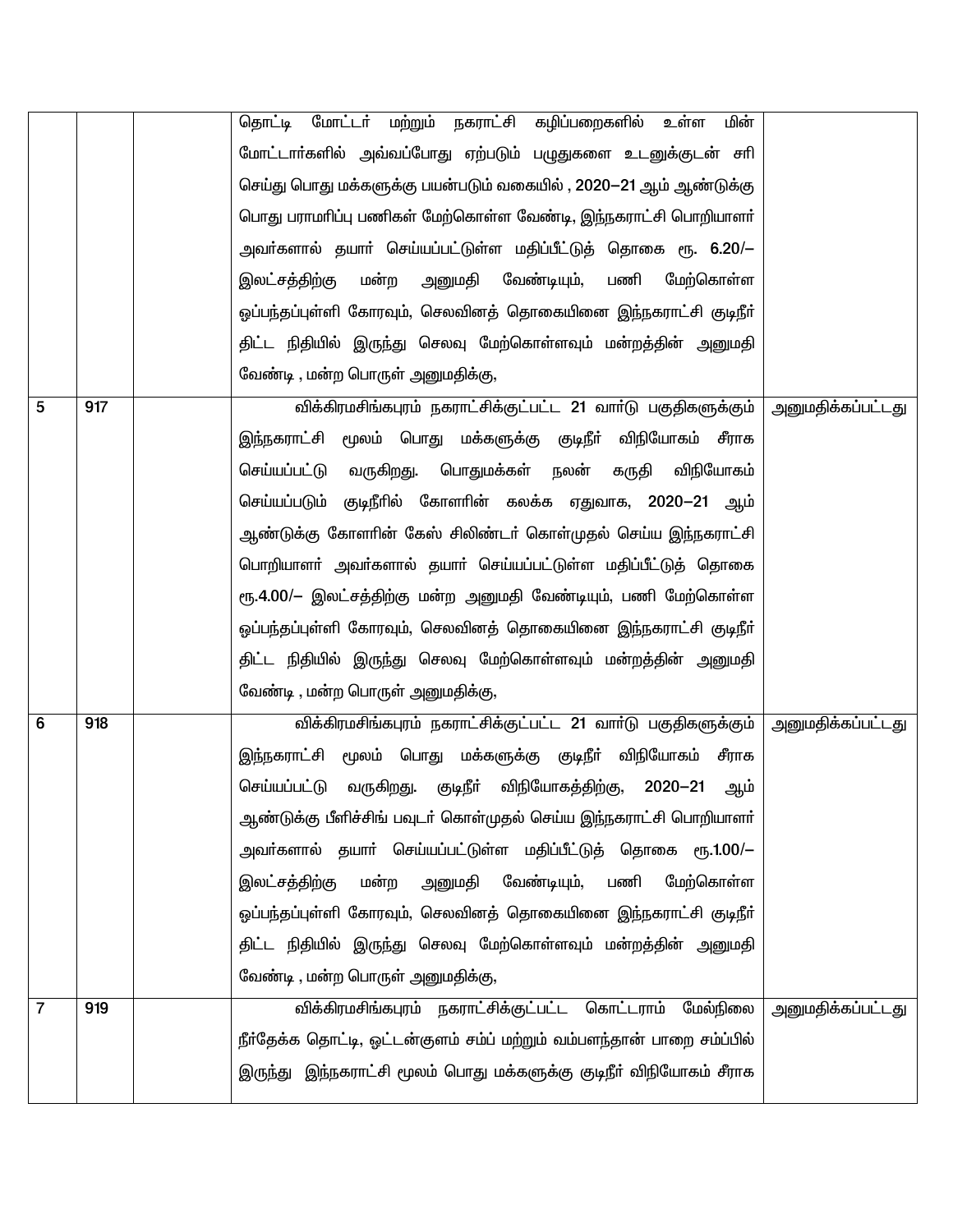|   |     | செய்யப்பட்டு வருகிறது. பொதுமக்கள் நலன் கருதி, தொற்று நோய் பரவாமல்   |                                   |
|---|-----|---------------------------------------------------------------------|-----------------------------------|
|   |     | தடுக்க வேண்டி விநியோகம் செய்யப்படும் குடிநீரில் Liquid Chlorination |                                   |
|   |     | Plant மூலம் கோளரின் கலக்கப்பட்டு வருகிறது. மேற்கண்ட Liquid          |                                   |
|   |     | Chlorination Plant க்கு 2020-21 ஆம் ஆண்டுக்கு Liquid Chlorine       |                                   |
|   |     | கொள்முதல் செய்ய இந்நகராட்சி பொறியாளா் அவா்களால்<br>தயார்            |                                   |
|   |     | செய்யப்பட்டுள்ள மதிப்பீட்டுத் தொகை ரூ.6.00/– இலட்சத்திற்கு மன்ற     |                                   |
|   |     | அனுமதி வேண்டியும், பணி மேற்கொள்ள ஓப்பந்தப்புள்ளி கோரவும்,           |                                   |
|   |     | செலவினத் தொகையினை இந்நகராட்சி குடிநீா் திட்ட நிதியில் இருந்து       |                                   |
|   |     | செலவு மேற்கொள்ளவும் மன்றத்தின் அனுமதி வேண்டி , மன்ற பொருள்          |                                   |
|   |     | அனுமதிக்கு,                                                         |                                   |
| 8 | 920 | விக்கிரமசிங்கபுரம் நகராட்சிக்குட்பட்ட 21<br>வாா்டுகளிலும்           | <u>அனுமதிக்கப்பட்டது</u>          |
|   |     | இந்நகராட்சி மூலம் பொது மக்கள் நலன்<br>கருதி<br>தெருவிளக்கு          |                                   |
|   |     | அமைக்கப்பட்டு நகராட்சி மூலம் பராமாிப்பு பணி மேற்கொள்ளப்பட்டு        |                                   |
|   |     | வருகிறது. மேற்கண்ட தெருவிளக்குகளில் ஏற்படும்<br>பழுதுகளை            |                                   |
|   |     | உடனுக்குடன் சாி செய்யும் பொருட்டு, 2020–21 ஆம் ஆண்டுக்கு T5 –       |                                   |
|   |     | (4X24) விளக்குகளுக்கு உரிய உதிரி சாமன்கள் கொள்முதல் செய்ய           |                                   |
|   |     | இந்நகராட்சி பொறியாளர் அவர்களால் தயார் செய்யப்பட்டுள்ள மதிப்பீட்டுத் |                                   |
|   |     | தொகை ரூ.9.90/– இலட்சத்திற்கு மன்ற அனுமதி வேண்டியும், பணி            |                                   |
|   |     | மேற்கொள்ள ஓப்பந்தப்புள்ளி கோரவும், செலவினத் தொகையினை                |                                   |
|   |     | இந்நகராட்சி குடிநீா் திட்ட நிதியில் இருந்து செலவு மேற்கொள்ளவும்     |                                   |
|   |     | மன்றத்தின் அனுமதி வேண்டி , மன்ற பொருள் அனுமதிக்கு,                  |                                   |
| 9 | 921 | விக்கிரமசிங்கபுரம்<br>நகராட்சிக்குட்பட்ட 21                         | வாா்டுகளிலும்   அனுமதிக்கப்பட்டது |
|   |     | இந்நகராட்சி மூலம் பொது மக்கள் நலன் கருதி தெருவிளக்கு                |                                   |
|   |     | அமைக்கப்பட்டு நகராட்சி மூலம் பராமரிப்பு பணி மேற்கொள்ளப்பட்டு        |                                   |
|   |     | வருகிறது. மேற்கண்ட தெருவிளக்குகளில் ஏற்படும்<br>பழுதுகளை            |                                   |
|   |     | உடனுக்குடன் சாி செய்யும் பொருட்டு, 2020–21 ஆம் ஆண்டுக்கு 40         |                                   |
|   |     | வாட்ஸ் குழல் விளக்குகள் மற்றும் அதற்குரிய உதிரி சாமன்கள் கொள்முதல்  |                                   |
|   |     | செய்ய இந்நகராட்சி பொறியாளா் அவா்களால் தயாா் செய்யப்பட்டுள்ள         |                                   |
|   |     | மதிப்பீட்டுத் தொகை ரூ.9.90/— இலட்சத்திற்கு மன்ற அனுமதி வேண்டியும்,  |                                   |
|   |     | பணி மேற்கொள்ள ஓப்பந்தப்புள்ளி கோரவும், செலவினத் தொகையினை            |                                   |
|   |     | இந்நகராட்சி குடிநீா் திட்ட நிதியில் இருந்து செலவு மேற்கொள்ளவும்     |                                   |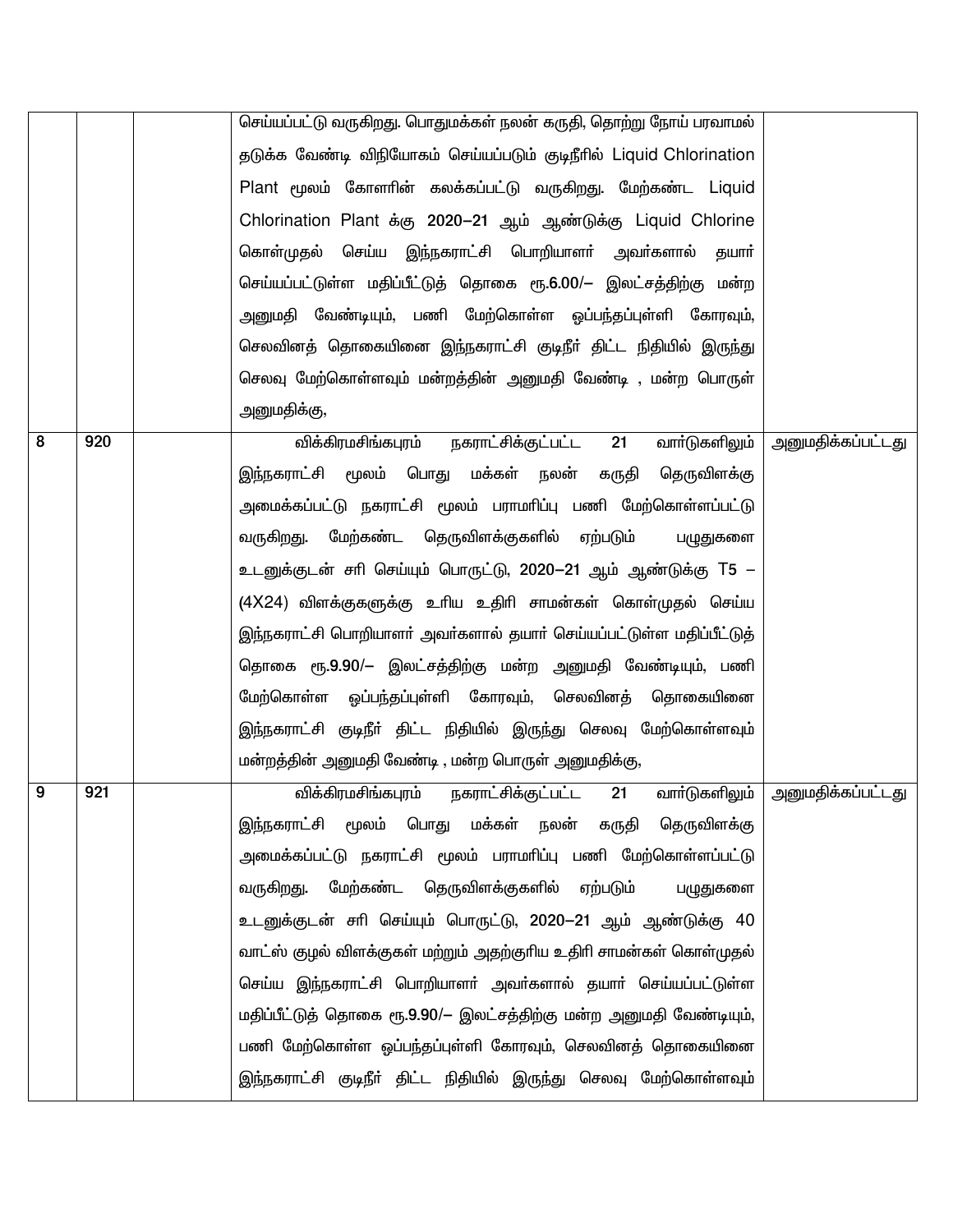|   |     |            |           | மன்றத்தின் அனுமதி வேண்டி , மன்ற பொருள் அனுமதிக்கு,                                                                                                                                                                                                                                                                                                                                                                                                                                        |       |                                                            |                                           |                          |
|---|-----|------------|-----------|-------------------------------------------------------------------------------------------------------------------------------------------------------------------------------------------------------------------------------------------------------------------------------------------------------------------------------------------------------------------------------------------------------------------------------------------------------------------------------------------|-------|------------------------------------------------------------|-------------------------------------------|--------------------------|
|   |     |            |           | விக்கிரமசிங்கபுரம் நகராட்சி மன்றத்தின் சாதாரண கூட்டம் எதிர்வரும்                                                                                                                                                                                                                                                                                                                                                                                                                          |       |                                                            |                                           |                          |
|   |     |            |           | 2020ம் வருடம் மாா்ச் மாதம் 13ம் தேதி வெள்ளிக் கிழமை மாலை 4.00                                                                                                                                                                                                                                                                                                                                                                                                                             |       |                                                            |                                           |                          |
|   |     |            |           | மணிக்கு தனிஅதிகாரி அவா்கள் தலைமையில் மன்ற கூட்ட அரங்கில்                                                                                                                                                                                                                                                                                                                                                                                                                                  |       |                                                            |                                           |                          |
|   |     |            |           | வைத்து நடைபெறும்.                                                                                                                                                                                                                                                                                                                                                                                                                                                                         |       |                                                            |                                           |                          |
|   |     |            |           |                                                                                                                                                                                                                                                                                                                                                                                                                                                                                           |       |                                                            | தனிஅதிகாரி<br>விக்கிரமசிங்கபுரம் நகராட்சி |                          |
| 1 | 922 | 13.03.2020 |           | திருநெல்வேலி மண்டல நகராட்சி நிா்வாக இயக்குநா் அவா்களின்                                                                                                                                                                                                                                                                                                                                                                                                                                   |       |                                                            |                                           | <u>அனுமதிக்கப்பட்டது</u> |
|   |     |            |           | 12.03.2020ம் தேதிய மின் அஞ்சலில் நகா்ப்புறங்களில் உள்ள சாலை                                                                                                                                                                                                                                                                                                                                                                                                                               |       |                                                            |                                           |                          |
|   |     |            |           | அமைத்தல் மற்றும் மேம்பாடு செய்யும் பணிகள் இருப்பின் கருத்துரு அனுப்ப                                                                                                                                                                                                                                                                                                                                                                                                                      |       |                                                            |                                           |                          |
|   |     |            |           | அறிவுறுத்தப்பட்டுள்ளதின் படி விக்கிரமசிங்கபுரம் நகராட்சி பகுதியில்                                                                                                                                                                                                                                                                                                                                                                                                                        |       |                                                            |                                           |                          |
|   |     |            |           | மேற்கொள்ளப்படவேண்டிய, கீழ்கண்ட விபரப்படி உள்ள தாா்சாலை மற்றும்                                                                                                                                                                                                                                                                                                                                                                                                                            |       |                                                            |                                           |                          |
|   |     |            |           | பேவா்பிளாக் சாலை அமைக்கும் பணிகளை தமிழ்நாடு நகா்புற சாலை                                                                                                                                                                                                                                                                                                                                                                                                                                  |       |                                                            |                                           |                          |
|   |     |            |           | உட்கட்டமைப்பு நிதி (TURIP) 2019–20 திட்டத்தின் கீழ் மேற்கொள்ள                                                                                                                                                                                                                                                                                                                                                                                                                             |       |                                                            |                                           |                          |
|   |     |            |           | நிதிபெறும் பொருட்டு விரிவான திட்ட மதிப்பீடு சென்னை நகராட்சி நிர்வாக                                                                                                                                                                                                                                                                                                                                                                                                                       |       |                                                            |                                           |                          |
|   |     |            |           | ஆணையாளா் அவா்களிடம் நிதி பெறும் பொருட்டு சமா்பிக்க  மன்றத்தின்                                                                                                                                                                                                                                                                                                                                                                                                                            |       |                                                            |                                           |                          |
|   |     |            |           | அனுமதிக்கு வைக்கப்படுகிறது.                                                                                                                                                                                                                                                                                                                                                                                                                                                               |       |                                                            |                                           |                          |
|   |     |            | வ.<br>எண் | வேலையின் பெயர்                                                                                                                                                                                                                                                                                                                                                                                                                                                                            |       |                                                            |                                           |                          |
|   |     |            |           | வார்டு<br>ஹாிஜன்<br>20வது<br>தெரு<br>ரேசன்கடை கீழத் தெரு மற்றும்<br>மேலத்<br>தெரு,<br>19வது<br>வார்டு<br>ஹாிஜன் தெரு ரேசன்கடை மேலக்<br>குறுக்குத் தெரு, 10 வது<br>வார்டு<br>மேட்டுப்பாளையம் தெற்குத் தெரு,<br>10 வது வாா்டு மேட்டுப்பாளையம்<br>சா்ச் மேலத் தெரு மற்றும் தெற்கு<br>கிழ மேல் தெரு, 10 வது வாா்டு<br>மருதம் நகா் தெற்குத் தெரு மற்றும்<br>வடக்கு தெரு,<br>3வது<br>வார்டு<br>நாராயணசாமி கோவில் தெரு, 3வது<br>வார்டு மட்டுசாயல் மயான சாலை,<br>கீழக்கொட்டாரம்<br>வார்டு<br>8வது | 2.422 | 5.00,4<br>.50,4.<br>00,3.2<br>0,3.00<br>,3.50<br>&<br>2.50 | 200.00                                    |                          |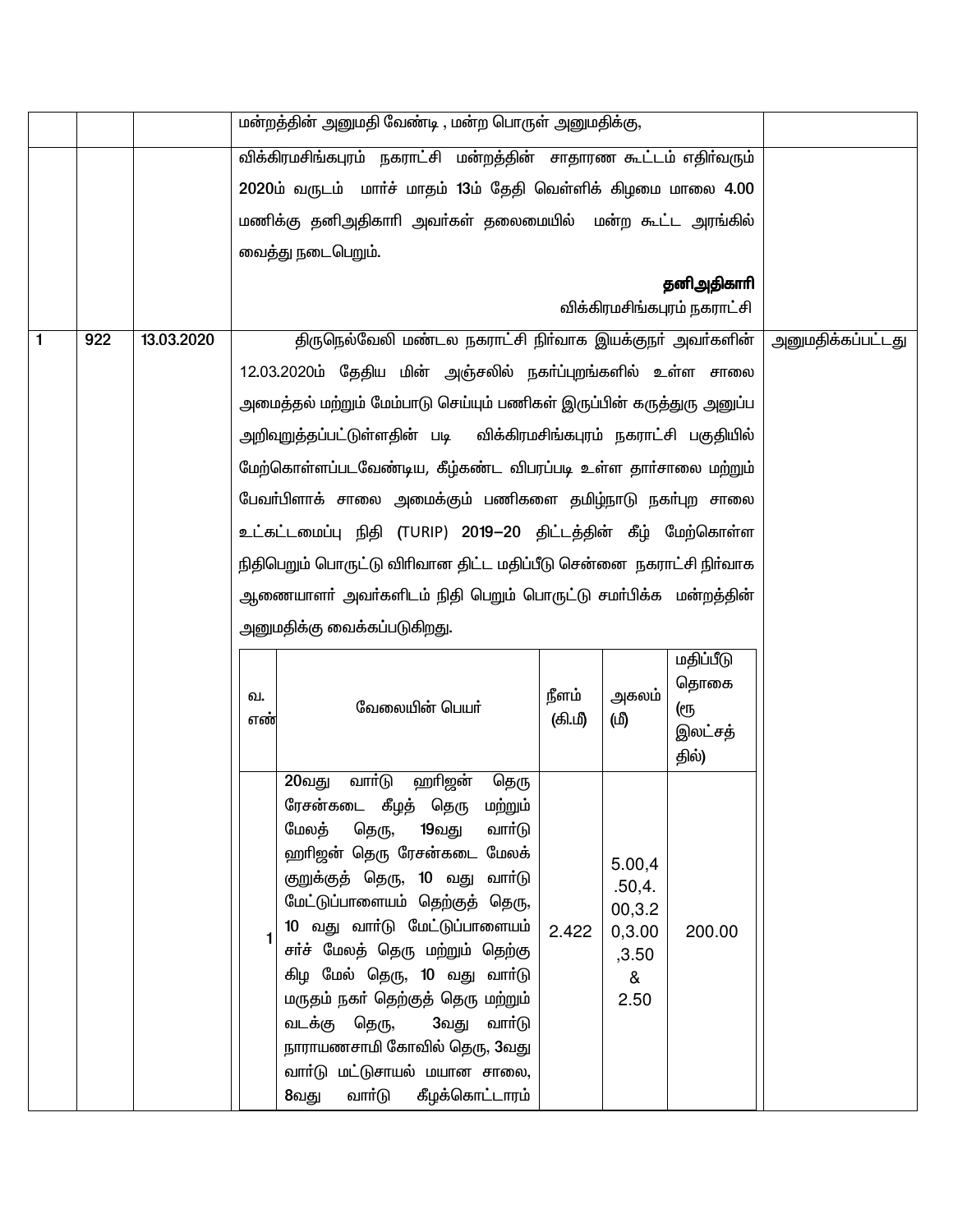| 13 <sup>engi</sup><br>வார்டு<br>சாலை,<br>மயான<br>முதலியாா்பட்டி தெற்கு தெரு, 14வது<br>வாா்டு மணி நகரம் வடக்குத் தெரு<br>மற்றும் நடுத் தெரு, 15வது வாா்டு<br>வளையா்மடம் தெரு, 8 வது வாா்டு<br>௬வீசேசபுரம்<br>மெயின்<br>தெரு<br>பேவா்பிளாக்<br>சாலை<br>அமைத்து<br>மேம்பாடு செய்யும் பணி                                                                                                                                                                                                                                                                                                                                                                                                             |                                                             |
|---------------------------------------------------------------------------------------------------------------------------------------------------------------------------------------------------------------------------------------------------------------------------------------------------------------------------------------------------------------------------------------------------------------------------------------------------------------------------------------------------------------------------------------------------------------------------------------------------------------------------------------------------------------------------------------------------|-------------------------------------------------------------|
| வார்டு காலிபார்வலைத்<br>10 வது<br>11<br>வார்டு<br>தெரு,<br>வது<br>அனவன்குடியிருப்பு<br>சமுதாயநலக்கூடம் மெயின்தெரு,<br>வார்டு<br>19வது<br>துப்புரவு<br>தொழிலாளர்கள்<br>குடியிருப்பு<br>$\overline{2}$<br>2.046<br>தெற்குத் தெரு, 6 வது வார்டு<br>தினசரி சந்தை தெரு, 12 வது வார்டு<br>சண்முகா நகா் கிழமேல் கீழத் தெரு,<br>15வது வாா்டு காலத்தி நகா் மேலத்<br>தெருக்களில் தாா் சாலை அமைத்து<br>மேம்பாடு செய்யும் பணி                                                                                                                                                                                                                                                                                 | 4.00,<br>4.50,<br>10.00<br>200.00<br>&<br>4.30              |
| 17வது வாா்டு சத்திரம் வடக்குத்<br>தெரு, 2வது வார்டு ஞானியார்<br>தோப்பு வடக்கு மற்றும்<br>வடக்கு<br>கடைசித் தெரு,<br>4வது<br>வாா்டு<br>இந்தியக் ஓவா்ஸீஸ்<br>வங்கி<br>முடுக்குத் தெரு, 18வது<br>வார்டு<br>மெயின் ரோடு சந்து தெரு, 16வது<br>நாராயணசாமி கோவில்<br>வாா்டு<br>19வது<br>வாா்டு<br>அய்யா<br>தெரு,<br>கோவில் தெரு, செயின்ட் மேரிஸ்<br>2.455<br>பள்ளி<br>விளையாட்டு<br>மைதான<br>வார்டு<br>12வது<br>சாலை,<br>அருணாசலபுரம் கீழத் தெரு மற்றும்<br>தெற்கு தெரு, 11 வ வார்டு எரிகல்<br>பாறை வடக்கு தெரு கீழ் பகுதி, 11<br>வது வாா்டு அனவன் குடியிப்பு<br>காலனி மெயின் தெரு மற்றும் சந்து<br>தெரு, 10 வது வார்டு வாட்ச் மேன்<br>வடக்குத்தெரு, 14வத<br>வார்டு<br>சுந்தராபுரம் கீழத் தெரு,<br>12வது | 2.50,3<br>.50,3.<br>80,4.0<br>200.00<br>0,4.50<br>&<br>5.00 |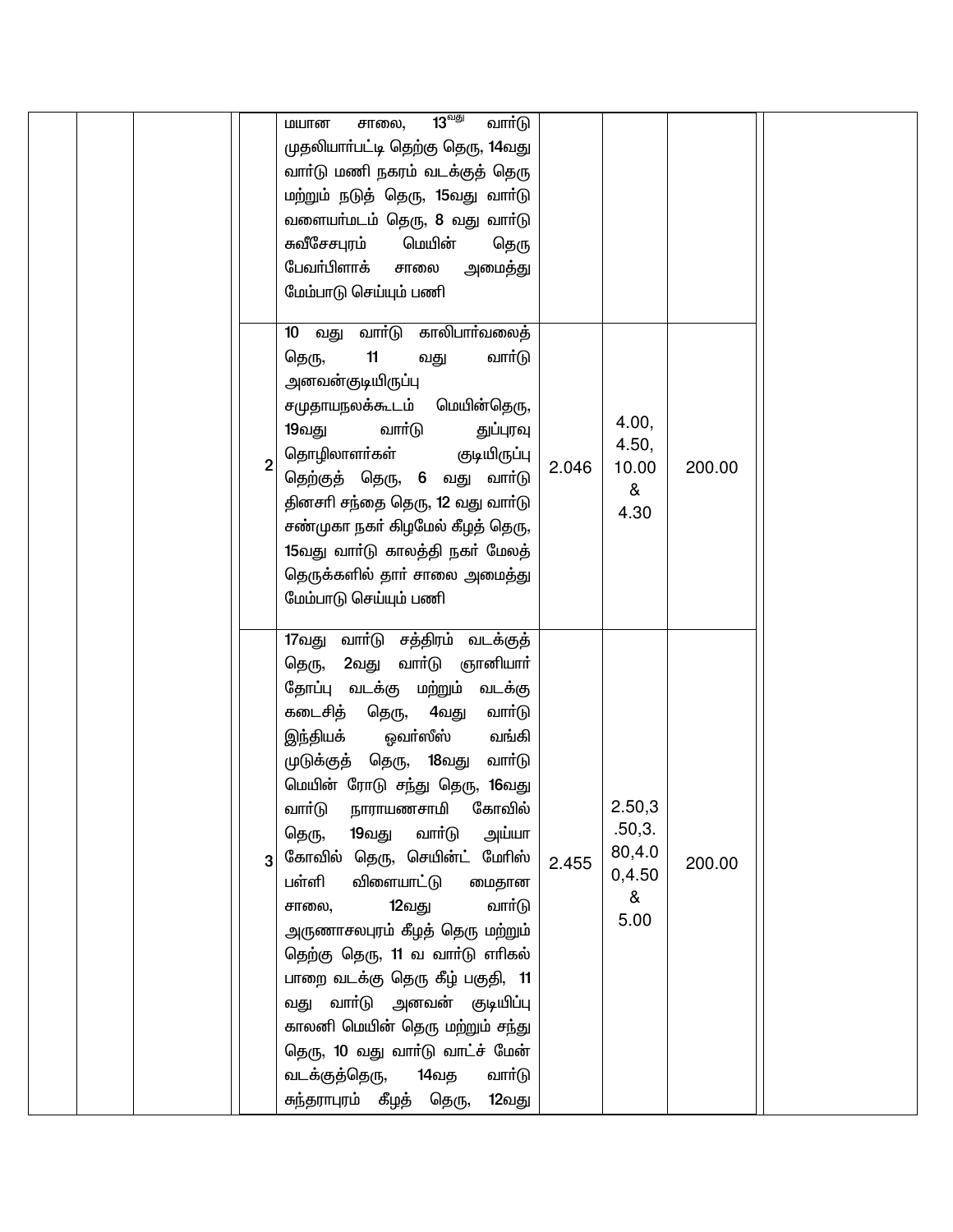|                |     |        | வாா்டு சண்முகநகா் மேலத் தெரு                                            |              |           |              |                          |
|----------------|-----|--------|-------------------------------------------------------------------------|--------------|-----------|--------------|--------------------------|
|                |     |        | பேவா்பிளாக்சாலை<br>அமைத்து                                              |              |           |              |                          |
|                |     |        | மேம்பாடு செய்யும் பணி                                                   |              |           |              |                          |
|                |     |        | மொத்தம்                                                                 | 6.923        |           | 600.00       |                          |
|                |     |        | ரு.க.எண்747/2019/இ1)                                                    |              |           |              |                          |
| $\overline{2}$ | 923 |        | திருநெல்வேலி மண்டல நகராட்சி நிர்வாக இயக்குநா் அவா்களின்                 |              |           |              | <u>அனுமதிக்கப்பட்டது</u> |
|                |     |        | 12.03.2020ம் தேதிய மின் அஞ்சலில் நகராட்சிகளில்                          | தெருவிளக்கு, |           |              |                          |
|                |     |        |                                                                         |              |           |              |                          |
|                |     |        | சுற்றுகவர் கட்டுதல், பாலம் கட்டுதல், ஆடுஅறுக்கும் மணை போன்ற             |              |           |              |                          |
|                |     | பணிகள் | மேற்கொள்ள<br>இருப்பின்                                                  |              | கருத்துரு | அனுப்ப       |                          |
|                |     |        | கேட்டுக்கொள்ளப்பட்டதின் படி விக்கிரமசிங்கபுரம் நகராட்சி பகுதியில்       |              |           |              |                          |
|                |     |        | மேற்கொள்ளப்படவேண்டிய, கீழ்கண்ட விபரப்படி உள்ள                           |              |           | நீரேற்று     |                          |
|                |     |        | நிலையங்கள் மற்றும் மேல் நிலை நீா்தேக்க தொட்டிகள் சுற்றி சுற்றுகவா்      |              |           |              |                          |
|                |     |        | அமைத்தல் மற்றும் வாறுகால் அமைக்கும் பணிகளை மூலதன மான்ய நிதி,            |              |           |              |                          |
|                |     |        | இயக்குதல் மற்றும் பராமரிப்பு இடைவெளி நிரப்பும் நிதி (Capital Grant Fund |              |           |              |                          |
|                |     |        | and O&M Gap Filling Fund) 2019-20 திட்டத்தின் கீழ் மேற்கொள்ள            |              |           |              |                          |
|                |     |        | நிதிபெறும் பொருட்டு விரிவான திட்ட மதிப்பீடு சென்னை நகராட்சி நிர்வாக     |              |           |              |                          |
|                |     |        | ஆணையாளா் அவா்களிடம் நிதி பெறும் பொருட்டு சமா்பிக்க மன்றத்தின்           |              |           |              |                          |
|                |     |        | அனுமதிக்கு வைக்கப்படுகிறது.                                             |              |           |              |                          |
|                |     |        |                                                                         |              |           | மதிப்பீடு    |                          |
|                |     | வ.     |                                                                         | நீளம்        | அகலம்     | தொகை         |                          |
|                |     | எண்    | வேலையின் பெயர்                                                          |              | (மி       | <u>(</u> еҧ  |                          |
|                |     |        |                                                                         |              |           | இலட்சத்தில்) |                          |
|                |     |        | விக்கிரமசிங்கபுரம் நகராட்சி                                             |              |           |              |                          |
|                |     |        | தலையணை நீரேற்று நிலையம்,<br>பாபநாசம் பொதிகையடி துாய                     |              |           |              |                          |
|                |     |        | நீரேற்று நிலையம் மற்றும் டாணா                                           | 400          |           | 50.00        |                          |
|                |     |        | மேல்நிலை நீா்தேக்க தொட்டி                                               | <b>RM</b>    |           |              |                          |
|                |     |        | ஆகிய இடங்களில் சுற்றி சுற்று                                            |              |           |              |                          |
|                |     |        | சுவா் அமைக்கும் பணி                                                     |              |           |              |                          |
|                |     |        | விக்கிரமசிங்கபுரம்<br>நகராட்சி                                          |              |           |              |                          |
|                |     | 2      | வார்டு<br>இருதயகுளம்<br>1வது                                            | 380          |           |              |                          |
|                |     |        | மேல்நீா் தேக்க தொட்டி, 16வது                                            | <b>RM</b>    |           | 50.00        |                          |
|                |     |        | வாா்டு ஓட்டன்குளம் தரைமட்ட<br>நீர்தேக்க தொட்டி மற்றும் 12 வது           |              |           |              |                          |
|                |     |        |                                                                         |              |           |              |                          |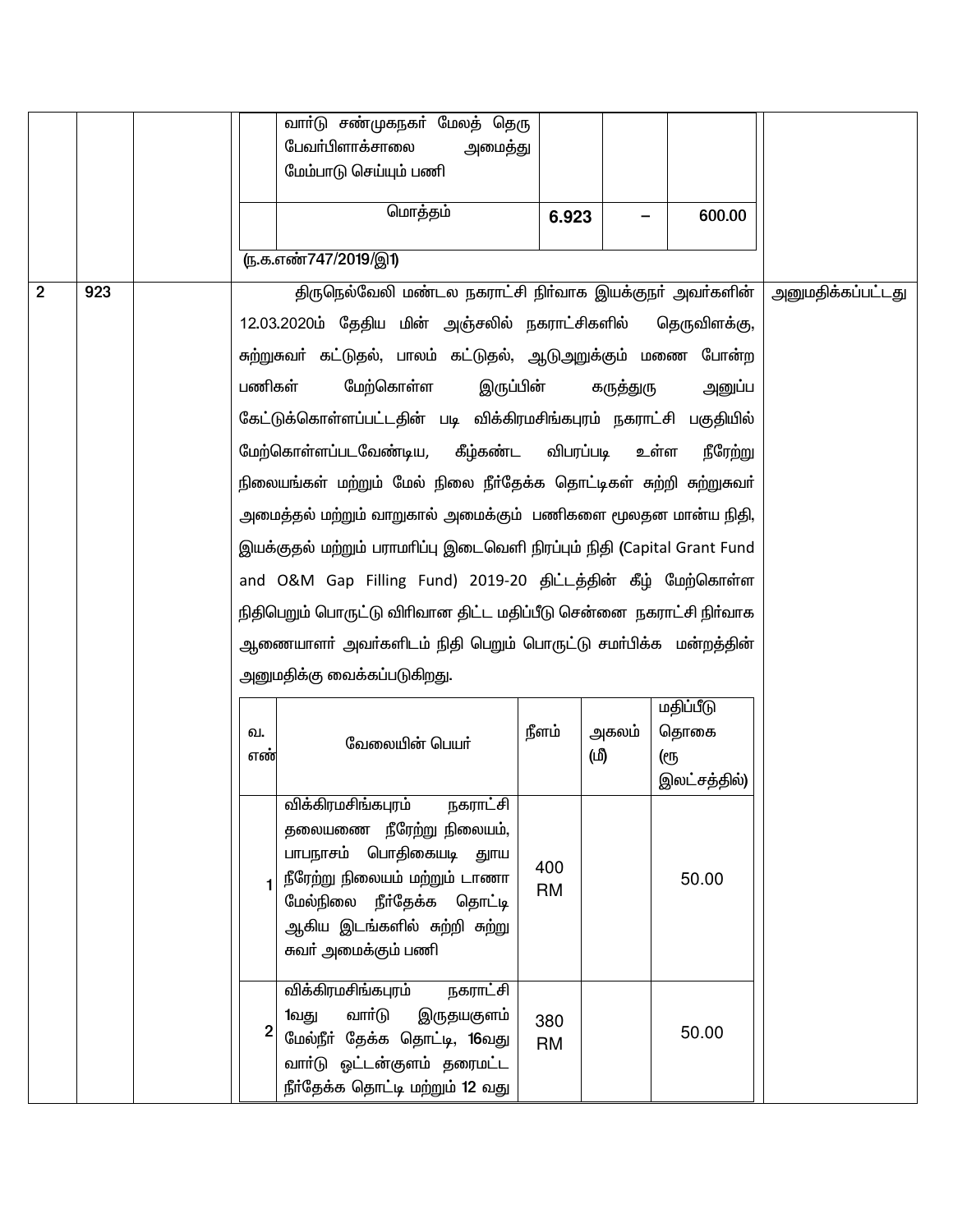|   |     |          | வாா்டில் உள்ள நவீன எாியூட்டும்                                                                                                                                                                                                                                                                        |                  |              |          |                   |
|---|-----|----------|-------------------------------------------------------------------------------------------------------------------------------------------------------------------------------------------------------------------------------------------------------------------------------------------------------|------------------|--------------|----------|-------------------|
|   |     |          | தகன மேடை ஆகிய இடங்களில்<br>சுற்றி சுற்று சுவா் அமைக்கும்                                                                                                                                                                                                                                              |                  |              |          |                   |
|   |     |          | பணி                                                                                                                                                                                                                                                                                                   |                  |              |          |                   |
|   |     | 3        | விக்கிரமசிங்கபுரம் நகராட்சி 17<br>வது வாா்டு வம்பளந்தான் பாறை<br>தரைமட்ட நீா்தேக்க<br>தொட்டி,<br>மேட்டுத் தங்கம்மன் கோவில்<br>மேல்நிலை நீா்தேக்க<br>தொட்டி<br>மற்றும்<br>12வது<br>வாா்டு<br>அகஸ்தியா்புரம் மேல் நிலை<br>நீா்தேக்க தொட்டி அமைந்துள்ள<br>இடங்களில் சுற்றி சுற்று சுவர்<br>அமைக்கும் பணி | 396<br><b>RM</b> |              | 50.00    |                   |
|   |     |          | விக்கிரமசிங்கபுரம்<br>நகராட்சி<br>10வது வார்டு மருதம் நகர்<br>பகுதியில் அம்பாசமுத்திரம்<br>பாபநாசம் மெயின் ரோடு பகுதி<br>மற்றம் செயின்ட் மேரீஸ் பள்ளி<br>முன்புறம் உள்ள பகுதிகளில்<br>வாறுகால் அமைக்கும் பணி                                                                                          | 500              | 1.65         | 50.00    |                   |
|   |     | 5        | விக்கிரமசிங்கபுரம் நகராட்சி 11<br>வது வாா்டு ஆம்பூா் பாபநாசம்<br>ரோடு மற்றும் 12 வது வார்டு<br>தெற்கு அகதியா்புரம் பகுதியில்<br>வாறுகால் அமைக்கும் பணி                                                                                                                                                | 450              | 1.65         | 50.00    |                   |
|   |     |          | மொத்தம்                                                                                                                                                                                                                                                                                               |                  |              | 250.00   |                   |
|   |     |          | ரு.க.எண்747/2019/இ1)                                                                                                                                                                                                                                                                                  |                  |              |          |                   |
| 3 | 924 |          | வேலி மண்டல நகராட்சி நிா்வாக இயக்குநா் அவா்களின் 12.03.2020ம் தேதிய                                                                                                                                                                                                                                    |                  |              |          | அனுமதிக்கப்பட்டது |
|   |     |          | மின் அஞ்சலில் நகராட்சிகளில் நீண்ட கால நிலுவையான மின் கட்டணம்                                                                                                                                                                                                                                          |                  |              |          |                   |
|   |     |          | மற்றும் குடிநீா் வடிகால் வாாியத்திற்கு செலுத்த வேண்டிய கட்டணம்                                                                                                                                                                                                                                        |                  |              |          |                   |
|   |     |          | இருப்பின் கருத்துரு அனுப்ப கேட்டுக்கொள்ளப்பட்டதின்படி இந்நகராட்சி                                                                                                                                                                                                                                     |                  |              |          |                   |
|   |     | நகர்மன்ற | விக்கிரமசிங்கபுரம்<br>தீா்மானத்தில்                                                                                                                                                                                                                                                                   |                  | நகராட்சியில் | குடிநீர் |                   |
|   |     |          | விநியோகத்திற்கா பராமாிக்கப்படும்  நீரேற்று நிலையங்களில் உள்ள மின்                                                                                                                                                                                                                                     |                  |              |          |                   |
|   |     |          | மோட்டாா்கள் மற்றும் தெருவிளக்குகள் ஆகியவற்றிற்கு ஜீன் 2019 முதல்                                                                                                                                                                                                                                      |                  |              |          |                   |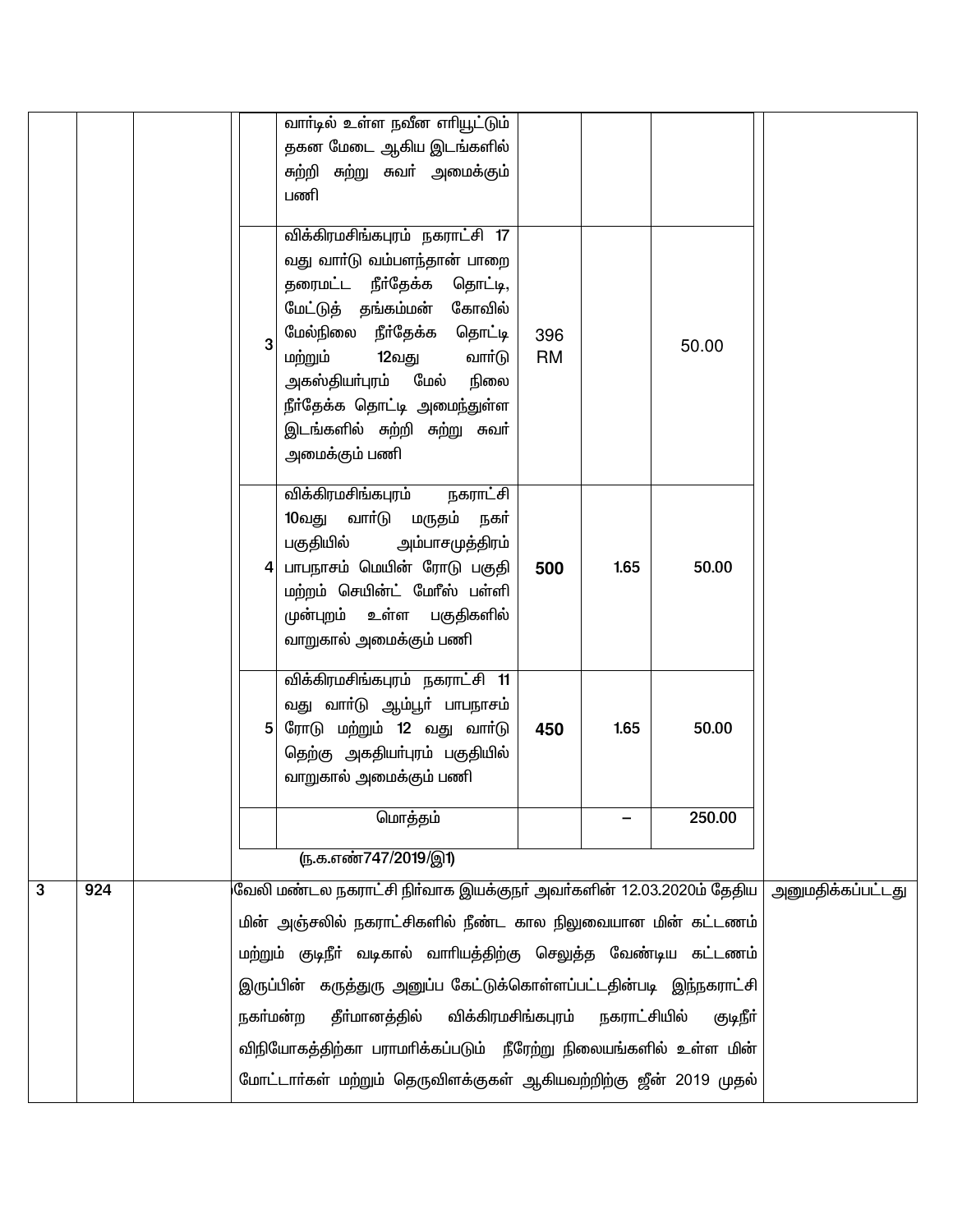|                         |     |              | பிப்பரவரி 2020 வரை உள்ள காலங்களுக்கு மின்சார வாரியத்திற்கு        |                  |                  |                          |
|-------------------------|-----|--------------|-------------------------------------------------------------------|------------------|------------------|--------------------------|
|                         |     |              | செலுத்த வேண்டிய மின் கட்டண நிலுவையினை இயக்குதல் மற்றும்           |                  |                  |                          |
|                         |     |              | பராமரிப்பு நிதி (O & M Grant) 2020-21 திட்டத்தின் கீழ் நிதிபெறும் |                  |                  |                          |
|                         |     |              | பொருட்டு கருத்துருவினை சென்னை நகராட்சி நிர்வாக ஆணையர்             |                  |                  |                          |
|                         |     |              | அவா்களுக்கு சமா்பிக்க மன்றத்தின் அனுமதிக்கு வைக்கப்படுகிறது       |                  |                  |                          |
|                         |     | ഖ.           |                                                                   |                  | மதிப்பீடு        |                          |
|                         |     | எண்          | வேலையின் பெயர்                                                    | காலம்            | தொகை             |                          |
|                         |     |              | விக்கிரமசிங்கபுரம்<br>நகராட்சி                                    |                  | (ரூ இலட்சத்தில்) |                          |
|                         |     |              | பகுதிகளில்<br>உள்ள<br>தலைமை                                       |                  |                  |                          |
|                         |     |              | நீரேற்று நிலையம், துாய நீரேற்று<br>நிலையம், சிறுமின் விசைதொட்டி   | <b>ஜீன் 2019</b> |                  |                          |
|                         |     | $\mathbf{1}$ | மின்<br>மோட்டர்கள்<br>மற்றும்                                     | முதல்            | 110.00           |                          |
|                         |     |              | தெருவிளக்குள்<br>ஆகிய                                             | பிப்ரவரி<br>2020 |                  |                          |
|                         |     |              | இனங்களுக்கு ஜீன் 2019 முதல்<br>பிப்ரவரி 2020 வரை நிலுவையாக        |                  |                  |                          |
|                         |     |              | உள்ள மின் கட்டணம் செலுத்துதல்                                     |                  |                  |                          |
|                         |     |              | (ந.க.எண்747/2019/இ1)                                              |                  |                  |                          |
| $\overline{\mathbf{4}}$ | 925 |              | விக்கிரமசிங்கபுரம் நகராட்சி அலுவலகத்திற்கு சொந்தமான ஈப்பு         |                  |                  | <u>அனுமதிக்கப்பட்டது</u> |
|                         |     |              | வகனம் TN 76 A 9612 உள்ள பழுதுகளை, நீக்கம் செய்ய வேண்டி            |                  |                  |                          |
|                         |     |              | அங்கீகாரம் பெற்ற திருநெல்வேலி கோடை காா்ஸ் பிரவேட் லிமிட்,         |                  |                  |                          |
|                         |     |              | நிறுவனத்திடம் பெறப்பட்ட விலைப்புள்ளி யின் படி உத்தேச செலவினத்     |                  |                  |                          |
|                         |     |              | தொகை ரூ.25000/– த்தினை இந்நகராட்சி பொது நிதியில் இருந்து செலவு    |                  |                  |                          |
|                         |     |              | மேற்கொள்ளவும் பணி மேற்கொள்ள பணி உத்திரவு வழங்கவும் மன்றத்தின்     |                  |                  |                          |
|                         |     |              | அனுமதிக்கு                                                        |                  |                  |                          |
| 5                       | 926 |              | விக்கிரமசிங்கபுரம் நகராட்சி 21 வார்டு பகுதிகளில் ரெதுசுகாதார      |                  |                  | அனுமதிக்கப்பட்டது        |
|                         |     |              | பணிகள் மேற்கொள்ள வேண்டி தேவையான கிருமி நாசினி, பீளிசிங்பவுடர்     |                  |                  |                          |
|                         |     |              | மற்றும் சுண்ணாம்புத் துாள் ஆகியவைகளை, 2020—21 ஆம் ஆண்டுக்கு       |                  |                  |                          |
|                         |     |              | கொள்முதல் செய்ய வேண்டி, இந்நகராட்சி பொறியாளர் அவர்களால் தயார்     |                  |                  |                          |
|                         |     |              | செய்யப்பட்டுள்ள மதிப்பீட்டுத் தொகை ரூ. 7.00/– இலட்சத்திற்கு மன்ற  |                  |                  |                          |
|                         |     |              | அனுமதி வேண்டியும், பணி மேற்கொள்ள ஓப்பந்தப்புள்ளி கோரவும்,         |                  |                  |                          |
|                         |     |              | செலவினத் தொகையினை இந்நகராட்சி பொதுநிதியில் இருந்து செலவு          |                  |                  |                          |
|                         |     |              | மேற்கொள்ளவும் மன்றத்தின் அனுமதி வேண்டி ,                          |                  | மன்ற<br>பொருள்   |                          |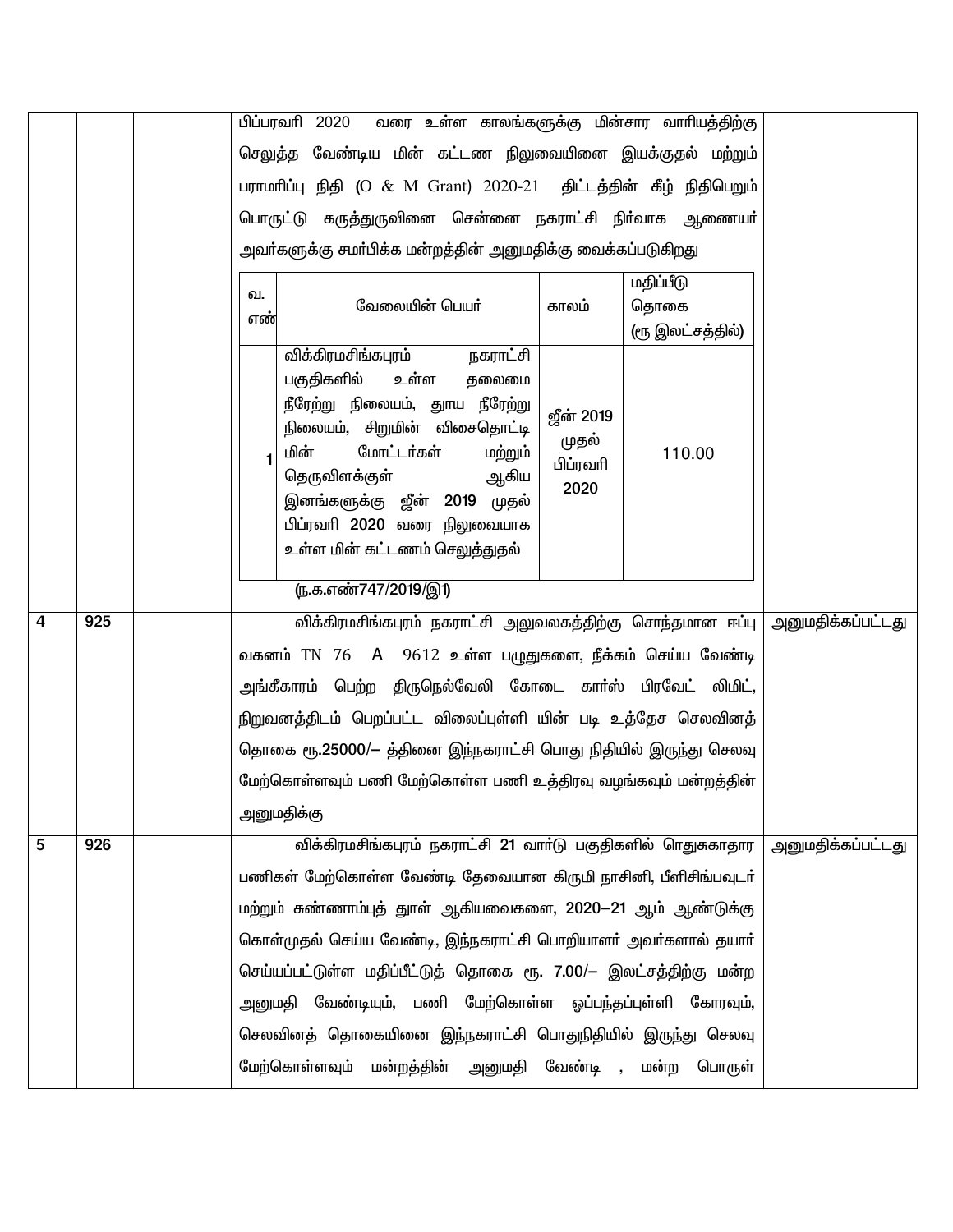|                |     | அனுமதிக்கு,                                                 |        |                                                                |                           |             |                            |
|----------------|-----|-------------------------------------------------------------|--------|----------------------------------------------------------------|---------------------------|-------------|----------------------------|
| 6              | 927 |                                                             |        | விக்கிரமசிங்கபுரம் நகராட்சி 21 வாா்டு பகுதிகளில் ாெதுசுகாதார   |                           |             | <u>  அனுமதிக்கப்பட்டது</u> |
|                |     | மேற்கொள்ள வேண்டி பொதுசுகாதார<br>பணிகள்                      |        |                                                                |                           |             |                            |
|                |     | தேவையான பாதுகாப்பு உபகரணங்கள் மற்றும் தளவாட பொருட்கள் 2020- |        |                                                                |                           |             |                            |
|                |     |                                                             |        |                                                                |                           |             |                            |
|                |     |                                                             |        | 21 ஆம் ஆண்டுக்கு கொள்முதல் செய்ய வேண்டி, இந்நகராட்சி பொறியாளர் |                           |             |                            |
|                |     |                                                             |        | அவா்களால் தயாா் செய்யப்பட்டுள்ள மதிப்பீட்டுத் தொகை ரூ. 8.50/—  |                           |             |                            |
|                |     | இலட்சத்திற்கு                                               | மன்ற   | அனுமதி வேண்டியும்,                                             | பணி                       | மேற்கொள்ள   |                            |
|                |     |                                                             |        | ஓப்பந்தப்புள்ளி கோரவும், செலவினத் தொகையினை                     |                           | இந்நகராட்சி |                            |
|                |     |                                                             |        | பொதுநிதியில் இருந்து செலவு மேற்கொள்ளவும் மன்றத்தின் அனுமதி     |                           |             |                            |
|                |     |                                                             |        | வேண்டி , மன்ற பொருள் அனுமதிக்கு                                |                           |             |                            |
| $\overline{7}$ | 928 |                                                             |        | விக்கிரமசிங்கபுரம் நகராட்சிக்குப்பட்ட                          | வார்டு                    | எண்கள்      | அனுமதிக்கப்பட்டது          |
|                |     | 06,08,11,16,17வரை                                           |        | வார்டுகளில்                                                    | ஏற்கனவே<br>வரி            | விதிப்பு    |                            |
|                |     |                                                             |        | செய்யப்பட்டுள்ள கட்டிடங்களை இடித்து புதிதாக கட்டியுள்ள         |                           |             |                            |
|                |     |                                                             |        | கட்டிடத்திற்கும் தற்பேது 2017-2018 ஆண்டு முதல் புதியதாக சொத்து |                           |             |                            |
|                |     |                                                             |        | வரி விதிப்பு செய்யப்பட்டுள்ளது. ஏற்கனவே, உள்ள பழைய சொத்து      |                           |             |                            |
|                |     |                                                             |        | வரி விதிப்பினை நீக்கம் செய்யமால் கேட்பு எழுப்பட்டு உள்ளது.     |                           |             |                            |
|                |     |                                                             |        | எனவே, கிழ்கண்டவாறு உள்ள பழைய வரி விதிப்பினை நீக்கம் செய்ய      |                           |             |                            |
|                |     | மன்றத்தின் அனுமதிக்கு                                       |        |                                                                |                           |             |                            |
|                |     | வரிசை                                                       | வார்டு | நீக்கம் செய்பபட<br>வேண்டிய வரிவிதிப்பு                         | ஆண்டு 2017<br>முதல் 2019- | தொகை        |                            |
|                |     | எண்                                                         | எண்    | எண்                                                            | 2020                      |             |                            |
|                |     | 1                                                           | 6      | 147/006/00654                                                  | 2017-18 to<br>2019-2020   | 660         |                            |
|                |     | $\overline{2}$                                              | 6      | 147/006/00655                                                  | П.                        | 660         |                            |
|                |     | 3                                                           | 6      | 147/006/00656                                                  | $\mathbf{H}$              | 660         |                            |
|                |     | 4                                                           | 6      | 147/006/00657                                                  | $\mathbf{H}$              | 660         |                            |
|                |     | 5                                                           | 6      | 147/006/00698                                                  | П.                        | 660         |                            |
|                |     | 6                                                           | 6      | 147/006/00699                                                  | $\mathbf H$               | 660         |                            |
|                |     | 7                                                           | 6      | 147/016/00700                                                  | П.                        | 660         |                            |
|                |     | 8                                                           | 6      | 147/006/00701                                                  | $\mathbf H$               | 660         |                            |
|                |     | 9                                                           | 6      | 147/006/00778                                                  | 2017-18 to<br>2019-2020   | 174         |                            |
|                |     | 10                                                          | 6      | 147/006/00734                                                  | 2017-18 to<br>2019-2020   | 660         |                            |
|                |     | 11                                                          | 6      | 147/006/00735                                                  | 2017-18 to<br>2019-2020   | 660         |                            |
|                |     | 12                                                          | 6      | 147/006/00736                                                  | 2019-2020                 | 660         |                            |
|                |     | 13                                                          | 8      | 14/008/00778                                                   | 2019-2020                 | 174         |                            |
|                |     | 14                                                          | 8      | 147/008/00183                                                  | 2017-18 to<br>2019-2020   | 660         |                            |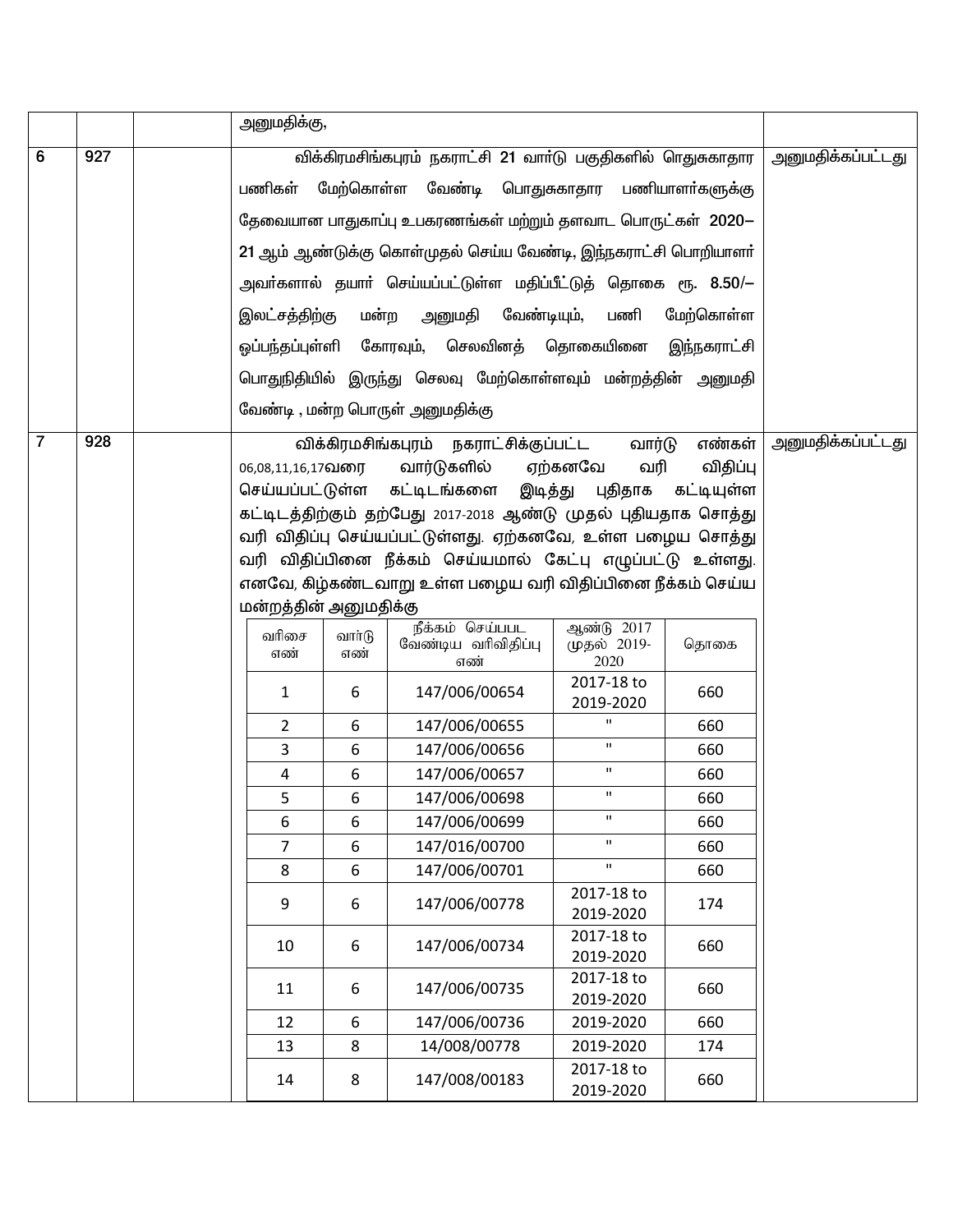|   |     | 15                                                                                                                                                                                                                                                           | 11                 | 147/011/00329                                                                                               | $\mathbf{H}$            | 660             |  |
|---|-----|--------------------------------------------------------------------------------------------------------------------------------------------------------------------------------------------------------------------------------------------------------------|--------------------|-------------------------------------------------------------------------------------------------------------|-------------------------|-----------------|--|
|   |     | 16                                                                                                                                                                                                                                                           | 11                 | 147/011/00669                                                                                               | $\mathbf H$             | 550             |  |
|   |     | 17                                                                                                                                                                                                                                                           | 11                 | 147/011/00548                                                                                               | $\mathbf{H}$            | 550             |  |
|   |     | 18                                                                                                                                                                                                                                                           | 11                 | 147/011/00431                                                                                               | $\mathbf{H}$            | 550             |  |
|   |     | 19                                                                                                                                                                                                                                                           | 16                 | 147/016/00092                                                                                               | $\mathbf{H}$            | 550             |  |
|   |     | 20                                                                                                                                                                                                                                                           | 16                 | 147/016/00093                                                                                               | $\mathbf{H}$            | 550             |  |
|   |     | 21                                                                                                                                                                                                                                                           | 16                 | 147/016/00709                                                                                               | 2018-19 to<br>2019-2020 | 460             |  |
|   |     | 22                                                                                                                                                                                                                                                           | 16                 | 147/016/00754                                                                                               | 2017-18 to<br>2019-2020 | 660             |  |
|   |     | 23                                                                                                                                                                                                                                                           | 16                 | 147/016/00248                                                                                               | 2018-19 to<br>2019-2020 | 460             |  |
|   |     | 24                                                                                                                                                                                                                                                           | 17                 | 147/017/00145                                                                                               | 2017-18 to<br>2019-2020 | 550             |  |
|   |     | 25                                                                                                                                                                                                                                                           | 17                 | 147/017/00201                                                                                               | 2017-18 to<br>2019-2020 | 550             |  |
|   |     | 26                                                                                                                                                                                                                                                           | 17                 | 147/017/00202                                                                                               | 2017-18 to<br>2019-2020 | 550             |  |
|   |     | 27                                                                                                                                                                                                                                                           | 17                 | 147/017/00565                                                                                               | 2017-18 to<br>2019-2020 | 660             |  |
|   |     | 28                                                                                                                                                                                                                                                           | 17                 | 147/017/00576                                                                                               | 2017-18 to<br>2019-2020 | 660             |  |
|   |     | 29                                                                                                                                                                                                                                                           | 17                 | 147/017/00316                                                                                               | 2017-18 to<br>2019-2020 | 660             |  |
|   |     | 30                                                                                                                                                                                                                                                           | 17                 | 147/017/00440                                                                                               | 2017-18 to<br>2019-2020 | 460             |  |
|   |     | 31                                                                                                                                                                                                                                                           | 17                 | 147/017/00205                                                                                               | 2017-18 to<br>2019-2020 | 660             |  |
|   |     | 32                                                                                                                                                                                                                                                           | 17                 | 147/017/00206                                                                                               | 2017-18 to<br>2019-2020 | 660             |  |
|   |     | 33                                                                                                                                                                                                                                                           | 17                 | 147/017/00211                                                                                               | 2017-18 to<br>2019-2020 | 660             |  |
|   |     | 34                                                                                                                                                                                                                                                           | 17                 | 147/017/00473                                                                                               | 2017-18 to<br>2019-2020 | 660             |  |
|   |     |                                                                                                                                                                                                                                                              | விக்கிரமசிங்கபுரம் | Total:-<br>நகராட்சிக்குட்பட்ட                                                                               | வார்டு                  | 19814<br>எண்கள் |  |
| 8 | 929 | $06,08,11,16,17$ வரை உள்ள வார்டுகளில் ஏற்கனவே காலிமனை வரி<br>விதிப்பு செய்யப்பட்டுள்ள இடத்தில் புதிதாக கட்டியுள்ள கட்டிடத்திற்கும்<br>தற்போது 2017 - 2018 ஆண்டு முதல் புதியதாக சொத்துவரி விதிப்பு<br>செய்யப்பட்டடுள்ளது. ஆ <b>னால்</b> ஏற்கனவே, உள்ள காலிமனை | அனுமதிக்கப்பட்டது  |                                                                                                             |                         |                 |  |
|   |     | கீழ்கண்டவாறு உள்ள<br>அனுமதிக்கு.                                                                                                                                                                                                                             |                    | விதிப்பினை நீக்கம் செய்யாமல் கேட்பு எழு <b>ப்</b> பப்பட்டுள்ளது.<br>வரி விதிப்பினை நீக்கம் செய்ய மன்றத்தின் |                         | வரி<br>எனவே,    |  |
|   |     |                                                                                                                                                                                                                                                              |                    | காலி மனை வரி                                                                                                |                         |                 |  |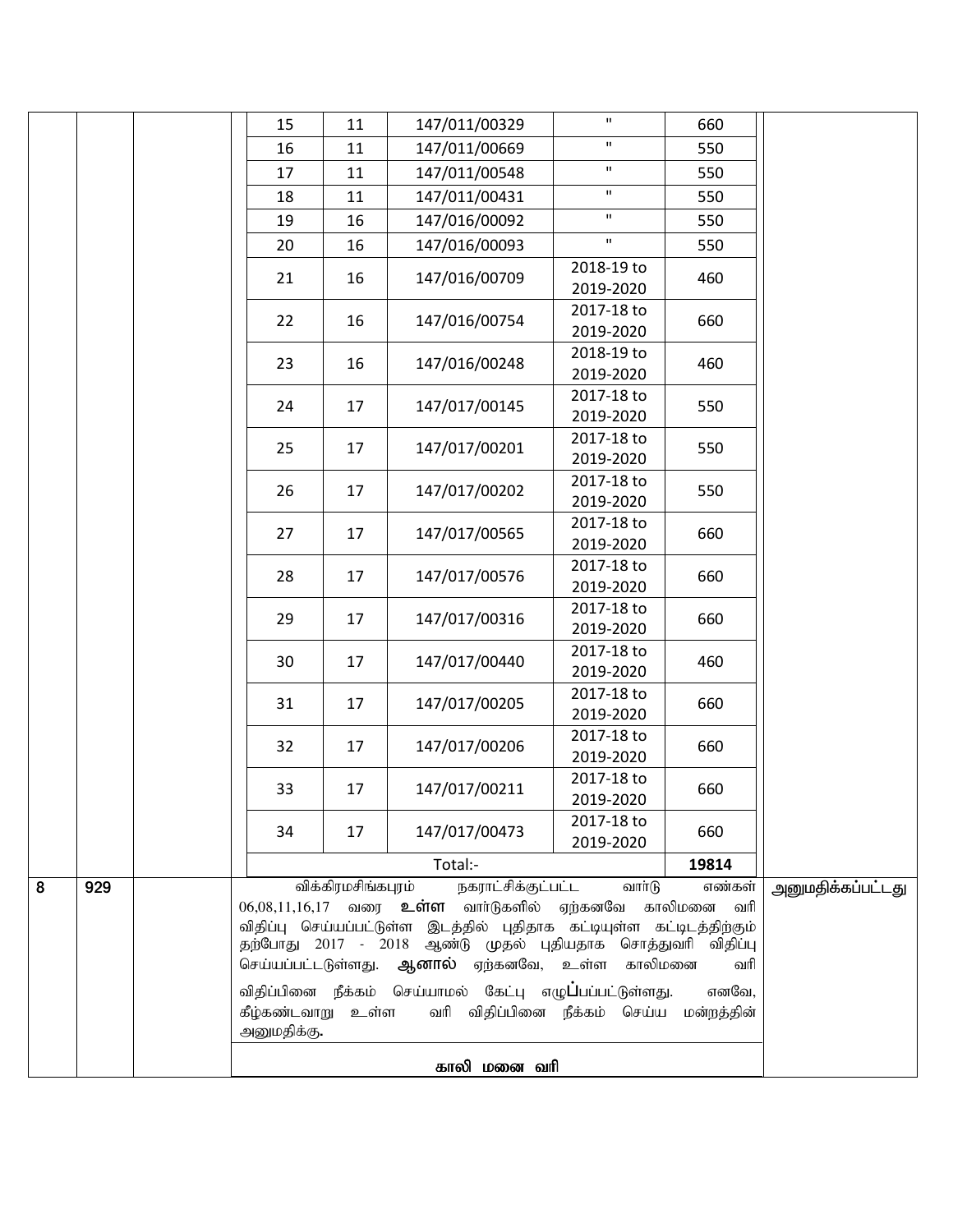|  | வரிசை<br>எண்   | வாா்டு<br>எண்                               | நீக்கம் செய்பபட<br>வேண்டிய<br>வரிவிதிப்பு எண் | ஆண்டு 2017 முதல்<br>2019-2020                                                                                                                                                                                                                                                 | தொகை                             |                          |
|--|----------------|---------------------------------------------|-----------------------------------------------|-------------------------------------------------------------------------------------------------------------------------------------------------------------------------------------------------------------------------------------------------------------------------------|----------------------------------|--------------------------|
|  | $\mathbf{1}$   | 6                                           | 147/006/00987                                 | 2018-19to19-20                                                                                                                                                                                                                                                                | 456                              |                          |
|  | 2              | 6                                           | 147/006/00994                                 | 2018-19to19-20                                                                                                                                                                                                                                                                | 3356                             |                          |
|  | 3              | 8                                           | 147/008/00852                                 | 2018-19to19-20                                                                                                                                                                                                                                                                | 2600                             |                          |
|  | 4              | 11                                          | 147/011/00998                                 | 2018-19to19-20                                                                                                                                                                                                                                                                | 396                              |                          |
|  | 5              | 11                                          | 147/011/00999                                 | 2018-19to19-20                                                                                                                                                                                                                                                                | 924                              |                          |
|  | 6              | 11                                          | 147/011/01001                                 | 2018-19to19-20                                                                                                                                                                                                                                                                | 404                              |                          |
|  | $\overline{7}$ | 11                                          | 147/011/01015                                 | 2018-19to19-20                                                                                                                                                                                                                                                                | 1508                             |                          |
|  | 8              | 11                                          | 147/011/01017                                 | 2018-19to19-20                                                                                                                                                                                                                                                                | 576                              |                          |
|  | 9              | 11                                          | 147/011/01024                                 | 2018-19to19-20                                                                                                                                                                                                                                                                | 1052                             |                          |
|  | 10             | 11                                          | 147/011/01029                                 | 2017-18to19-20                                                                                                                                                                                                                                                                | 480                              |                          |
|  | 11             | 11                                          | 147/011/01034                                 | 2017-18to19-20                                                                                                                                                                                                                                                                | 384                              |                          |
|  | 12             | 11                                          | 147/011/01016                                 | 2017-18to19-20                                                                                                                                                                                                                                                                | 268                              |                          |
|  | 13             | 11                                          | 147/011/01036                                 | 2017-18to19-20                                                                                                                                                                                                                                                                | 345                              |                          |
|  | 14             | 17                                          | 147/017/00863                                 | 2017-18to19-20                                                                                                                                                                                                                                                                | 1988                             |                          |
|  | 15             | 17                                          | 147/017/00864                                 | 2017-18to19-20                                                                                                                                                                                                                                                                | 900                              |                          |
|  | 16             | 17                                          | 147/017/00870                                 | 2017-18to19-20                                                                                                                                                                                                                                                                | 885                              |                          |
|  |                |                                             |                                               | Total                                                                                                                                                                                                                                                                         | 16522                            | <u>அனுமதிக்கப்பட்டது</u> |
|  | 2017-2018      | செய்யப்பட்டுள்ளது.<br>மன்றத்தின் அனுமதிக்கு | ஆண்டு<br>முதல்<br>ஏற்கனவே, உள்ள               | ,15 வரை வார்டுகளில் ஏற்கனவே வரி விதிப்பு செய்யப்பட்டுள்ள<br>கட்டிடங்களை இடித்து புதிதாக கட்டியுள்ள கட்டிடத்திற்கும் தற்பேது<br>புதியதாக சொத்து<br>பழைய<br>விதிப்பினை நீக்கம் செய்யமால் கேட்பு எழுப்பட்டு உள்ளது. எனவே,<br>கிழ்கண்டவாறு உள்ள பழைய வரி விதிப்பினை நீக்கம் செய்ய | வரி<br>விதிப்பு<br>சொத்து<br>வரி |                          |
|  |                |                                             |                                               | சொத்துவரி                                                                                                                                                                                                                                                                     |                                  |                          |
|  |                |                                             | நீக்கம் செய்பபட                               |                                                                                                                                                                                                                                                                               |                                  |                          |
|  | வரிசை<br>எண்   | வார்டு<br>எண்                               | வேண்டிய<br>வரிவிதிப்பு எண்                    | ஆண்டு 2017<br>முதல் 2019-2020                                                                                                                                                                                                                                                 | தொகை                             |                          |
|  | $\mathbf{1}$   | 7                                           | 147/007/00128                                 | 2017-18 to 2019-<br>2020                                                                                                                                                                                                                                                      | 660                              |                          |
|  | $\overline{2}$ | $\overline{7}$                              | 147/007/01202                                 | 2017-18 to 2019-<br>2020                                                                                                                                                                                                                                                      | 6300                             |                          |
|  | 3              | 7                                           | 147/007/00971                                 | 2017-18 to 2019-<br>2020                                                                                                                                                                                                                                                      | 550                              |                          |
|  | $\overline{a}$ | $\overline{7}$                              | 147/007/00745                                 | 2017-18 to 2019-<br>2020                                                                                                                                                                                                                                                      | 460                              |                          |
|  | 5              | $\overline{7}$                              | 147/007/00763                                 | 2017-18 to 2019-<br>2020                                                                                                                                                                                                                                                      | 1056                             |                          |
|  | 6              | $\overline{7}$                              | 147/007/00842                                 | 2017-18 to 2019-<br>2020                                                                                                                                                                                                                                                      | 660                              |                          |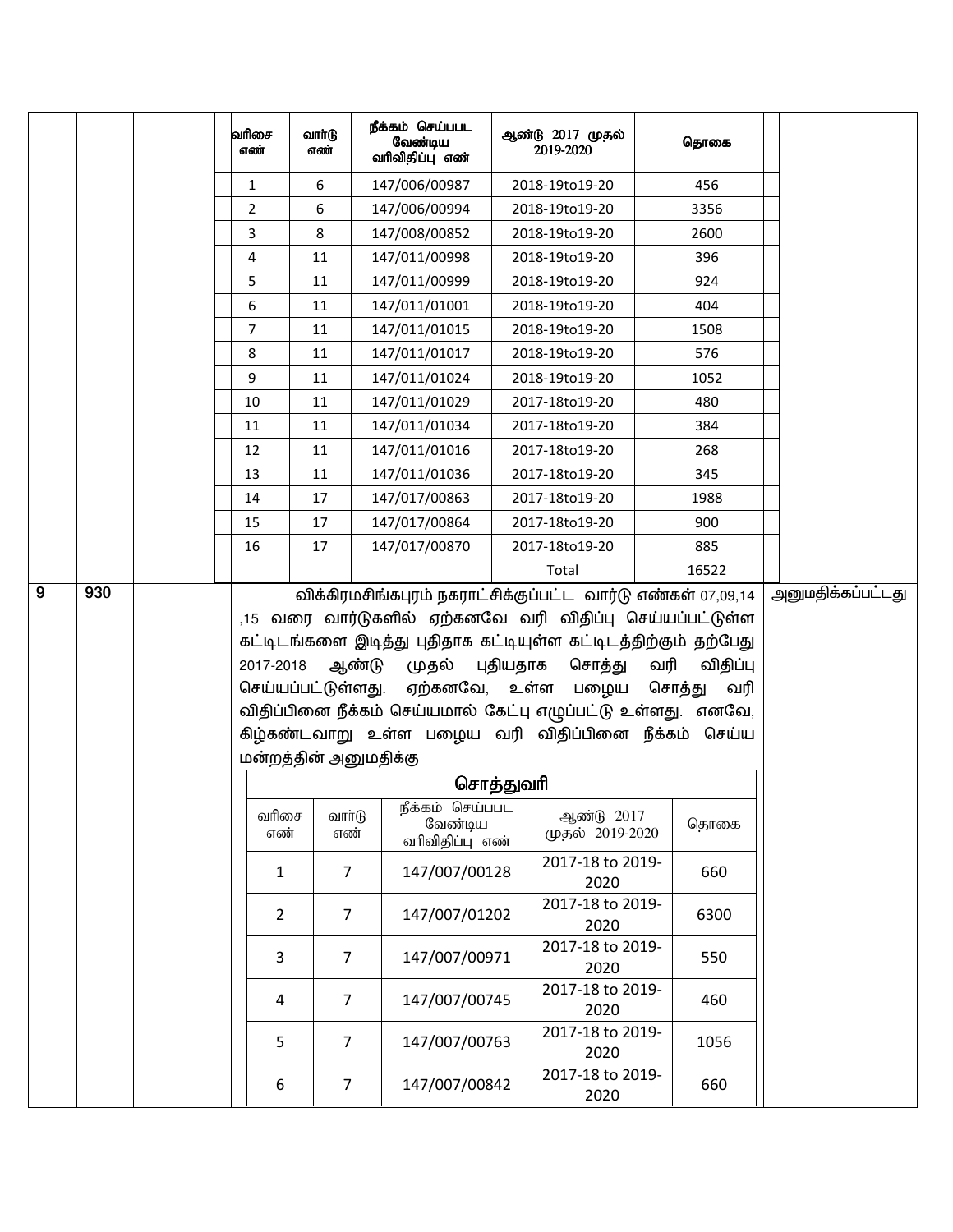|  | $\overline{7}$ | $\overline{7}$   | 147/007/00841                  | 2017-18 to 2019-<br>2020 | 660        |  |
|--|----------------|------------------|--------------------------------|--------------------------|------------|--|
|  | 8              | $\overline{7}$   | 147/007/00843                  | 2017-18 to 2019-<br>2020 | 660        |  |
|  | 9              | $\overline{7}$   | 147/007/00844                  | 2017-18 to 2019-<br>2020 | 660        |  |
|  | 10             | $\overline{7}$   | 147/007/00845                  | 2017-18 to 2019-<br>2020 | 660        |  |
|  | 11             | $\overline{7}$   | 147/007/00846                  | 2017-18 to 2019-<br>2020 | 660        |  |
|  | 12             | $\overline{7}$   | 147/007/00847                  | 2017-18 to 2019-<br>2020 | 660        |  |
|  | 13             | $\overline{7}$   | 147/007/00848                  | 2017-18 to 2019-<br>2020 | 660        |  |
|  | 14             | $\overline{7}$   | 147/007/00849                  | 2017-18 to 2019-<br>2020 | 660        |  |
|  | 15             | $\overline{7}$   | 147/007/00850                  | 2017-18 to 2019-<br>2020 | 660        |  |
|  | 16             | $\overline{7}$   | 147/007/00851                  | 2017-18 to 2019-         | 660        |  |
|  | 17             | 9                | 147/009/00328                  | 2020<br>2017-18 to 2019- | 550        |  |
|  | 18             | 9                | 147/009/00808                  | 2020<br>2017-18 to 2019- | 580        |  |
|  | 19             | $\boldsymbol{9}$ | 147/009/00810                  | 2020<br>2017-18 to 2019- | 578        |  |
|  | 20             | 14               | 147/014/00645                  | 2020<br>2017-18 to 2019- | 768        |  |
|  |                |                  | 147/014/00919                  | 2020<br>2017-18 to 2019- |            |  |
|  | 21             | 14               |                                | 2020<br>2017-18 to 2019- | 660        |  |
|  | 22             | 14               | 147/014/00031                  | 2020<br>2017-18 to 2019- | 550        |  |
|  | 23             | 14               | 147/014/00038                  | 2020<br>2017-18 to 2019- | 660        |  |
|  | 24             | 14               | 147/014/00039                  | 2020<br>2017-18 to 2019- | 660        |  |
|  | 25             | 14               | 147/014/00731                  | 2020                     | 660        |  |
|  | 26             | 14               | 147/014/00032                  | 2017-18 to 2019-<br>2020 | 660        |  |
|  | 27<br>28       | 14<br>14         | 147/014/00033<br>147/014/00792 | 2019-2020<br>2019-2020   | 174<br>174 |  |
|  | 29             | 14               | 147/014/00796                  | 2017-18 to 2019-<br>2020 | 660        |  |
|  | 30             | 14               | 147/014/00851                  | 2017-18 to 2019-<br>2020 | 666        |  |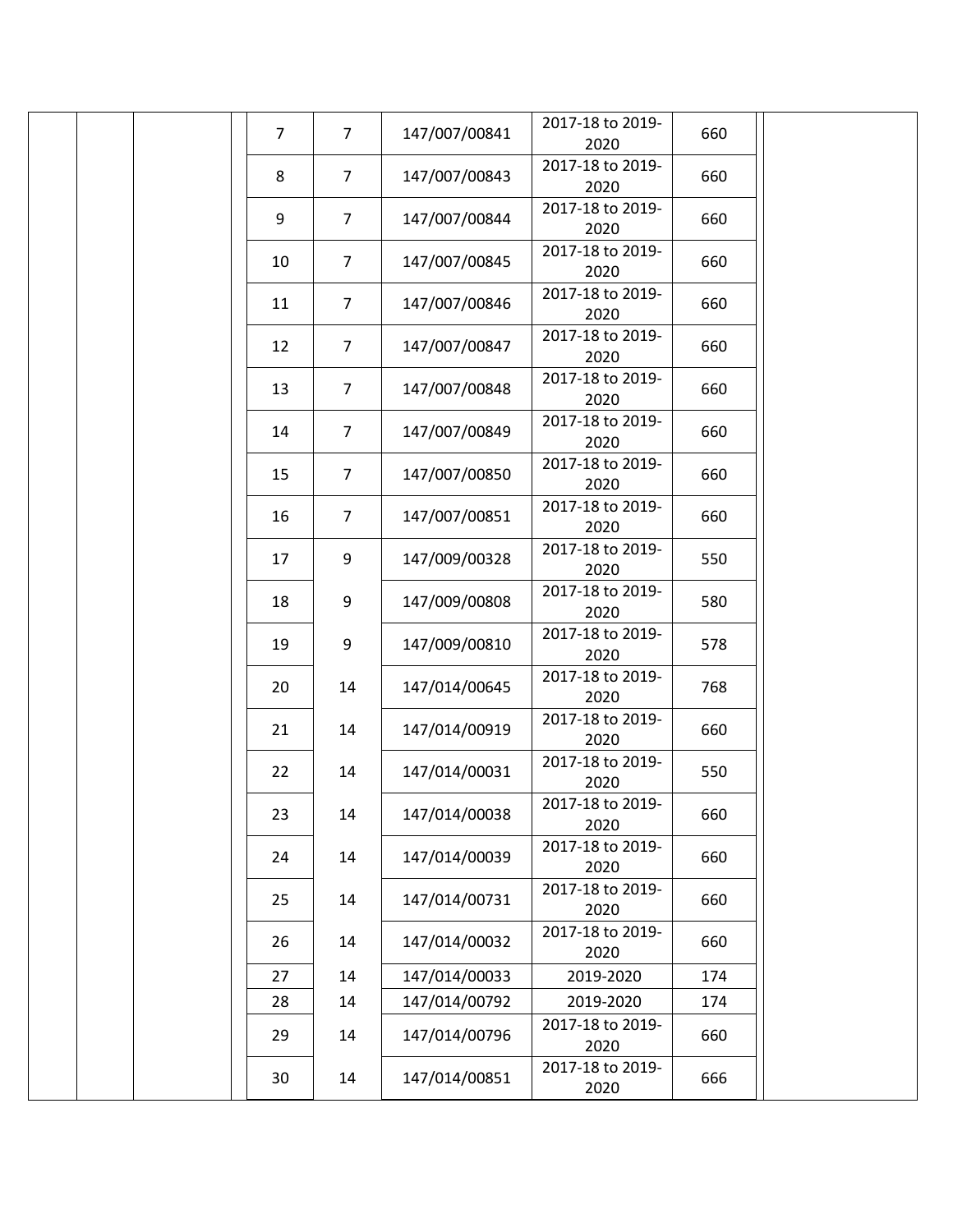|                 |     | 31                    | 14               | 147/014/00334                                                | 2018-2019to<br>2019 - 2020    | 460      |                          |
|-----------------|-----|-----------------------|------------------|--------------------------------------------------------------|-------------------------------|----------|--------------------------|
|                 |     | 32                    | 14               | 147/014/00335                                                | 2018-2019to<br>2019 - 2020    | 460      |                          |
|                 |     | 33                    | 15               | 147/015/00073                                                | 2019-2020                     | 174      |                          |
|                 |     | 34                    | 15               | 147/015/00074                                                | 2019-2020                     | 230      |                          |
|                 |     | 35                    | 15               | 147/015/00083                                                | 2017-18 to 2019-<br>2020      | 550      |                          |
|                 |     | 36                    | 15               | 147/015/00439                                                | 2019-2020                     | 230      |                          |
|                 |     |                       |                  | Total:-                                                      |                               | 26390    |                          |
| 10 <sup>°</sup> | 931 |                       |                  | விக்கிரமசிங்கபுரம் நகராட்சிக்குப்பட்ட வார்டு எண்கள் 07,09,14 |                               |          | <u>அனுமதிக்கப்பட்டது</u> |
|                 |     | வரை<br>.15            |                  | வார்டுகளில் ஏற்கனவே காலிமனை                                  | வரி                           | விதிப்பு |                          |
|                 |     |                       |                  | செய்யப்பட்டுள்ள இடத்தில் புதிதாக கட்டியுள்ள கட்டிடத்திற்கும் |                               |          |                          |
|                 |     |                       |                  | தற்பேது 2017-2018 ஆண்டு முதல் புதியதாக சொத்து வரி விதிப்பு   |                               |          |                          |
|                 |     |                       |                  | செய்யப்பட்டுள்ளது. ஏற்கனவே, உள்ள பழைய காலிமனை வரி            |                               |          |                          |
|                 |     |                       |                  | விதிப்பினை நீக்கம் செய்யமால் கேட்பு எழுப்பட்டு உள்ளது. எனவே, |                               |          |                          |
|                 |     |                       |                  | கிழ்கண்டவாறு உள்ள பழைய வரி விதிப்பினை நீக்கம் செய்ய          |                               |          |                          |
|                 |     | மன்றத்தின் அனுமதிக்கு |                  |                                                              |                               |          |                          |
|                 |     |                       |                  | காலி மனை வரி                                                 |                               |          |                          |
|                 |     | வரிசை<br>எண்          | வாா்டு<br>எண்    | நீக்கம் செய்பபட<br>வேண்டிய வரிவிதிப்பு<br>எண்                | ஆண்டு 2017<br>முதல் 2019-2020 | தொகை     |                          |
|                 |     | $\mathbf{1}$          | 7                | 147/007/01310                                                | 2019-2020                     | 150      |                          |
|                 |     | $\overline{2}$        | $\overline{7}$   | 147/007/01291                                                | 2019-2020                     | 342      |                          |
|                 |     | 3                     | 7                | 147/007/01324                                                | 2019-2020                     | 416      |                          |
|                 |     | $\overline{4}$        | 7                | 147/007/01293                                                | 2019-2020                     | 216      |                          |
|                 |     | 5                     | 7                | 147/007/01295                                                | 2019-2020                     | 218      |                          |
|                 |     | 6                     | 7                | 147/007/01314                                                | 2019-2020                     | 370      |                          |
|                 |     | $\overline{7}$        | 7                | 147/007/01325                                                | 2019-2020                     | 122      |                          |
|                 |     | 8                     | 9                | 147/009/00815                                                | 2019-2020                     | 192      |                          |
|                 |     | 9                     | $\boldsymbol{9}$ | 147/009/00817                                                | 2019-2020                     | 968      |                          |
|                 |     | 10                    | 9                | 147/009/00820                                                | 2019-2020                     | 40       |                          |
|                 |     | 11                    | 14               | 147/0014/01026                                               | 2017-2018 to<br>2019-2020     | 1325     |                          |
|                 |     | 12                    | 14               | 147/014/01031                                                | 2017-2018 to<br>2019-2020     | 3640     |                          |
|                 |     | 13                    | 14               | 147/014/01032                                                | 2017-2018 to<br>2019-2020     | 1920     |                          |
|                 |     | 14                    | 14               | 147/014/01033                                                | 2017-2018 to<br>2019-2020     | 495      |                          |
|                 |     | 15                    | 14               | 147/014/01038                                                | 2019-2020                     | 368      |                          |
|                 |     | 16                    | 14               | 147/014/01046                                                | 2019-2020                     | 1046     |                          |
|                 |     | 17                    | 14               | 147/014/01065                                                | 2018-2019 to<br>2019-2020     | 990      |                          |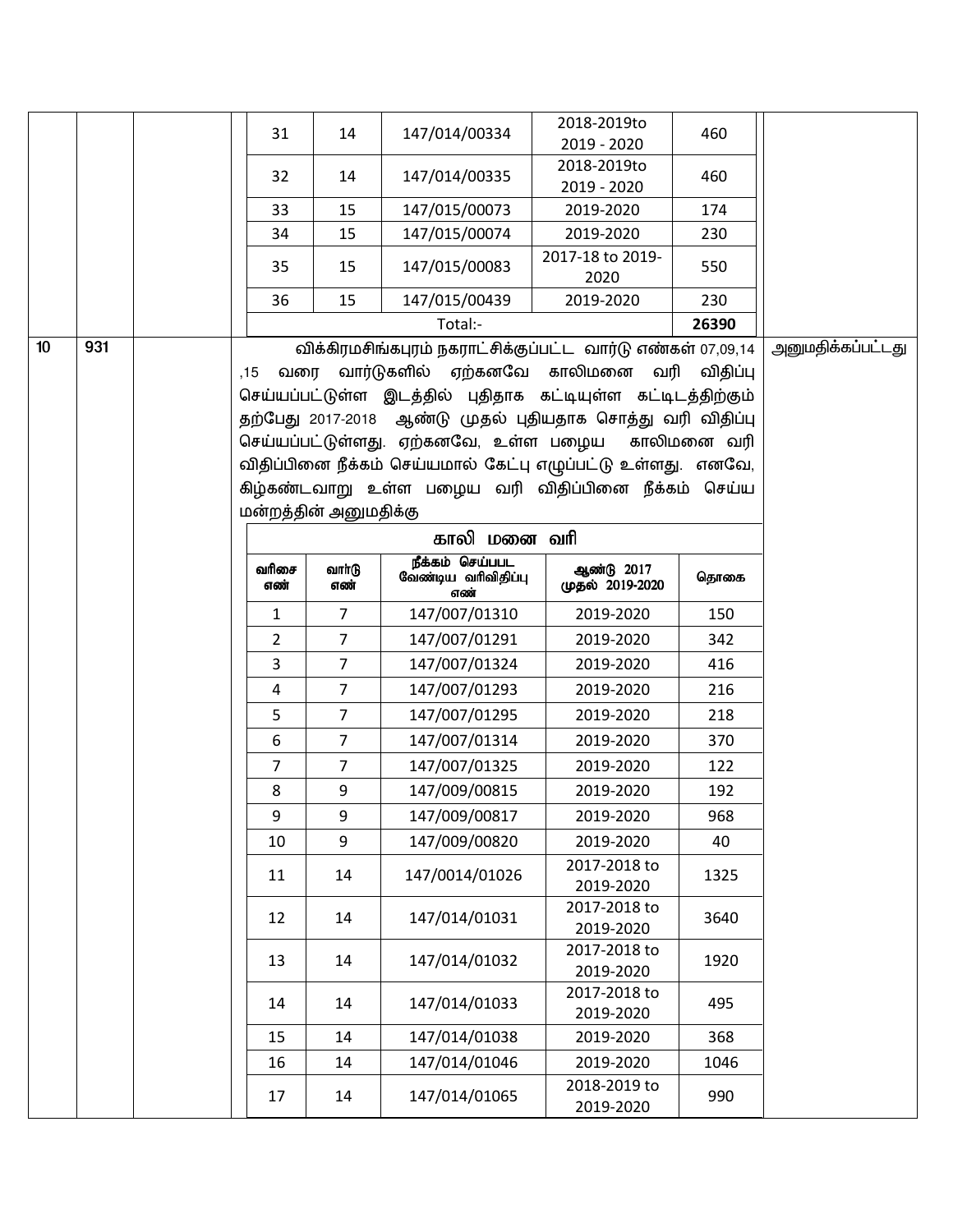|  |    |    | <b>TOTAL</b>  |                           | 32949 |
|--|----|----|---------------|---------------------------|-------|
|  | 45 | 15 | 147/015/01121 | 2019-2020                 | 326   |
|  | 44 | 15 | 147/015/01114 | 2018-2019 to<br>2019-2020 | 522   |
|  | 43 | 15 | 147/015/01113 | 2018-2019 to<br>2019-2020 | 360   |
|  | 42 | 15 | 147/015/01112 | 2018-2019 to<br>2019-2020 | 360   |
|  | 41 | 15 | 147/015/01109 | 2019-2020                 | 576   |
|  | 40 | 15 | 147/015/01101 | 2018-2019 to<br>2019-2020 | 303   |
|  | 39 | 15 | 147/015/01100 | 2019-2020                 | 190   |
|  | 38 | 15 | 147/015/01098 | 2018-2019 to<br>2019-2020 | 183   |
|  | 37 | 15 | 147/015/01093 | 2017-2018 to<br>2019-2020 | 1145  |
|  | 36 | 15 | 147/015/01079 | 2019-2020                 | 256   |
|  | 35 | 15 | 147/015/01078 | 2017-2018 to<br>2019-2020 | 1440  |
|  | 34 | 15 | 147/015/01076 | 2019-2020                 | 288   |
|  | 33 | 15 | 147/015/01075 | 2017-2018 to<br>2019-2020 | 835   |
|  | 32 | 15 | 147/015/01074 | 2019-2020                 | 288   |
|  | 31 | 15 | 147/015/01073 | 2011-2012 to<br>2017-2018 | 280   |
|  | 30 | 15 | 147/015/01072 | 2017-2018 to<br>2019-2020 | 675   |
|  | 29 | 15 | 147/015/01071 | 2017-2018 to<br>2019-2020 | 870   |
|  | 28 | 15 | 147/015/01070 | 2019-2020                 | 112   |
|  | 27 | 15 | 147/015/01069 | 2019-2020                 | 238   |
|  | 26 | 15 | 147/015/01067 | 2018-2019 to<br>2019-2020 | 1252  |
|  | 25 | 15 | 147/015/01057 | 2019-2020                 | 110   |
|  | 24 | 15 | 147/015/01021 | 2018-2019 to<br>2019-2020 | 3000  |
|  | 23 | 15 | 147/015/01053 | 2018-2019 to<br>2019-2020 | 1188  |
|  | 22 | 15 | 147/015/01052 | 2018-2019 to<br>2019-2020 | 564   |
|  | 21 | 14 | 147/014/01064 | 2019-2020                 | 4008  |
|  | 20 | 14 | 147/014/01079 | 2019-2020                 | 222   |
|  | 19 | 14 | 147/014/01070 | 2019-2020                 | 242   |
|  | 18 | 14 | 147/014/01041 | 2019-2020                 | 298   |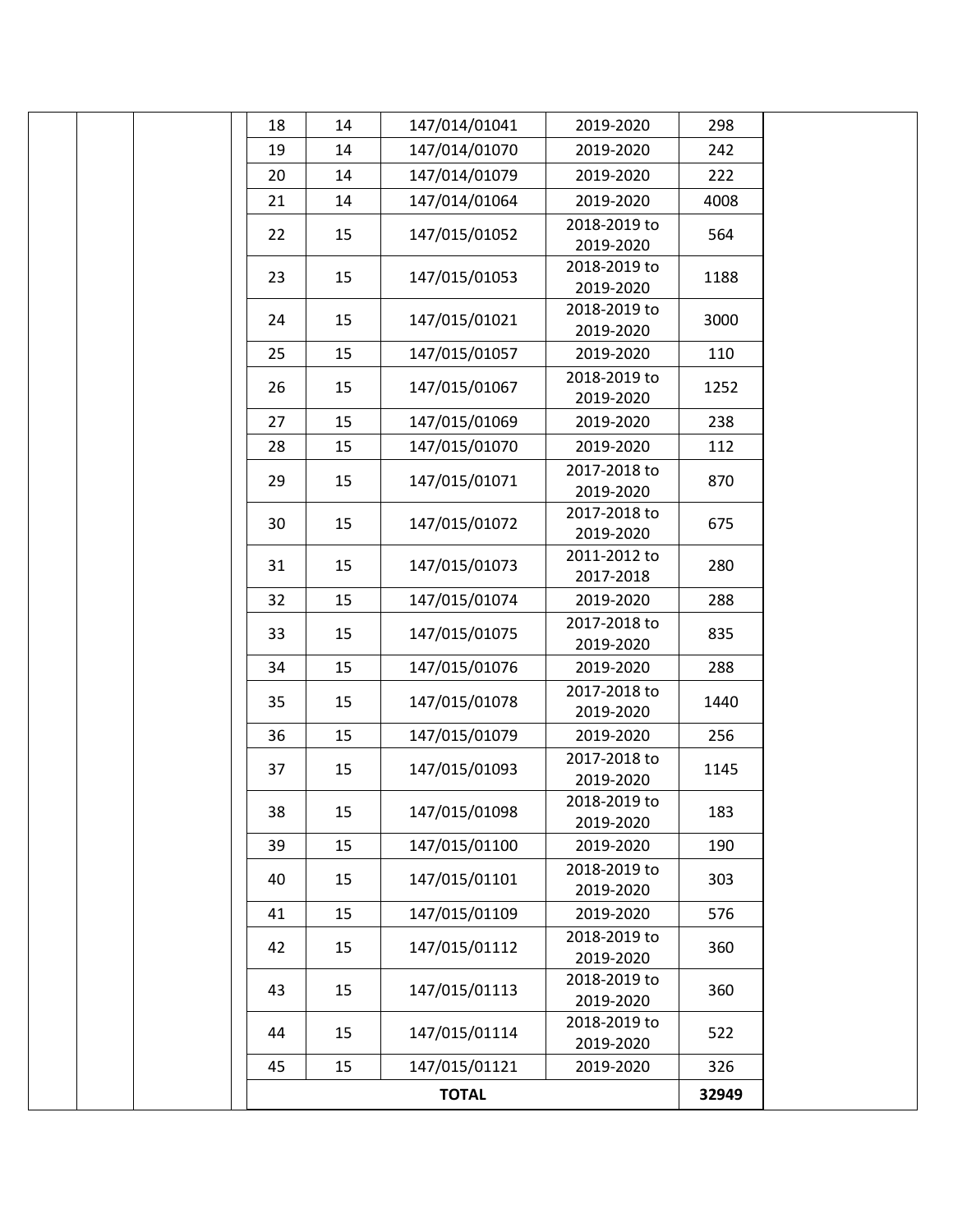| 11 | 932 |     |                |                       | விக்கிரமசிங்கபுரம் நகராட்சிக்குப்பட்ட வார்டு எண்கள் 04,12,13 |                               |             | அனுமதிக்கப்பட்டது |
|----|-----|-----|----------------|-----------------------|--------------------------------------------------------------|-------------------------------|-------------|-------------------|
|    |     | வரை |                | வார்டுகளில்           | விதிப்பு                                                     |                               |             |                   |
|    |     |     |                |                       | செய்யப்பட்டுள்ள இடத்தில் புதிதாக கட்டியுள்ள கட்டிடத்திற்கும் |                               |             |                   |
|    |     |     |                |                       | தற்பேது 2017-2018 ஆண்டு முதல் புதியதாக சொத்து வரி விதிப்பு   |                               |             |                   |
|    |     |     |                |                       | செய்யப்பட்டுள்ளது. ஏற்கனவே, உள்ள பழைய                        |                               | காலிமனை வரி |                   |
|    |     |     |                |                       | விதிப்பினை நீக்கம் செய்யமால் கேட்பு எழுப்பட்டு உள்ளது. எனவே, |                               |             |                   |
|    |     |     |                |                       | கிழ்கண்டவாறு உள்ள பழைய வரி விதிப்பினை நீக்கம் செய்ய          |                               |             |                   |
|    |     |     |                | மன்றத்தின் அனுமதிக்கு |                                                              |                               |             |                   |
|    |     |     | வரிசை<br>எண்   | வார்டு<br>எண்         | நீக்கம் செய்பபட<br>வேண்டிய<br>வரிவிதிப்பு எண்                | ஆண்டு 2017<br>முதல் 2019-2020 | தொகை        |                   |
|    |     |     | $\mathbf{1}$   | 4                     | 147/004/01029                                                | 2018-19to19-20                | 2644        |                   |
|    |     |     | $\overline{2}$ | 4                     | 147/004/01033                                                | 2018-19to19-20                | 1150        |                   |
|    |     |     | 3              | 12                    | 147/31216                                                    | 2018-19to19-20                | 634         |                   |
|    |     |     | 4              | 12                    | 147/31213                                                    | 2018-19to19-20                | 244         |                   |
|    |     |     | 5              | 12                    | 147/012/01153                                                | 2018-19to19-20                | 1680        |                   |
|    |     |     | 6              | 12                    | 147/012/01154                                                | 2018-19to19-20                | 1452        |                   |
|    |     |     | 7              | 12                    | 147/012/01155                                                | 2018-19to19-20                | 1336        |                   |
|    |     |     | 8              | 12                    | 147/012/01162                                                | 2018-19to19-20                | 184         |                   |
|    |     |     | 9              | 12                    | 147/012/01163                                                | 2018-19to19-20                | 968         |                   |
|    |     |     | 10             | 12                    | 147/012/01167                                                | 2017-18to19-20                | 1690        |                   |
|    |     |     | 11             | 12                    | 147/012/01177                                                | 2017-18to19-20                | 1200        |                   |
|    |     |     | 12             | 12                    | 147/012/01180                                                | 2017-18to19-20                | 1935        |                   |
|    |     |     | 13             | 12                    | 147/012/01182                                                | 2017-18to19-20                | 1085        |                   |
|    |     |     | 14             | 12                    | 147/012/01183                                                | 2017-18to19-20                | 1380        |                   |
|    |     |     | 15             | 12                    | 147/012/01184                                                | 2017-18to19-20                | 945         |                   |
|    |     |     | 16             | 12                    | 147/012/01185                                                | 2017-18to19-20                | 730         |                   |
|    |     |     | 17             | 12                    | 147/012/01197                                                | 2019-2020                     | 674         |                   |
|    |     |     | 18             | 12                    | 147/012/01198                                                | 2019-2020                     | 334         |                   |
|    |     |     | 19             | 12                    | 147/012/01202                                                | 2018-19to19-20                | 168         |                   |
|    |     |     | 20             | 12                    | 147/012/01205                                                | 2018-19to19-20                | 666         |                   |
|    |     |     | 21             | 12                    | 147/012/01207                                                | 2018-19to19-20                | 711         |                   |
|    |     |     | 22             | 12                    | 147/012/01209                                                | 2018-19to19-20                | 717         |                   |
|    |     |     | 23             | 12                    | 147/012/01213                                                | 2018-19to19-20                | 714         |                   |
|    |     |     | 24             | 12                    | 147/012/01214                                                | 2018-19to19-20                | 435         |                   |
|    |     |     | 25             | 12                    | 147/012/01216                                                | 2018-19to19-20                | 432         |                   |
|    |     |     | 26             | 12                    | 147/012/01228                                                | 2018-19to19-20                | 352         |                   |
|    |     |     | 27             | 12                    | 147/012/01229                                                | 2018-19to19-20                | 752         |                   |
|    |     |     | 28             | 12                    | 147/012/01168                                                | 2017-18to19-20                | 1165        |                   |
|    |     |     | 29             | 12                    | 147/012/01179                                                | 2019-2020                     | 620         |                   |
|    |     |     | 30             | 12                    | 147/31209                                                    | 2018-19to19-20                | 372         |                   |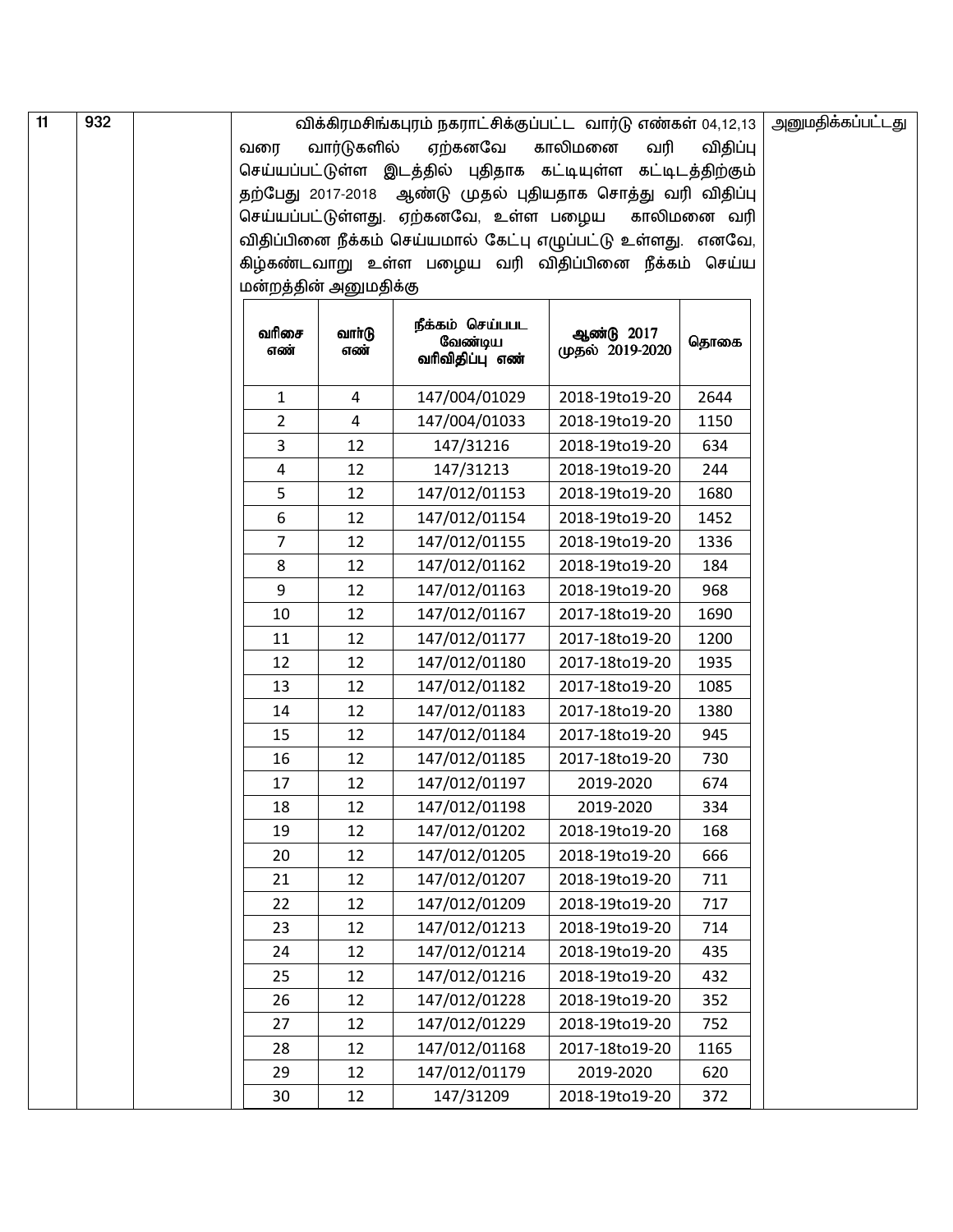|    |     | 31                                                                         | 12                 | 147/31248                                   |                                                             | 696                          |                   |
|----|-----|----------------------------------------------------------------------------|--------------------|---------------------------------------------|-------------------------------------------------------------|------------------------------|-------------------|
|    |     | 32                                                                         |                    | 147/012/01201                               | 2017-18to19-20<br>2018-19to19-20                            |                              |                   |
|    |     |                                                                            | 12<br>12           | 147/012/01203                               | 2018-19to19-20                                              | 585<br>147                   |                   |
|    |     | 33                                                                         |                    |                                             |                                                             |                              |                   |
|    |     | 34                                                                         | 13                 | 147/013/01306                               | 2018-19to19-20                                              | 108                          |                   |
|    |     | 35                                                                         | 13                 | 147/013/01312                               | 2018-19to19-20                                              | 960                          |                   |
|    |     | 36                                                                         | 13                 | 147/013/01320                               | 2018-19to19-20                                              | 1650                         |                   |
|    |     | 37                                                                         | 13                 | 147/013/01323                               | 2017-18to19-20                                              | 3715                         |                   |
|    |     | 38                                                                         | 13                 | 147/013/01328                               | 2017-18to19-20                                              | 1650                         |                   |
|    |     | 39                                                                         | 13                 | 147/013/01329                               | 2017-18to19-20                                              | 1200                         |                   |
|    |     | 40                                                                         | 13                 | 147/013/01330                               | 2017-18to19-20                                              | 480                          |                   |
|    |     | 41                                                                         | 13                 | 147/013/01340                               | 2019-20to19-20                                              | 136                          |                   |
|    |     | 42                                                                         | 13                 | 147/013/01342                               | 2018-19to19-20                                              | 732                          |                   |
|    |     | 43                                                                         | 13                 | 147/013/01348                               | 2018-19to19-20                                              | 1149                         |                   |
|    |     | 44                                                                         | 13                 | 147/013/01351                               | 2019-2020                                                   | 368                          |                   |
|    |     | 45                                                                         | 13                 | 147/013/01352                               | 2019-2020                                                   | 240                          |                   |
|    |     | 46                                                                         | 13                 | 147/013/01353                               | 2019-2020                                                   | 432                          |                   |
|    |     | 47                                                                         | 13                 | 147/013/01354                               | 2019-2020                                                   | 480                          |                   |
|    |     | 48                                                                         | 13                 | 147/013/01355                               | 2019-2020                                                   | 288                          |                   |
|    |     | 49                                                                         | 13                 | 147/013/01356                               | 2019-2020                                                   | 288                          |                   |
|    |     | 50                                                                         | 13                 | 147/013/01319                               | 2018-19to19-20                                              | 576                          |                   |
|    |     | 51                                                                         | 13                 | 147/013/01321                               | 2017-18to19-20                                              | 1480                         |                   |
|    |     | 52                                                                         | 13                 | 147/013/01344                               | 2018-19to19-20                                              | 268                          |                   |
|    |     | 53                                                                         | 13                 | 147/013/01367                               | 2019-2020                                                   | 1524                         |                   |
|    |     | 54                                                                         | 13                 | 147/013/01377                               | 2019-2020                                                   | 130                          |                   |
|    |     | 55                                                                         | 13                 | 147/013/01313                               | 2017-18to19-20                                              | 524                          |                   |
|    |     | 56                                                                         | 13                 | 147/013/01327                               | 2017-18to19-20                                              | 870                          |                   |
|    |     | 57                                                                         | 13                 | 147/013/01341                               | 2018-19to19-20                                              | 330                          |                   |
|    |     |                                                                            |                    | Total:-                                     |                                                             | 48375                        |                   |
| 12 | 933 |                                                                            | விக்கிரமசிங்கபுரம் | நகராட்சிக்குட்பட்ட                          | வாா்டு                                                      | எண்கள் 10 18                 | அனுமதிக்கப்பட்டது |
|    |     | 20<br>வரை                                                                  | வார்டுகளில்        | ஏற்கனவே<br>செய்யப்பட்டுள்ள இடத்தில் புதிதாக | காலிமனை<br>வரி<br>கட்டியுள்ள                                | விதிப்பு<br>கட்டிடத்திற்கும் |                   |
|    |     |                                                                            |                    |                                             | தற்போது 2017 - 2018 ஆண்டு முதல் புதியதாக சொத்துவரி விதிப்பு |                              |                   |
|    |     | செய்யப்பட்டடுள்ளது.                                                        |                    | செய்யாமல் கேட்பு                            | ஏற்கனவே, உள்ள பழைய காலிமனை<br>எழுபப்பட்டு                   | வரி                          |                   |
|    |     | விதிப்பினை                                                                 | உள்ளது.            |                                             |                                                             |                              |                   |
|    |     | எனவே, கீழ்கண்டவாறு உள்ள பழைய வரி விதிப்பினை<br>செய்ய மன்றத்தின் அனுமதிக்கு | நீக்கம்            |                                             |                                                             |                              |                   |
|    |     |                                                                            |                    |                                             |                                                             |                              |                   |
|    |     | காலி மனை வரி                                                               |                    |                                             |                                                             |                              |                   |
|    |     | வரிசை                                                                      | வாா்டு             | நீக்கம்<br>செய்பபட                          | ஆண்டு 2017                                                  |                              |                   |
|    |     | எண்                                                                        | எண்                | வேண்டிய                                     | முதல் 2019-2020                                             | தொகை                         |                   |
|    |     |                                                                            |                    | வரிவிதிப்பு எண்                             |                                                             |                              |                   |
|    |     | $\mathbf{1}$                                                               | 10                 | 147/010/2007                                | 2017-2018TO19-<br>20                                        | 1416                         |                   |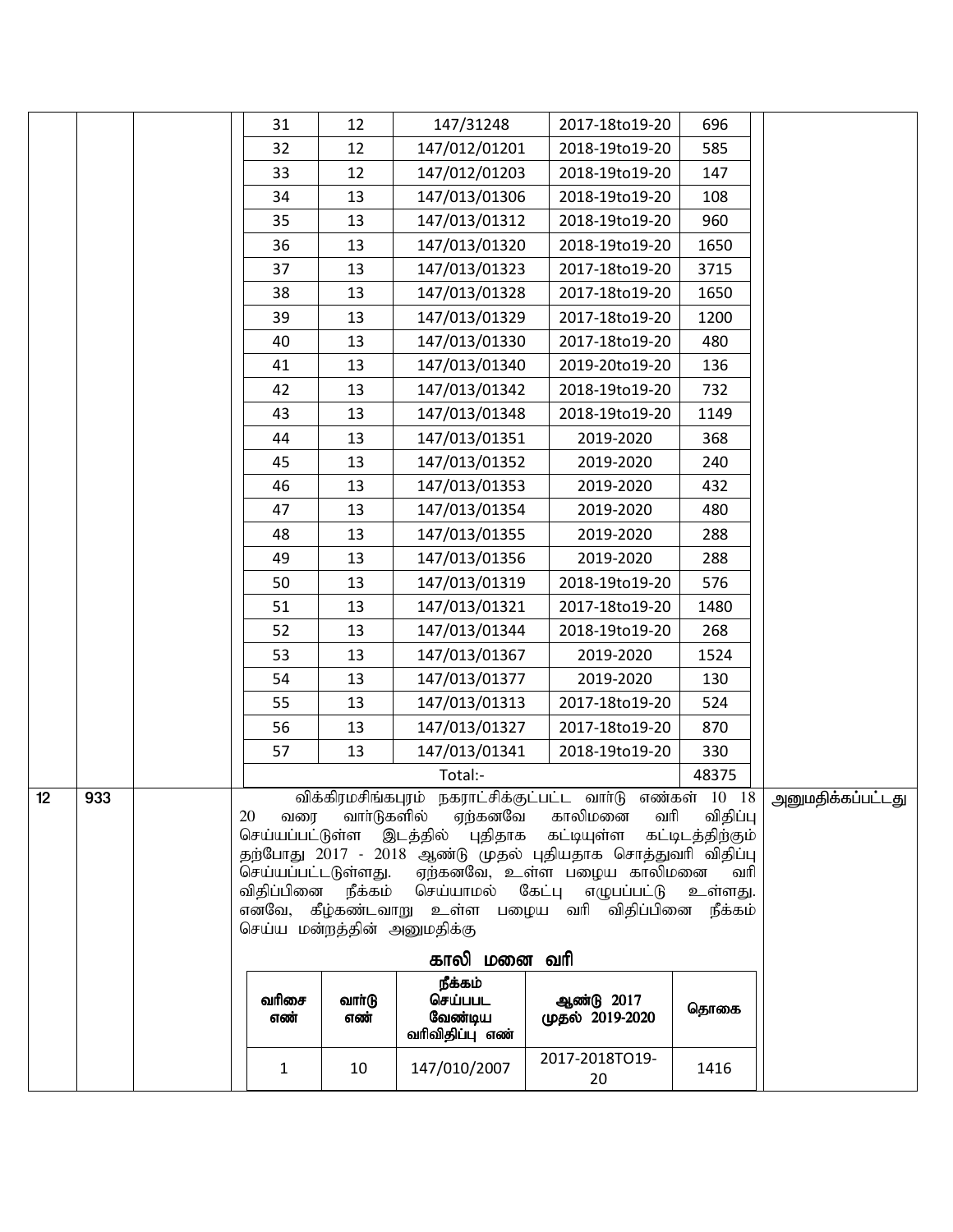|    |     | $\overline{2}$          | 10                   | 147/010/01998                                       | 2017-2018TO19-<br>20                                                                                                                                                              | 8816            |                          |
|----|-----|-------------------------|----------------------|-----------------------------------------------------|-----------------------------------------------------------------------------------------------------------------------------------------------------------------------------------|-----------------|--------------------------|
|    |     | 3                       | 10                   | 147/010/02018                                       | 2017-2018TO19-<br>20                                                                                                                                                              | 1924            |                          |
|    |     | $\overline{a}$          | 10                   | 147/010/02027                                       | 2017-2018TO19-<br>20                                                                                                                                                              | 1435            |                          |
|    |     | 5                       | 10                   | 147/010/02028                                       | 2017-2018TO19-<br>20                                                                                                                                                              | 1870            |                          |
|    |     | 6                       | 10                   | 147/010/02025                                       | 2017-2018TO19-<br>20                                                                                                                                                              | 1632            |                          |
|    |     | $\overline{7}$          | 10                   | 147/010/02035                                       | 2017-2018TO19-<br>20                                                                                                                                                              | 2660            |                          |
|    |     | 8                       | 10                   | 147/010/02037                                       | 2017-2018TO19-<br>20                                                                                                                                                              | 2915            |                          |
|    |     | 9                       | 10                   | 147/010/02034                                       | 2017-2018TO19-<br>20                                                                                                                                                              | 705             |                          |
|    |     | 10                      | 10                   | 147/010/02048                                       | 2017-2018TO19-<br>20                                                                                                                                                              | 3800            |                          |
|    |     | 11                      | 10                   | 147/010/02053                                       | 2017-2018TO19-<br>20                                                                                                                                                              | 687             |                          |
|    |     | 12                      | 10                   | 147/010/02011<br>9                                  | 2019-20                                                                                                                                                                           | 406             |                          |
|    |     | 13                      | 10                   | 147/010/02132                                       | 2017-2018TO19-<br>20                                                                                                                                                              | 10276           |                          |
|    |     | 14                      | 10                   | 147/010/02051                                       | 2017-2018TO19-<br>20                                                                                                                                                              | 318             |                          |
|    |     |                         |                      | Total:-                                             |                                                                                                                                                                                   | 38860           |                          |
| 13 | 934 | வரை<br>2017-2018        | வார்டுகளில்<br>ஆண்டு | முதல்<br>புதியதாக                                   | விக்கிரமசிங்கபுரம் நகராட்சிக்குப்பட்ட வார்டு எண்கள்10, 18,20<br>ஏற்கனவே வரி விதிப்பு செய்யப்பட்டுள்ள<br>கட்டிடங்களை இடித்து புதிதாக கட்டியுள்ள கட்டிடத்திற்கும் தற்பேது<br>சொத்து | வரி<br>விதிப்பு | <u>அனுமதிக்கப்பட்டது</u> |
|    |     | செய்யப்பட்டுள்ளது.      |                      | ஏற்கனவே, உள்ள                                       | பழைய                                                                                                                                                                              | வரி<br>சொத்து   |                          |
|    |     |                         |                      |                                                     | விதிப்பினை நீக்கம் செய்யமால் கேட்பு எழுப்பட்டு உள்ளது. எனவே,                                                                                                                      |                 |                          |
|    |     |                         |                      |                                                     | கிழ்கண்டவாறு உள்ள பழைய வரி விதிப்பினை நீக்கம் செய்ய                                                                                                                               |                 |                          |
|    |     | மன்றத்தின் அனுமதிக்கு   |                      |                                                     |                                                                                                                                                                                   |                 |                          |
|    |     |                         |                      | சொத்துவரி                                           |                                                                                                                                                                                   |                 |                          |
|    |     | வரிசை<br>எண்            | வார்டு<br>எண்        | நீக்கம்<br>செய்பபட<br>வேண்டிய<br>வரிவிதிப்பு<br>எண் | ஆண்டு 2017<br>முதல் 2019-2020                                                                                                                                                     | தொகை            |                          |
|    |     | $\mathbf{1}$            | 18                   | 147/17651                                           | 2017-18 to 2019-<br>2020                                                                                                                                                          | 550             |                          |
|    |     | $\overline{2}$          | 18                   | 147/17652                                           | П                                                                                                                                                                                 | 550             |                          |
|    |     | 3                       | 18                   | 147/17907                                           | $\mathbf H$                                                                                                                                                                       | 660             |                          |
|    |     | $\overline{\mathbf{4}}$ | 18                   | 147/17908                                           | $\mathbf H$                                                                                                                                                                       | 660             |                          |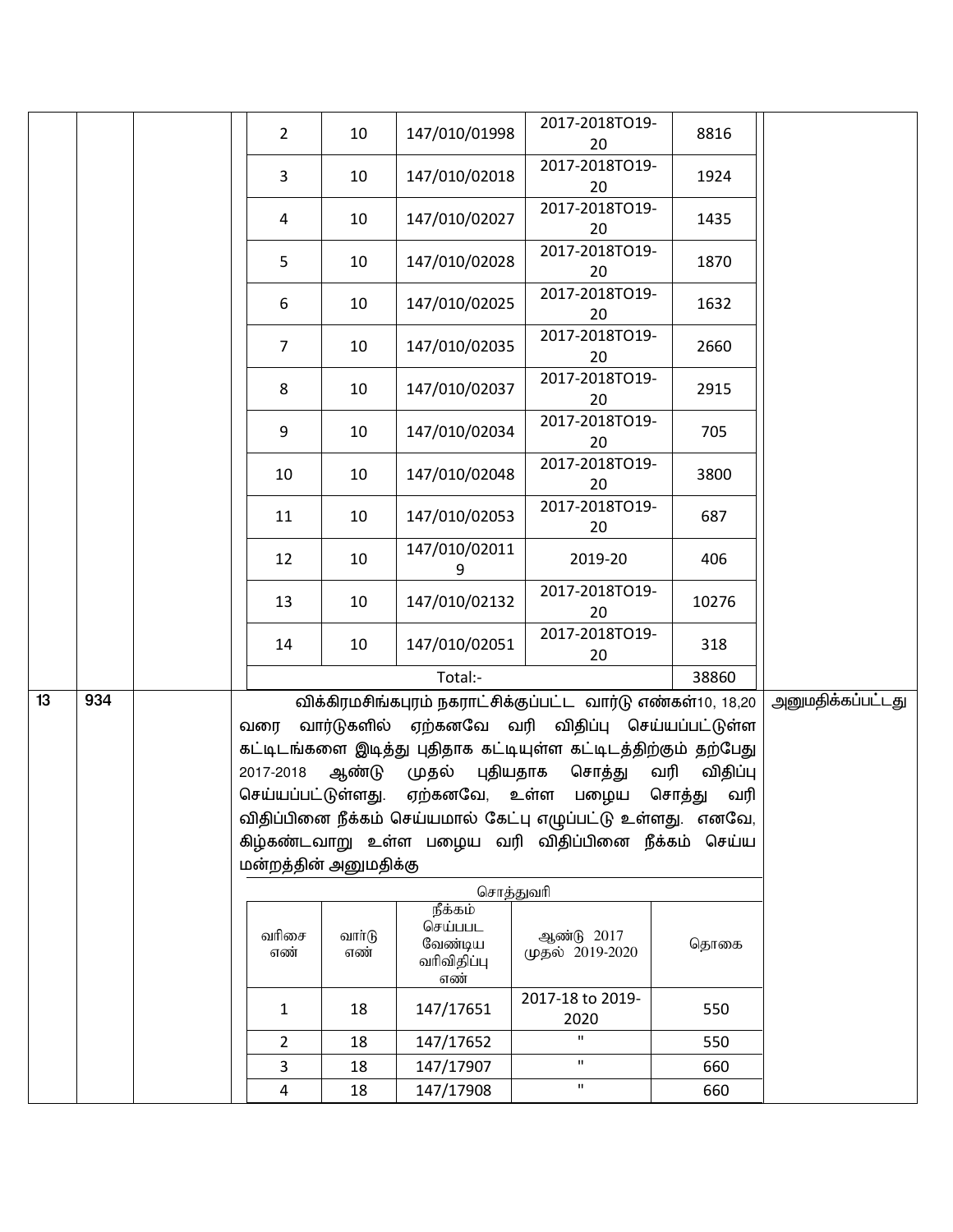|    |     | 5                  | 18                                                                                                                  |        | 147/17904                                                                          | $\mathbf H$                                                               | 660                                                                                                                                                                                                                                                                                                                                           |                          |
|----|-----|--------------------|---------------------------------------------------------------------------------------------------------------------|--------|------------------------------------------------------------------------------------|---------------------------------------------------------------------------|-----------------------------------------------------------------------------------------------------------------------------------------------------------------------------------------------------------------------------------------------------------------------------------------------------------------------------------------------|--------------------------|
|    |     | 6                  | 18                                                                                                                  |        | 147/17817                                                                          | $\mathbf H$                                                               | 660                                                                                                                                                                                                                                                                                                                                           |                          |
|    |     | 7                  | 18                                                                                                                  |        | 147/17818                                                                          | $\mathbf{H}$                                                              | 660                                                                                                                                                                                                                                                                                                                                           |                          |
|    |     | 8                  | 18                                                                                                                  |        | 147/17663                                                                          | $\mathbf I$                                                               | 1200                                                                                                                                                                                                                                                                                                                                          |                          |
|    |     | 9                  | 18                                                                                                                  |        | 147/17664                                                                          | $\mathbf{H}$                                                              | 942                                                                                                                                                                                                                                                                                                                                           |                          |
|    |     | 10                 | 18                                                                                                                  |        | 147/17260                                                                          | 2017-18 to 2019-<br>2020                                                  | 460                                                                                                                                                                                                                                                                                                                                           |                          |
|    |     | 11                 | 18                                                                                                                  |        | 147/17260                                                                          | 2018-<br>2019to2019-<br>2020                                              | 460                                                                                                                                                                                                                                                                                                                                           |                          |
|    |     | 12                 | 20                                                                                                                  |        | 147/19004                                                                          | 2019-20                                                                   | 230                                                                                                                                                                                                                                                                                                                                           |                          |
|    |     | 13                 | 21                                                                                                                  |        | 147/20095                                                                          | 2018-19to2019-<br>2020                                                    | 460                                                                                                                                                                                                                                                                                                                                           |                          |
|    |     | 14                 | 21                                                                                                                  |        | 147/19936                                                                          | 2019-20                                                                   | 176                                                                                                                                                                                                                                                                                                                                           |                          |
|    |     | 15                 | 10                                                                                                                  |        | 147/8866                                                                           | 2017-18to2019-<br>2020                                                    | 660                                                                                                                                                                                                                                                                                                                                           |                          |
|    |     | 16                 | 10                                                                                                                  |        | 147/010/000<br>68                                                                  | 2017-18 to 2019-<br>2020                                                  | 660                                                                                                                                                                                                                                                                                                                                           |                          |
|    |     | 17                 | 10                                                                                                                  |        | 147/010/000<br>69                                                                  | 2017-18to2019-<br>2020                                                    | 918                                                                                                                                                                                                                                                                                                                                           |                          |
|    |     | 18                 | 10                                                                                                                  |        | 147/10235                                                                          | 2017-18to2019-<br>2020                                                    | 460                                                                                                                                                                                                                                                                                                                                           |                          |
|    |     | Total:-            |                                                                                                                     |        |                                                                                    |                                                                           | 11026                                                                                                                                                                                                                                                                                                                                         |                          |
| 14 | 935 |                    | விக்கிரமசிங்கபுரம் நகராட்சி 15 வது<br>மேற்கொள்ளப்பட்டமைக்கு மன்றத்தின் ஒப்புதலுக்கு                                 |        |                                                                                    | வாா்டு                                                                    | ஒட்டன்குளம்<br>இடைநிலை நீரூந்து நிலையத்தில் உள்ள 25 HP (NO-2) நீர்மூழ்கி<br>மின்மோட்டாரில் பழைய காயில் நீங்கலாக புதிய காயில், திரஸ்ட் பேரிங்,<br>பம்ப் வேலை, மோட்டாா் புஷ் செட், ஆகிய பழுதுகளை நீக்க 07.01.2020<br>தேதி அன்று வரப்பெற்ற விலைப்புள்ளிகளின் ஒப்பு நோக்கு பட்டியல் தயார்<br>செய்து தனிஅலுவலா் அவா்களின் முன்அனுமதி பெற்று பணிகள் | <u>அனுமதிக்கப்பட்டது</u> |
|    |     | வ.<br>எ<br>ண்<br>1 | விபரம்<br>நகராட்சி 15 வது<br>வார்டு ஒட்டன்குளம்<br>இடைநிலை நீரூந்து<br>நிலையத்தில் உள்ள 25<br>$HP(NO-2)$ நீர்மூழ்கி | வேலை   | பாலகிருஷ்<br>ணன்<br>எலெக்ட்ரிக்<br>கல் ஒர்க்ஸ்,<br>திருநெல்வே<br>லி.<br>ரு 56,000- | விக்னேஷ்<br>எலெக்ட்ரிக்<br>கல்ஸ்,<br>கல்லிடைக்<br>குறிச்சி,<br>еҧ54,400/- | ஸ்ரீ முருகன்<br>எலெக்ட்ரிக்<br>கல் ஒர்க்ஸ்,<br>கல்லிடைக்<br>குறிச்சி,<br>ரூ<br>$52,000/-$                                                                                                                                                                                                                                                     |                          |
|    |     |                    | மின் மோட்டாரில்<br>ப றைய<br>நீங்கலாக புதிய                                                                          | காயில் |                                                                                    |                                                                           |                                                                                                                                                                                                                                                                                                                                               |                          |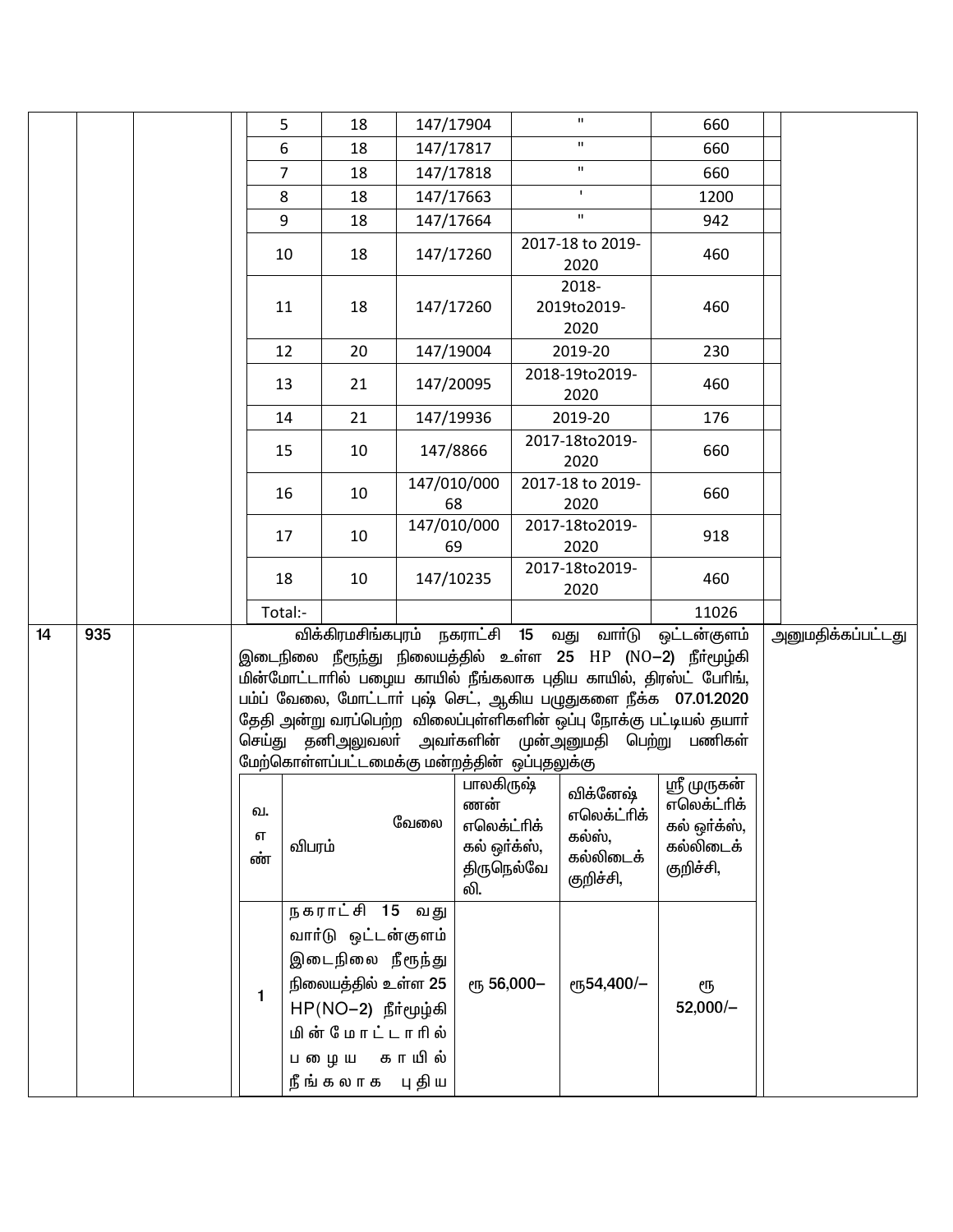|    |     |    | காயில், திரஸ்ட் பேரிங்,                                                                                                 |                |                                           |                                                                     |                   |
|----|-----|----|-------------------------------------------------------------------------------------------------------------------------|----------------|-------------------------------------------|---------------------------------------------------------------------|-------------------|
|    |     |    | பம்ப்<br><b>மே லை,</b>                                                                                                  |                |                                           |                                                                     |                   |
|    |     |    | மோட்டார் புஷ்செட்,                                                                                                      |                |                                           |                                                                     |                   |
|    |     |    | ஆகிய பழுதுகளை                                                                                                           |                |                                           |                                                                     |                   |
|    |     |    | நீ<br>க்<br>க                                                                                                           |                |                                           |                                                                     |                   |
|    |     |    |                                                                                                                         |                |                                           |                                                                     |                   |
| 15 | 936 |    | விக்கிரமசிங்கபுரம் நகராட்சி                                                                                             |                |                                           | 8<br>வார்டு                                                         |                   |
|    |     |    | கொட்டாரத்தில் உள்ள அங்கன்வாடி மையத்தில்<br>அமைத்து கொடுக்க 13.12.2019<br>விலைப்புள்ளிகளின்<br>ஒப்பு<br>வைக்கப்படுகிறது. | நோக்கு         | பகுதியான<br>ம் தேதி<br>பட்டியல்           | வது<br>குடிநீா் இணைப்பு<br>அன்று<br>வரப்பெற்ற<br>மன்றத்தின்<br>முன் | அனுமதிக்கப்பட்டது |
|    |     |    |                                                                                                                         | S.M.கன்        |                                           |                                                                     |                   |
|    |     | வ. |                                                                                                                         | ஸ்ட்ரக்ஷ       | செல்வின்                                  | A.ஜெயபிரகா<br>ஷ்,                                                   |                   |
|    |     | எ  | வேலை விபரம்                                                                                                             | ன்             | துரை                                      | விக்கிரமசிங்க                                                       |                   |
|    |     | ண் |                                                                                                                         | சிவந்திபுர     | கருவந்தா.                                 | புரம்                                                               |                   |
|    |     |    |                                                                                                                         | ம்.            |                                           |                                                                     |                   |
|    |     |    | விக்கிரமசிங்கபுரம்                                                                                                      |                |                                           |                                                                     |                   |
|    |     |    | நகராட்சி பகுதியான 8                                                                                                     |                |                                           |                                                                     |                   |
|    |     |    | வார்டு<br>வது                                                                                                           | ரூ             | $\rm e$ <sup>15</sup> <sub>9</sub> ,500/- | ет, 9,000/-                                                         |                   |
|    |     |    | கொட்டாரத்தில் உள்ள                                                                                                      | $10,000/-$     |                                           |                                                                     |                   |
|    |     | 1  | அங்கன்வாடி                                                                                                              |                |                                           |                                                                     |                   |
|    |     |    | மையத்தில்<br>குடிநீா்                                                                                                   |                |                                           |                                                                     |                   |
|    |     |    | இணைப்பு<br>அமைத்து                                                                                                      |                |                                           |                                                                     |                   |
|    |     |    | கொடுத்தல்                                                                                                               |                |                                           |                                                                     |                   |
| 16 | 937 |    | விக்கிரமசிங்கபுரம் நகராட்சி 10 வது வாா்டு டாணா இடைநிலை                                                                  |                |                                           |                                                                     | அனுமதிக்கப்பட்டது |
|    |     |    | நீரூந்து நிலையத்தில் உள்ள 5 HP (NO–1) மின்மோட்டாரில் பழைய காயில்                                                        |                |                                           |                                                                     |                   |
|    |     |    | நீங்கலாக புதிய காயில், பேரிங் இரண்டு, பம்ப் வேலை, கூலிங்பேன்,                                                           |                |                                           |                                                                     |                   |
|    |     |    | உள்ள காயில், பிரிவெண்டர், ஆகிய பழுதுகளை நீக்க<br>ஸ்டாா்டரில்                                                            |                |                                           |                                                                     |                   |
|    |     |    | 03.02.2020 தேதி அன்று வரப்பெற்ற விலைப்புள்ளிகளின் ஒப்பு நோக்கு                                                          |                |                                           |                                                                     |                   |
|    |     |    | பட்டியல் தயாா் செய்து தனிஅலுவலா் அவா்களின் முன்அனுமதி பெற்று                                                            |                |                                           |                                                                     |                   |
|    |     |    |                                                                                                                         |                |                                           |                                                                     |                   |
|    |     |    | பணிகள் மேற்கொள்ளப்பட்டமைக்கு மன்றத்தின் ஒப்புதலுக்கு                                                                    |                |                                           |                                                                     |                   |
|    |     |    |                                                                                                                         | பாலகிருஷ்ண     | விக்னேஷ்                                  | ஸ்ரீ முருகன்                                                        |                   |
|    |     | வ. |                                                                                                                         | ன்             | எலெக்ட்ரி                                 | எலெக்ட்<br>ரிக்கல்                                                  |                   |
|    |     | எ  | வேலை விபரம்                                                                                                             | எலெக்ட்ரிக்கல் | க்கல்ஸ்,                                  | ஒர்க்ஸ்,                                                            |                   |
|    |     | ண் |                                                                                                                         | ஒர்க்ஸ்,       | கல்லிடை                                   | கல்லிடை                                                             |                   |
|    |     |    |                                                                                                                         | திருநெல்வேலி.  | க்குறிச்சி,                               | க்குறிச்சி,                                                         |                   |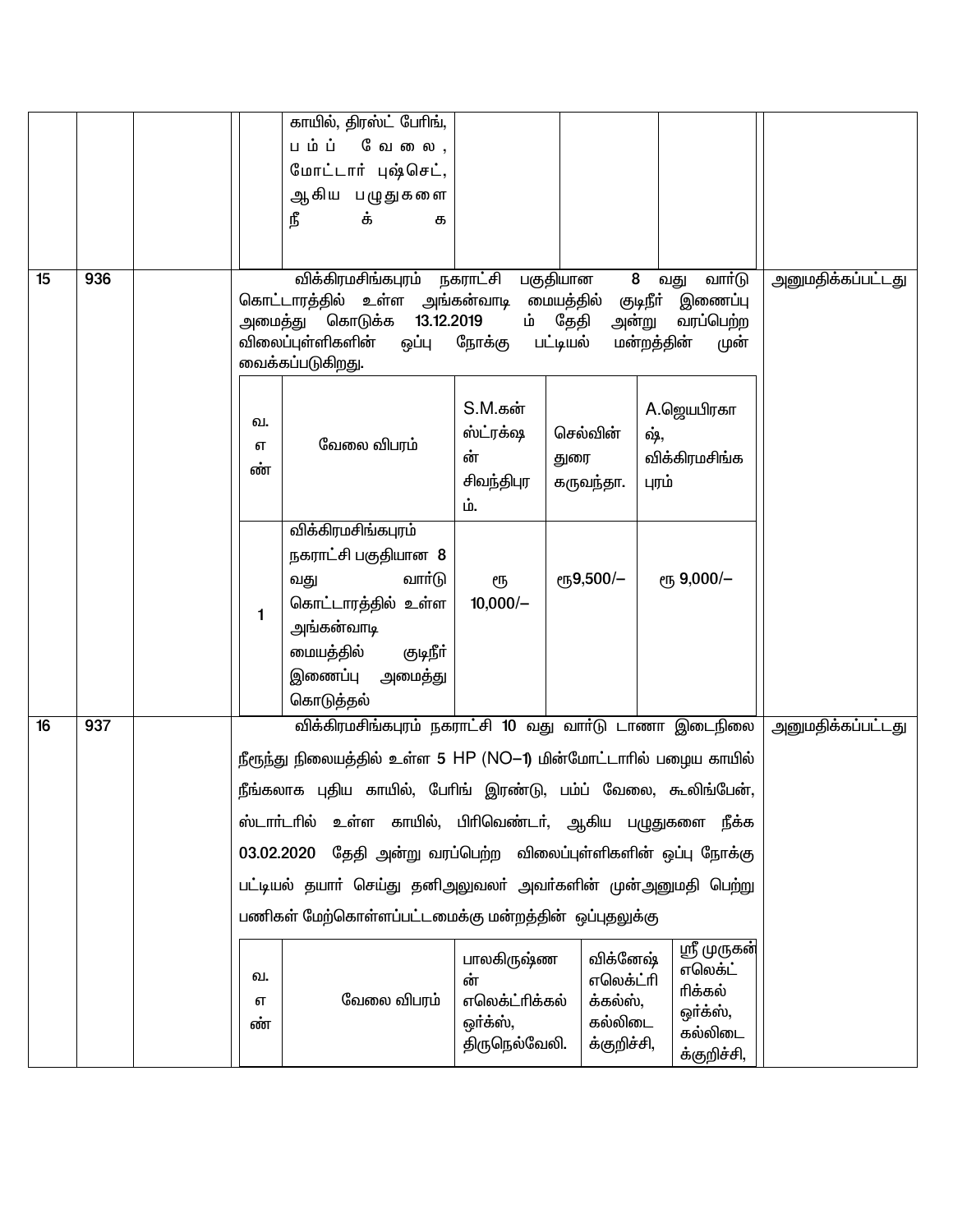|    |     | $\mathbf{1}$  | விக்கிரமசிங்கபுரம்<br>நகராட்சி 10 வது<br>வார்டு டாணா<br>இடைநிலை நீரூந்து<br>நிலையத்தில் உள்ள 5<br>$HP (NO-1)$<br>மின்மோட்டாரில்<br>பழைய காயில்                                                                                                                       | ரு 17,000-                                                                    |                                                        | ரூ16,400/ | ரூ<br>$15,000/-$                                         |                          |
|----|-----|---------------|----------------------------------------------------------------------------------------------------------------------------------------------------------------------------------------------------------------------------------------------------------------------|-------------------------------------------------------------------------------|--------------------------------------------------------|-----------|----------------------------------------------------------|--------------------------|
|    |     |               | நீங்கலாக புதிய<br>காயில், பேரிங்<br>இரண்டு, பம்ப் வேலை,<br>கூலிங்பேன்,<br>ஸ்டார்டரில் உள்ள<br>காயில், பிரிவெண்டர்,<br>ஆகிய பழுதுகளை<br>நீக்க                                                                                                                         |                                                                               |                                                        |           |                                                          |                          |
| 17 | 938 | வ.<br>எ<br>ண் | விக்கிரமசிங்கபுரம் நகராட்சி அலுவலக வளாகத்தில் அமைந்துள்ள<br>30KVA ஜெனரேட்டரில் உள்ள பழுதான பேட்டரியை மாற்றி புதிய பேட்டரி<br>10.02.2020<br>பொருத்துவதற்கு<br>விலைப்புள்ளிகளின் ஒப்பு நோக்கு பட்டியல் தயாா் செய்து மன்றத்தின் முன்<br>வைக்கப்படுகிறது.<br>வேலை விபரம் | ம்<br>$V.A.P.$ ஸ்ரீ<br>சங்கர்<br>பேட்டரி<br>ஒர்க்ஸ்,<br>திருநெல்<br>லி டவுண். | தேதி<br>சன்<br>பேட்டரி<br>பாயிண்ட்,<br>செங்கோ<br>ட்டை. | அன்று     | வரப்பெற்ற<br>ராஜ்<br>எலக்ட்ரானிக்<br>ஸ்.<br>திருநெல்லேி. | <u>அனுமதிக்கப்பட்டது</u> |
|    |     |               | விக்கிரமசிங்கபுரம்ந<br>கராட்சி<br>அலுவலக<br>வளாகத்தில்<br>அமைந்துள்ள<br>30KVA<br>ஜெனரேட்டரில்<br>உள்ள<br>பழுதான<br>பேட்டரியை<br>மாற்றி<br>பேட்டரி<br>புதிய<br>பொருத்துவதற்கு<br>பேட்டரி<br>(பழைய<br>நீங்கலாக)                                                        | ரூ 9,500/-                                                                    | ரூ<br>$9,700/-$                                        |           | ரூ9,900/-                                                |                          |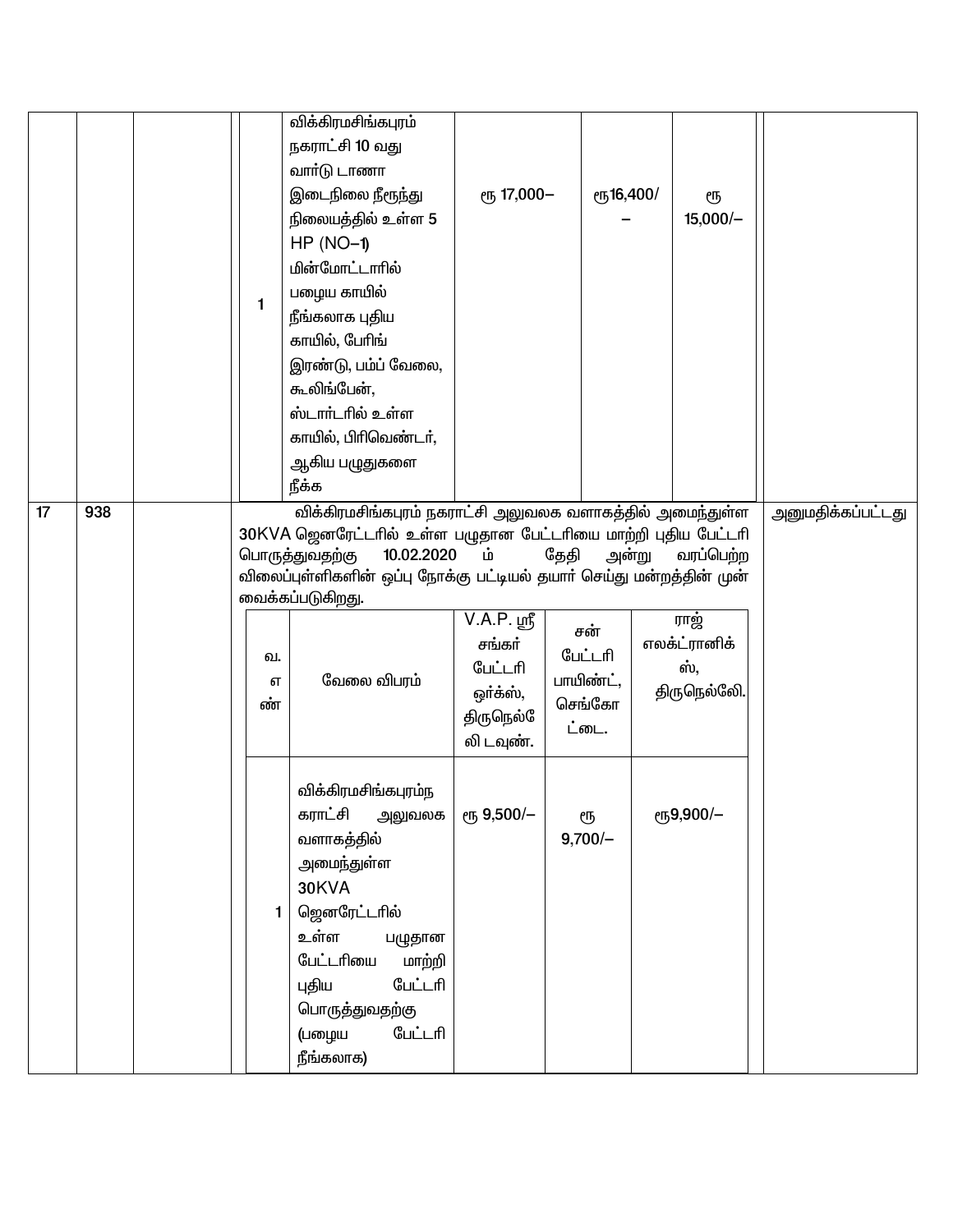| 18 | 939 | திருநெல்வேலி மாவட்ட ஆட்சித் தலைவா் அவா்களின் கடிதம் அனுமதிக்கப்பட்டது    |                          |
|----|-----|--------------------------------------------------------------------------|--------------------------|
|    |     | ந.க.எண் 116/செமதொ/செ/2019 நாள் 24.07.2019 ன் படியும், திருநெல்வேலி       |                          |
|    |     | மண்டல நகராட்சிகள் நிா்வாக இயக்குநா் அவா்களின் கடிதம் ந.க.எண்             |                          |
|    |     | 1579/2018/ ஆ4 நாள் 08.08.2019 ன் ல் <b>தினபூமி</b> நாளிதழில் தொழில்மலா்  |                          |
|    |     | 2019 வெளியிடவுள்ளதாகவும் அம்மலாில் அரசுத்துறை நிறுவனங்கள்                |                          |
|    |     | விளம்பரம் கொடுக்க பாிசீலனை செய்ய<br>அறிவுறுத்ப்பட்டுள்ளதின் படி          |                          |
|    |     | மேற்கொள்ளப்பட்ட திட்டப்பணிகள்<br>இந்நகராட்சி<br>குறித்து தினபூமி         |                          |
|    |     | நாளிதழிற்கு வழங்கப்பட்ட விளம்பர அறிவிப்பிற்கு மன்றம் அனுமதிக்கலாம்,      |                          |
|    |     | அதற்கான செலவினத் தொகை <b>ரூ.9975/–</b> மட்டும் மேற்கண்ட<br>மேலும்        |                          |
|    |     | நாளிதழக்கு  இந்நகராட்சி பொது நிதியில் இருந்து வழங்கிட்வும் மன்றத்தின்    |                          |
|    |     | அனுமதிக்கு. (நக.எண் 6409/2019/இ1)                                        |                          |
| 19 | 940 | விக்கிரமசிங்கபுரம் நகாராட்சியில் 2019-2020 ம் ஆண்டு சட்டமன்ற             | <u>அனுமதிக்கப்பட்டது</u> |
|    |     | உறுப்பினா் தொகுதி மேம்பாட்டு திட்டத்தின் கீழ் திருநெல்வேலி மாவட்ட        |                          |
|    |     | ஊரக வளா்ச்சி முகமை தலைவா் மற்றும் மாவட்ட ஆட்சித் தலைவா்                  |                          |
|    |     | அவா்களின் செயல்முறை உத்திரவின் படி விக்கிரமசிங்புரம் நகராட்சி 17 வது     |                          |
|    |     | வாா்டு வடக்கு தெருவில் சமுதாய நலக்கூடம் அமைக்கும் பணிக்கு                |                          |
|    |     | ஓப்பந்தப்புள்ளி விதிமுறைகளின்படி செய்தி மக்கள் தொடா்பு துறை              |                          |
|    |     | அலுவலா் மூலமாக வெளியீட்டு ஆணை எண் 244/2019 நாள் 10.12.2019ன்             |                          |
|    |     | படி வழங்கப்பட்ட ஓப்பநத்ப்புள்ளி அறிவிப்பு விளம்பரத்திற்கு உரிய பட்டியல்  |                          |
|    |     | தொகை ரூ.15120/– மட்டும் <b>மாலை தமிழகம்</b> நாளிதழிற்கு வழங்க            |                          |
|    |     | மன்றத்தின் அனுமதிக்கு.ருக.எண் 5739/2019/இ1)                              |                          |
| 20 | 941 | திருநெல்வேலி மாவட்ட ஆட்சித் தலைவா் அவா்களின் கடிதம் அனுமதிக்கப்பட்டது    |                          |
|    |     | ந.க.எண் 162/செமதொ/செ/2019 நாள் 01.11.2019 ன் படி, <b>நமது முரசு</b>      |                          |
|    |     | தொழில்மலா் 2019 வெளியிடவுள்ளதாகவும் அம்மலாில்<br>நாளிதழில்               |                          |
|    |     | அரசுத்துறை நிறுவனங்கள் விளம்பரம் கொடுக்க பாிசீலனை செய்ய                  |                          |
|    |     | இந்நகராட்சி<br>மேற்கொள்ளப்பட்ட<br>அறிவுறுத்ப்பட்டுள்ளதின் படி            |                          |
|    |     | திட்டப்பணிகள் குறித்து <b>நமது முரசு</b> நாளிதழிற்கு வழங்கப்பட்ட விளம்பர |                          |
|    |     | அறிவிப்பிற்கு மன்றம் அனுமதிக்கலாம், மேலும் அதற்கான செலவினத்              |                          |
|    |     | தொகை ரூ.9975/– மட்டும் மேற்கண்ட நாளிதழக்கு இந்நகராட்சி பொது              |                          |
|    |     | நிதியில் இருந்து வழங்கிட்வும் மன்றத்தின் அனுமதிக்கு. (நக.எண்             |                          |
|    |     | 0008/2020/இ1)                                                            |                          |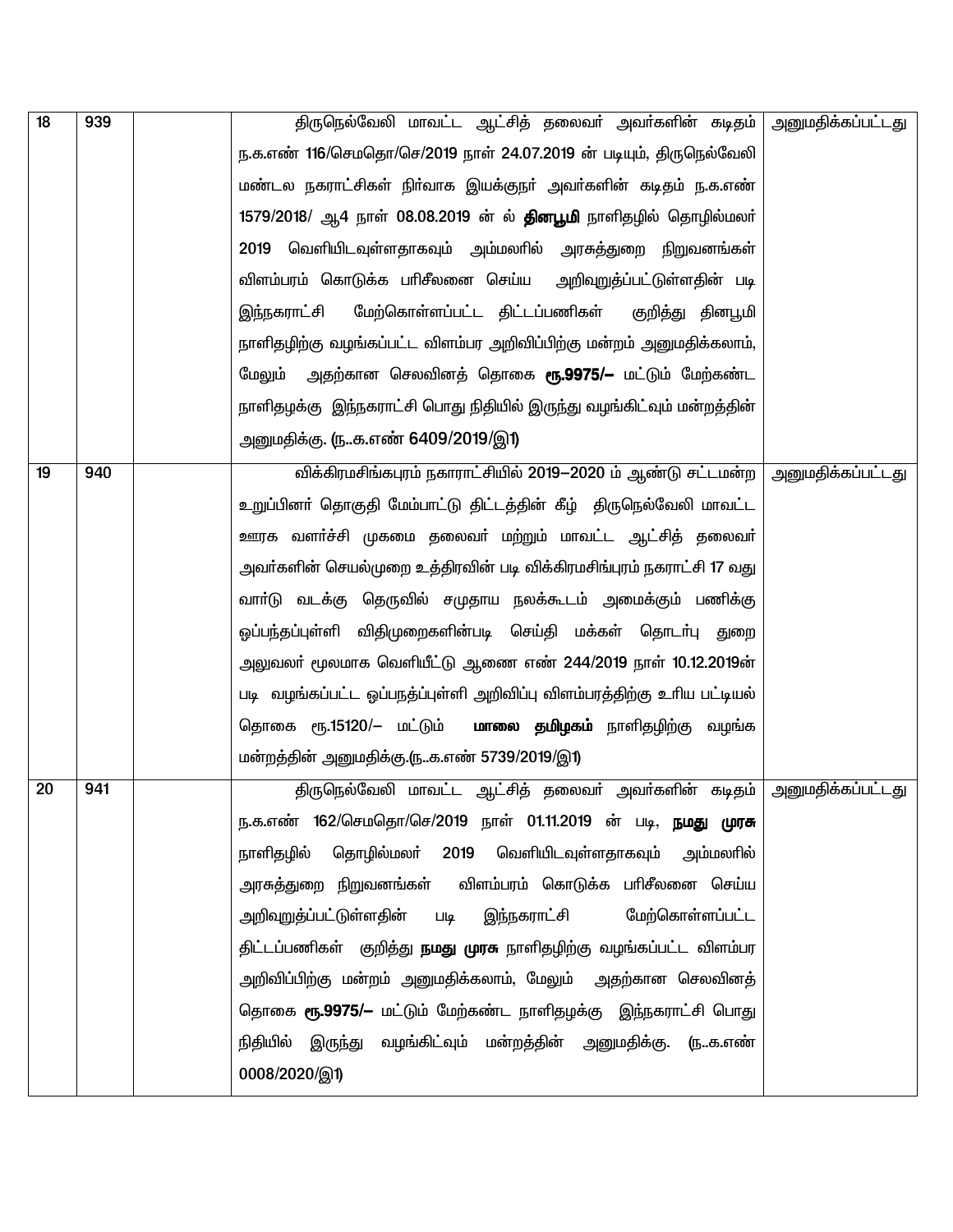| 21 | 942 | திருநெல்வேலி மாவட்ட ஆட்சித் தலைவா் அவா்களின் கடிதம் அனுமதிக்கப்பட்டது      |                          |
|----|-----|----------------------------------------------------------------------------|--------------------------|
|    |     | ந.க.எண் 140/செமதொ/செ/2019 நாள் 05.12.2019 ன் படியும், திருநெல்வேலி         |                          |
|    |     | மண்டல நகராட்சிகள் நிா்வாக இயக்குநா் அவா்களின் கடிதம் ந.க.எண்               |                          |
|    |     | 3326/2018/ ஆ4 நாள் 18.12.2019 ன் ல் <b>தினசூரியன்</b> நாளிதழில் தொழில்மலர் |                          |
|    |     | 2019 வெளியிடவுள்ளதாகவும் அம்மலாில் அரசுத்துறை நிறுவனங்கள்                  |                          |
|    |     | விளம்பரம் கொடுக்க பரிசீலனை செய்ய<br>அறிவுறுத்ப்பட்டுள்ளதின் படி            |                          |
|    |     | இந்நகராட்சி மேற்கொள்ளப்பட்ட திட்டப்பணிகள் குறித்து <b>தினசூரியன்</b>       |                          |
|    |     | நாளிதழிற்கு வழங்கப்பட்ட விளம்பர அறிவிப்பிற்கு மன்றம் அனுமதிக்கலாம்,        |                          |
|    |     | அதற்கான செலவினத் தொகை <b>ரூ.9800/–</b> மட்டும் மேற்கண்ட<br>மேலும்          |                          |
|    |     | நாளிதழக்கு   இந்நகராட்சி பொது நிதியில் இருந்து வழங்கிட்வும் மன்றத்தின்     |                          |
|    |     | அனுமதிக்கு. (நக.எண் 100/2020/இ1)                                           |                          |
| 22 | 943 | நகாராட்சியில்<br>காலியாக<br>விக்கிரமசிங்கபுரம்<br>உள்ள                     | <u>அனுமதிக்கப்பட்டது</u> |
|    |     | அனுமதிக்கப்பட்ட பணியிடங்களான குழாய் ஆய்வாளா் மற்றும் பணி                   |                          |
|    |     | ஆய்வாளா் பணியிடங்களை அரசாணை நிலை எண் 142 பணியாளா் மற்றும்                  |                          |
|    |     | நிர்வாக சீர்திருத்தத் துறை நாள் 14.09.2010 ன் படி மாவட்ட வேலைவாய்ப்பு      |                          |
|    |     | அலுவலா் மூலம் பட்டியல் பெற்று நேரடியாக நியமனம் செய்வதற்குாிய               |                          |
|    |     | வேலைவாய்ப்பு அறிவிக்கை அறிவிப்பினை விதிமுறைகளின்படி செய்தி                 |                          |
|    |     | மக்கள் தொடா்பு துறை அலுவலா் மூலமாக வெளியீட்டு ஆணை எண்                      |                          |
|    |     | 26/2020 நாள் 31.01.2020 ன் படி வழங்கப்பட்ட அறிவிப்பு விளம்பரத்திற்கு       |                          |
|    |     | உரிய பட்டியல் தொகை ரூ.18950/– மட்டும் <b>மக்கள் குரல்</b> நாளிதழிற்கு      |                          |
|    |     | வழங்க மன்றத்தின் அனுமதிக்கு. (நக.எண் 457/2020/இ1)                          |                          |
| 23 | 944 | திருநெல்வேலி மாவட்ட ஆட்சித் தலைவா் அவா்களின் கடிதம் அனுமதிக்கப்பட்டது      |                          |
|    |     | ந.க.எண் 21/செமதொ/செ/2020 நாள் 05.02.2020 ன் படி, <b>தினத்தந்தி</b>         |                          |
|    |     | நாளிதழில் டாக்டர் சிவந்தி ஆதித்தனார் மணிமண்டப திறப்பு விழா சிறப்பு         |                          |
|    |     | வெளியிடவுள்ளதாகவும் அம்மலாில் அரசுத்துறை நிறுவனங்கள்<br>மலா்               |                          |
|    |     | விளம்பரம் கொடுக்க பரிசீலனை செய்ய<br>அறிவுறுத்ப்பட்டுள்ளதின் படி            |                          |
|    |     | இந்நகராட்சி மேற்கொள்ளப்பட்ட திட்டப்பணிகள் குறித்து <b>தினத்தந்தி</b>       |                          |
|    |     | நாளிதழிற்கு வழங்கப்பட்ட விளம்பர அறிவிப்பிற்கு மன்றம் அனுமதிக்கலாம்,        |                          |
|    |     | மேலும் அதற்கான செலவினத் தொகை <b>ரூ. 20135/–</b> மட்டும் மேற்கண்ட           |                          |
|    |     | நாளிதழக்கு இந்நகராட்சி பொது நிதியில் இருந்து வழங்கிடவும் மன்றத்தின்        |                          |
|    |     | அனுமதிக்கு. (நக.எண் 0008/2020/இ1)                                          |                          |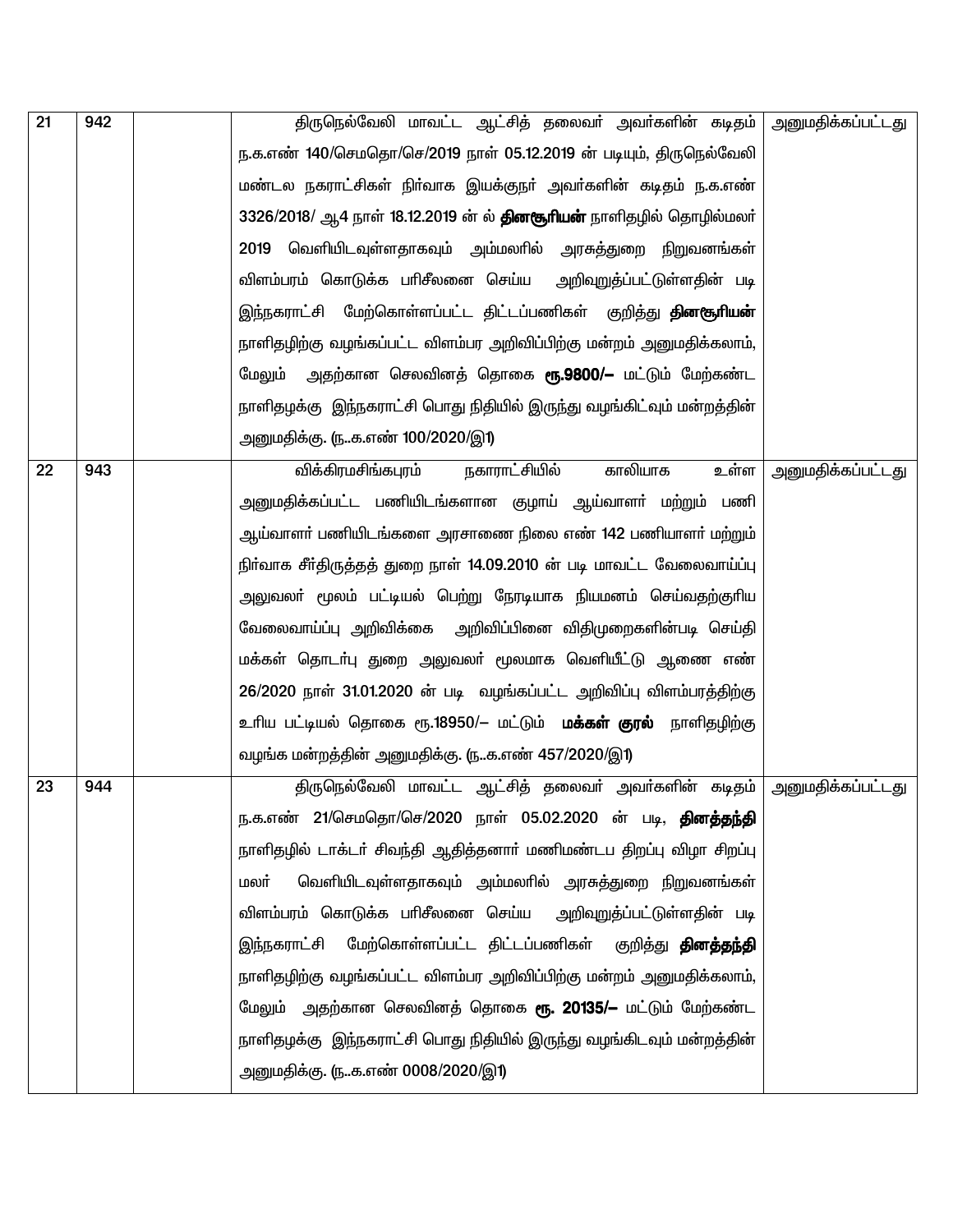| 24 | 945 | திருநெல்வேலி மாவட்ட   ஆட்சித் தலைவா் அவா்களின் கடிதம்   அனுமதிக்கப்பட்டது |                          |
|----|-----|---------------------------------------------------------------------------|--------------------------|
|    |     | ந.க.எண் 162/செமதொ/செ/2019 நாள் 01.11.2019 ன் படி, <b>மாலை தமிழகம்</b>     |                          |
|    |     | நாளிதழில் ஓராண்டு சாதணை மலா் வெளியிடவுள்ளதாகவும் அம்மலாில்                |                          |
|    |     | அரசுத்துறை நிறுவனங்கள்<br>விளம்பரம் கொடுக்க பாிசீலனை செய்ய                |                          |
|    |     | இந்நகராட்சி<br>மேற்கொள்ளப்பட்ட<br><u>அறிவுறுத்ப்பட்டுள்ளதின்</u><br>படி   |                          |
|    |     | குறித்து <b>மாலை தமிழகம்</b> நாளிதழிற்கு வழங்கப்பட்ட<br>திட்டப்பணிகள்     |                          |
|    |     | விளம்பர அறிவிப்பிற்கு மன்றம் அனுமதிக்கலாம், மேலும்<br>அதற்கான             |                          |
|    |     | செலவினத் தொகை<br><b>ரூ.18900/—</b> மட்டும் மேற்கண்ட<br>நாளிதழக்கு         |                          |
|    |     | இந்நகராட்சி பொது நிதியில் இருந்து வழங்கிட்வும் மன்றத்தின் அனுமதிக்கு.     |                          |
|    |     | <u>ரு. க.எண் 0008/2020/இ1)</u>                                            |                          |
| 25 | 946 | திருநெல்வேலி மாவட்ட ஆட்சித் தலைவர் அவர்களின் கடிதம்                       | <u>அனுமதிக்கப்பட்டது</u> |
|    |     | ந.க.எண் 37/செமதொ/செ/2020 நாள் 18.02.2020 ன் படி, <b>தினகரன்</b>           |                          |
|    |     | நாளிதழில் மூன்றாண்டு சாதணை மலர் வெளியிடவுள்ளதாகவும் அம்மலரில்             |                          |
|    |     | அரசுத்துறை நிறுவனங்கள்<br>விளம்பரம் கொடுக்க பாிசீலனை செய்ய                |                          |
|    |     | இந்நகராட்சி<br>மேற்கொள்ளப்பட்ட<br>அறிவுறுத்ப்பட்டுள்ளதின்<br><b>Lilg</b>  |                          |
|    |     | திட்டப்பணிகள் குறித்து <b>தினகரன்</b> நாளிதழிற்கு வழங்கப்பட்ட விளம்பர     |                          |
|    |     | அறிவிப்பிற்கு மன்றம் அனுமதிக்கலாம், மேலும்  அதற்கான செலவினத்              |                          |
|    |     | தொகை <b>ரூ.12600/–</b> மட்டும் மேற்கண்ட நாளிதழக்கு இந்நகராட்சி பொது       |                          |
|    |     | நிதியில் இருந்து வழங்கிட்வும் மன்றத்தின் அனுமதிக்கு.                      |                          |
|    |     | <u>ருக.எண் 621/2020/இ1)</u>                                               |                          |
| 26 | 947 | இயக்குநா், தமிழ்நாடு நகாியியல் பயிற்ச்சி நிறுவனம் ந.க.எண்                 | <u>அனுமதிக்கப்பட்டது</u> |
|    |     | 848/2018/அ2 நாள் 28.02.2019 ன் படி 2019-2020 ம் ஆண்டுக்குரிய சந்தா        |                          |
|    |     | தொகை ரூ.2000/— மட்டும் தமிழ்நாடு நகரியியல் பயிற்ச்சி நிறுவனத்திற்கு       |                          |
|    |     | இந்நகராட்சி பொது நிதியில் இருந்து செலுத்திட மன்றத்தின் அனுமதிக்கு         |                          |
|    |     | 630/2019/சி1)<br>(நக.எண்                                                  |                          |
| 27 | 948 | விக்கிரமசிங்கபுரம் நகராட்சி அலுவலக முதல் தளத்தில் உள்ள                    | அனுமதிக்கப்பட்டது        |
|    |     | கட்டித்திற்கு புதியதாக நாற்காலிகள், டேபிள் மற்று இதர மேம்பாடு பணி         |                          |
|    |     | வேண்டி இந்நகரட்சி பொறியாளா் அவா்களால்<br>மேற்காள்ள<br>தயார்               |                          |
|    |     | செய்யப்பட்டுள்ள மதிப்பீட்டுத் தொகை ரூ. 10.00 இலட்சத்திற்கு மன்றத்தின்     |                          |
|    |     | அனுமதிக்கு மேலும் பணிகள் றே்கொள்ள வேண்டி ஒப்பந்தப்புள்ளி கோரவும்          |                          |
|    |     | அதற்கான செலவினத் தொகயினை இந்நகராட்சி பொது நிதியில் இருந்து                |                          |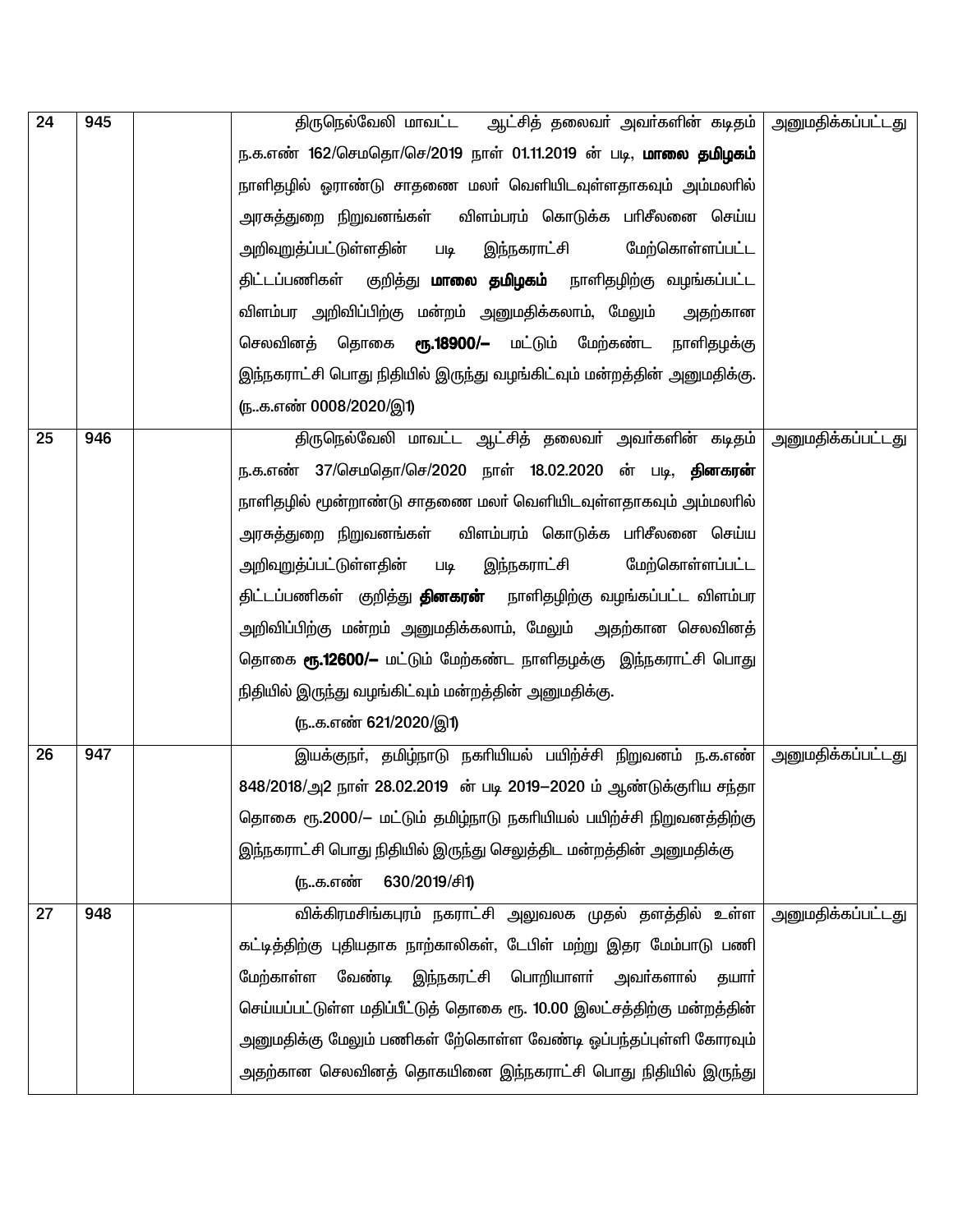|    |     | மேற்கெள்ளவும் மன்றத்தின் அனுமதிக்கு (நக.எண் /2019/இ1)           |                                                                                                                                      |                    |                         |                          |
|----|-----|-----------------------------------------------------------------|--------------------------------------------------------------------------------------------------------------------------------------|--------------------|-------------------------|--------------------------|
| 28 | 949 |                                                                 | <u>அனுமதிக்கப்பட்டது</u>                                                                                                             |                    |                         |                          |
|    |     |                                                                 | உணவகத்தில் தரைதளம் பழுது  மற்றும்  இதர மேம்பாடு பணி மேற்காள்ள                                                                        |                    |                         |                          |
|    |     |                                                                 | வேண்டி இந்நகரட்சி பொறியாளா் அவா்களால் தயாா் செய்யப்பட்டுள்ள                                                                          |                    |                         |                          |
|    |     |                                                                 | மதிப்பீட்டுத் தொகை ரூ. 3.00 இலட்சத்திற்கு மன்றத்தின் அனுமதிக்கு                                                                      |                    |                         |                          |
|    |     |                                                                 | மேலும் பணிகள் நே்கொள்ள வேண்டி ஓப்பந்தப்புள்ளி கோரவும் அதற்கான                                                                        |                    |                         |                          |
|    |     | செலவினத்                                                        | தொகயினை இந்நகராட்சி பொது                                                                                                             |                    | நிதியில்<br>இருந்து     |                          |
|    |     |                                                                 | மேற்கெள்ளவும் மன்றத்தின் அனுமதிக்கு ருக.எண் /2019/இ1)                                                                                |                    |                         |                          |
| 29 | 950 |                                                                 | விக்கிரமசிங்கபுரம்<br>நகராட்சி                                                                                                       | 2020-2021          | செலவு                   | <u>அனுமதிக்கப்பட்டது</u> |
|    |     |                                                                 | மன்றத்தின்<br>அறிக்கையினை                                                                                                            | பாா்வைக்கு         | வரவு<br>ஒப்புதலுக்கும். |                          |
|    |     |                                                                 | (ந.க.எண்480/2016/பி1)                                                                                                                |                    |                         |                          |
| 30 | 951 |                                                                 | விக்கிரமசிங்கபுரம் நகராட்சியில் பொது நிதி 2019—20ன் கீழ், கீழ்                                                                       |                    |                         | <u>அனுமதிக்கப்பட்டது</u> |
|    |     |                                                                 | கண்ட பணிகள் செய்து முடிப்பதற்கு 12.03.2020ம் தேதி ஒப்பந்தபுள்ளி                                                                      |                    |                         |                          |
|    |     |                                                                 | கோரப்பட்டதில்<br>வரப்பெற்ற<br>இரு                                                                                                    | ஒப்பந்தபுள்ளிகளில் | குறைவான                 |                          |
|    |     |                                                                 | ஒப்பந்தபுள்ளி கொடுத்துள்ள திரு.P. மாடசாமி, ஒப்பந்தகாரா், திருநெல்வேலி<br>அவா்களின் ஒப்பந்தபுள்ளியை ஒப்புக்கொண்டு வேலை உத்திரவு வழங்க |                    |                         |                          |
|    |     |                                                                 | மன்றத்தின் அனுமதிக்கு.                                                                                                               |                    |                         |                          |
|    |     | வ                                                               |                                                                                                                                      |                    | மதிப்பீட்டு             |                          |
|    |     | எண்                                                             | பணியின் பெயர்                                                                                                                        | ஒப்பந்ததாரா்       | விகித                   |                          |
|    |     |                                                                 |                                                                                                                                      | பெயர்              | விவரம்                  |                          |
|    |     |                                                                 | விக்கிரமசிங்கபுரம் நகராட்சி                                                                                                          | திரு.ப.மாடசா       | 0.14%                   |                          |
|    |     | $\mathbf{1}$                                                    | 10வது வாா்டு எாிகல் பாறை நடுத்                                                                                                       | மி,                | மதிப்பீட்டை             |                          |
|    |     |                                                                 | தெரு கீழ் பகுதியில் பேவர்                                                                                                            | பாளையங்கே          | விட குறைவு              |                          |
|    |     |                                                                 | பிளாக் சாலை அமைத்தல்                                                                                                                 | ாட்டை.             |                         |                          |
|    |     |                                                                 | (மதிப்பீடு ரூ 10.00 இலட்சம்)                                                                                                         | திரு.              | $0.56\%$                |                          |
|    |     |                                                                 |                                                                                                                                      | T.பிரம்மநாய        | மதிப்பீட்டை             |                          |
|    |     |                                                                 |                                                                                                                                      | கம்,<br>பத்தமடை    | விட அதிகம்              |                          |
|    |     |                                                                 | (ந.க.எண்:1185/2019/இ1)                                                                                                               |                    |                         |                          |
| 31 | 952 |                                                                 | விக்கிரமசிங்கபுரம் நகராட்சியில் பொது நிதி 2019—20ன் கீழ், கீழ்                                                                       |                    |                         | <u>அனுமதிக்கப்பட்டது</u> |
|    |     | கண்ட பணிகள் செய்து முடிப்பதற்கு 12.03.2020ம் தேதி ஒப்பந்தபுள்ளி |                                                                                                                                      |                    |                         |                          |
|    |     |                                                                 | கோரப்பட்டதில் வரப்பெற்ற இரு ஒப்பந்தபுள்ளிகளில் குறைவான                                                                               |                    |                         |                          |
|    |     |                                                                 | ஒப்பந்தபுள்ளி கொடுத்துள்ள திரு.P. மாடசாமி, ஒப்பந்தகாரா், திருநெல்வேலி                                                                |                    |                         |                          |
|    |     |                                                                 | அவா்களின் ஒப்பந்தபுள்ளியை ஒப்புக்கொண்டு வேலை உத்திரவு வழங்க<br>மன்றத்தின் அனுமதிக்கு.                                                |                    |                         |                          |
|    |     | வ                                                               |                                                                                                                                      | ஒப்பந்ததாரா்       | மதிப்பீட்டு             |                          |
|    |     | எண்                                                             | பணியின் பெயர்                                                                                                                        | பெயர்              | விகித                   |                          |
|    |     |                                                                 |                                                                                                                                      |                    | விவரம்                  |                          |
|    |     |                                                                 |                                                                                                                                      |                    |                         |                          |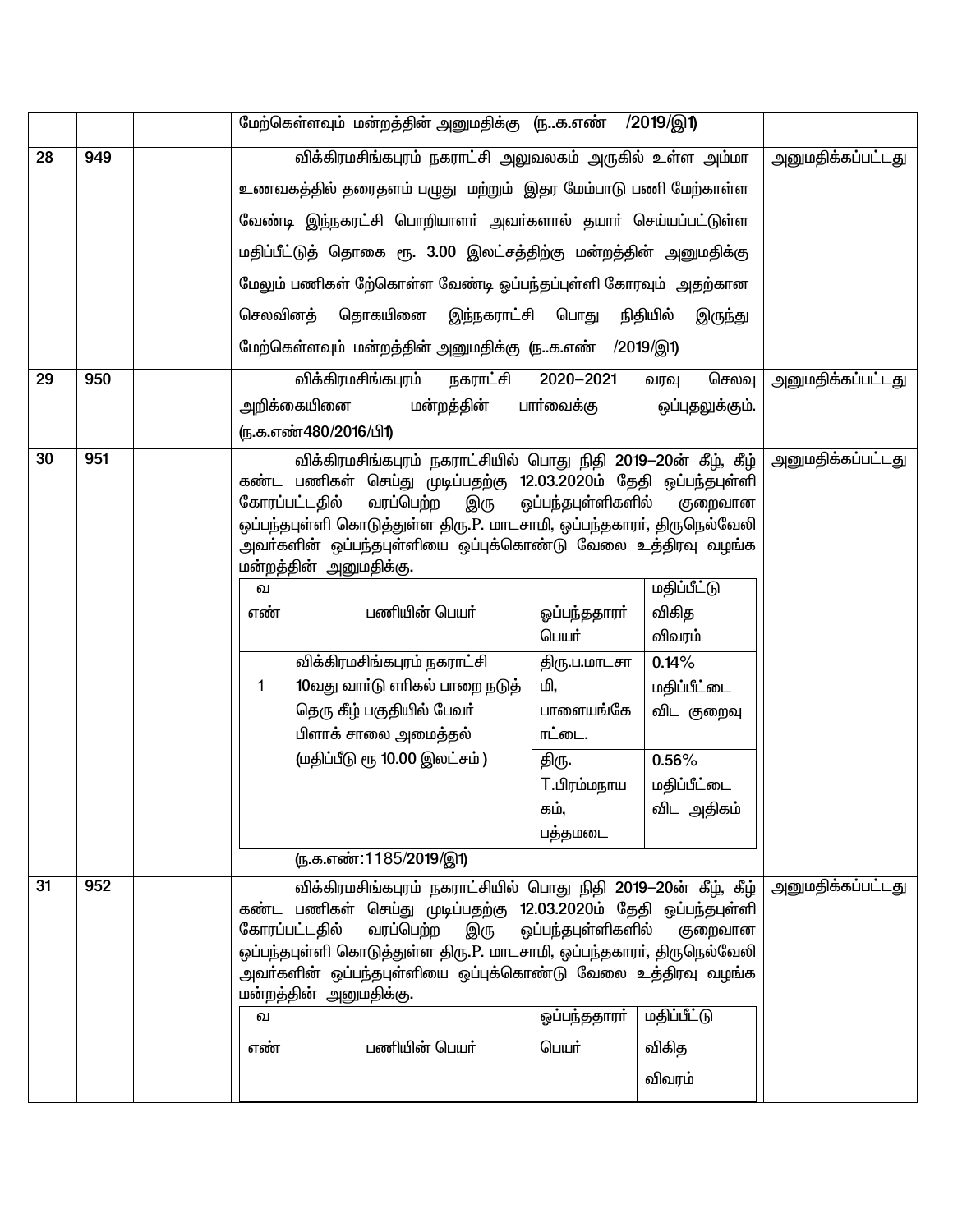|    |     |              | விக்கிரமசிங்கபுரம் நகராட்சி                                          | திரு.ப.மாடச        | 0.5%                  |                          |
|----|-----|--------------|----------------------------------------------------------------------|--------------------|-----------------------|--------------------------|
|    |     | $\mathbf{1}$ | 3வது வார்டு சேனை தலைவர்                                              | ாமி,               | மதிப்பீட்டை           |                          |
|    |     |              | பள்ளி மெயின் தெரு மற்றும் 15                                         | பாளையங்            | விட குறைவு            |                          |
|    |     |              | வது வாா்டு சங்கரபாண்டியபுரம்                                         | காட்டை.            |                       |                          |
|    |     |              | கீழ் பகுதி பேவா் பிளாக் சாலை                                         | திரு.              | 0.54%                 |                          |
|    |     |              | அமைத்தல்  (மதிப்பீடு ரூ 10.00                                        | T.பிரம்மநாய        | மதிப்பீட்டை           |                          |
|    |     |              | இலட்சம்)                                                             | கம்.               | விட அதிகம்            |                          |
|    |     |              |                                                                      | பத்தமடை            |                       |                          |
|    |     |              | <u>(ந.க.எண்:1185/2019/இ1)</u>                                        |                    |                       |                          |
| 32 | 953 |              | விக்கிரமசிங்கபுரம் நகராட்சியில் குடிநீா்திட்ட நிதி 2019—20ன் கீழ்,   |                    |                       | <u>அனுமதிக்கப்பட்டது</u> |
|    |     |              | கீழ் கண்ட பணிகள் செய்து முடிப்பதற்கு 12.03.2020ம் தேதி ஒப்பந்தபுள்ளி |                    |                       |                          |
|    |     |              | வரப்பெற்ற<br>கோரப்பட்டதில்<br>இரு                                    | ஒப்பந்தபுள்ளிகளில் | குறைவான               |                          |
|    |     |              | ஒப்பந்தபுள்ளி கொடுத்துள்ள திரு.பெரியசாமிபாண்டியன், ஒப்பந்தகாரா்,     |                    |                       |                          |
|    |     |              |                                                                      |                    |                       |                          |
|    |     |              | அவா்களின் ஒப்பந்தபுள்ளியை ஒப்புக்கொண்டு வேலை உத்திரவு வழங்க          |                    |                       |                          |
|    |     |              | மன்றத்தின் அனுமதிக்கு.                                               |                    |                       |                          |
|    |     | வ            |                                                                      |                    | <u>மதிப்பீட்டு</u>    |                          |
|    |     | எண்          | பணியின் பெயர்                                                        | ஒப்பந்ததாரா்       | விகித                 |                          |
|    |     |              |                                                                      | பெயர்              | விவரம்                |                          |
|    |     |              | விக்கிரமசிங்கபுரம் நகராட்சி                                          | திரு.பெரியசா       | 0.38%                 |                          |
|    |     | 1            | தலையணை நீரேற்று                                                      | மிபாண்டியன்        | மதிப்பீட்டை           |                          |
|    |     |              | நிலையத்தில் உள்ள 300 mm                                              |                    | விட குறைவு            |                          |
|    |     |              | CI sulice valve, Reflux valve                                        | திரு.              | 0.52%                 |                          |
|    |     |              | மற்றும் 100HP star delta                                             | பாலசுப்பிரம        | மதிப்பீட்டை           |                          |
|    |     |              | starter சப்ளை மற்றும்                                                | ணியபாண்டி          | விட அதிகம்            |                          |
|    |     |              | பொருத்தி கொடுத்தல்                                                   | யன்                |                       |                          |
|    |     |              | (மதிப்பீடு ரூ 6.50 இலட்சம்)                                          |                    |                       |                          |
|    |     |              | (ந.க.எண்:1185/2019/இ1)                                               |                    |                       |                          |
| 33 | 954 |              | விக்கிரமசிங்கபுரம் நகராட்சி அலுவலக பயன்பாட்டிற்காக அவசிய             |                    |                       | அனுமதிக்கப்பட்டது        |
|    |     |              | அவசரம் கருதி இந்நகராட்சி பொறியியற் பிரிவு பணி மேற்பாா்வயளா்          |                    |                       |                          |
|    |     |              | அவா்களுக்கு, புதியதாக கணிணி மற்றும் பிாிண்டா் கொள்முதல் செய்ய        |                    |                       |                          |
|    |     |              | வேண்டி உள்ளூர் விலைப்புள்ளி பெற்று பணி மேற்கொள்ளவும் , அதற்கான       |                    |                       |                          |
|    |     |              | செலவினத்தை இந்நகராட்சி பொது நிதியில் இருந்து மேற்கொள்ளவும்           |                    |                       |                          |
|    |     |              | மன்றத்தின் அனுமதிக்கு                                                |                    |                       |                          |
|    |     |              | விக்கிரமசிங்கபுரம் நகராட்சி மன்றத்தின்                               |                    | <b>சாதாரண</b> கூட்டம் |                          |
|    |     |              | எதிர்வரும் 2020ம் வருடம் மார்ச் மாதம் 27ம் தேதி வெள்ளிக் கிழமை       |                    |                       |                          |
|    |     |              | மாலை 4.00 மணிக்கு தனிஅதிகாரி அவர்கள் தலைமையில் மன்ற கூட்ட            |                    |                       |                          |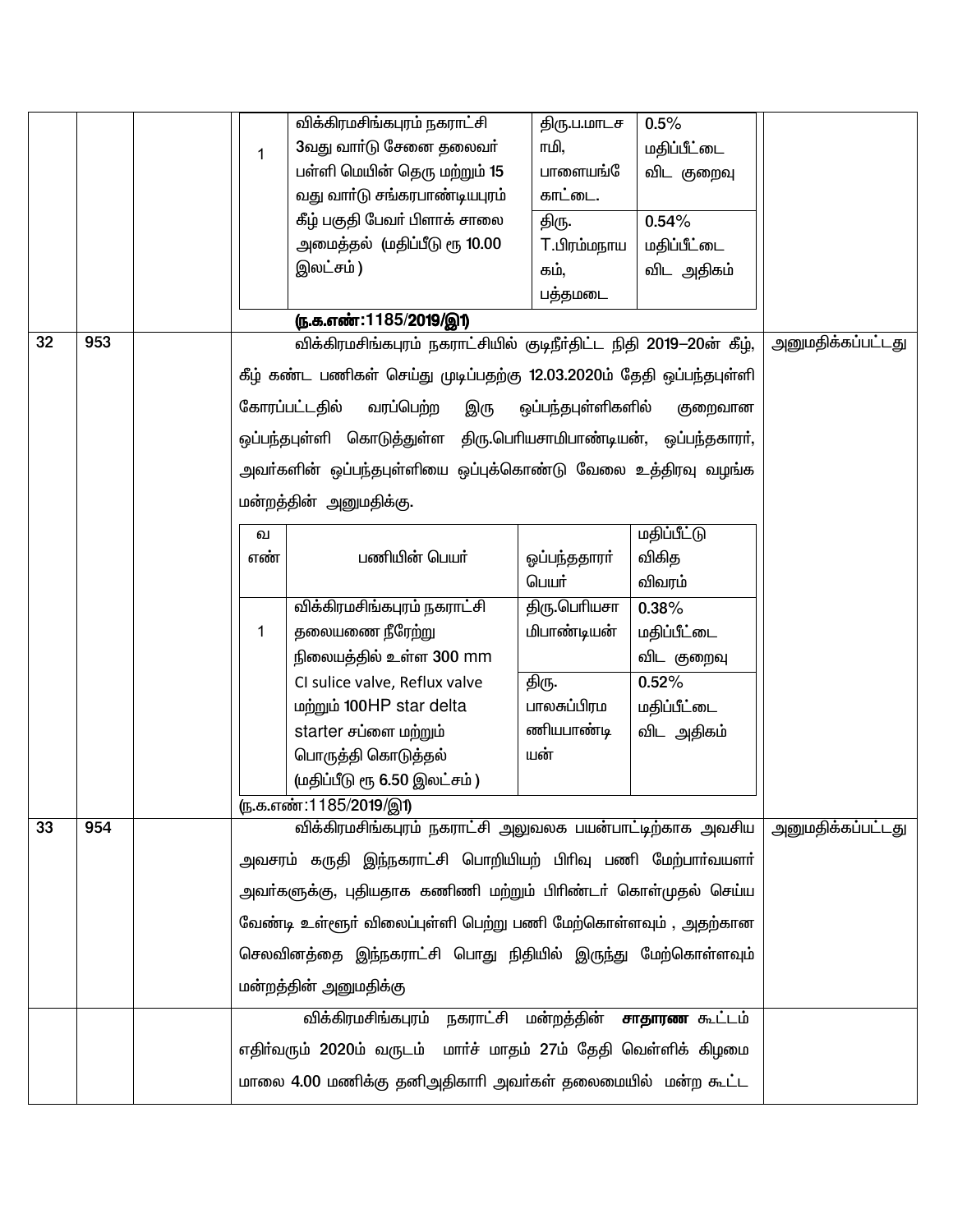|                |     |            | அரங்கில் வைத்து நடைபெறும்.                                                                                                                                                                                                                                                                                                                                                                                                                                                                                                                                                                     |                          |
|----------------|-----|------------|------------------------------------------------------------------------------------------------------------------------------------------------------------------------------------------------------------------------------------------------------------------------------------------------------------------------------------------------------------------------------------------------------------------------------------------------------------------------------------------------------------------------------------------------------------------------------------------------|--------------------------|
|                |     | தனிஅதிகாரி |                                                                                                                                                                                                                                                                                                                                                                                                                                                                                                                                                                                                |                          |
|                |     |            | விக்கிரமசிங்கபுரம் நகராட்சி.                                                                                                                                                                                                                                                                                                                                                                                                                                                                                                                                                                   |                          |
| 1              | 955 |            | இந்தியா திட்டம்<br>விக்கிரமசிங்கபுரம் நகராட்சி தூய்மை<br>(Swachh Bharat Mission) திடக்கழிவு மேலாண்மை திட்டம் 2018-19 கீழ்<br>வாடு எண் 13 முதலியார்பட்டி அருகே உள்ள<br>Micro Compost centre<br>4TPD யில் மின் இணைப்பை நிரந்திர இடத்தில் மாற்றி அமைக்க<br>ரூ.12545/- செலுத்த கேட்டு வரப்பெற்ற உதவி மின் பொறியாளர்<br>வினியோகம் துனைமின் நிலையம், தமிழ்நாடு மின்சார வாரியம்<br>விக்கிரமசிங்கபுரம் அவர்களின் கடிதம் அ எண் 073/2020 நாள்<br>16.03.2020 மன்றத்தின் பார்வைக்கும், மேற்கான் தொகை ரூ.12545/- ஐ<br>தமிழ்நாடு மின்சாரவாரியத்திற்கு செலுத்த மன்றத்தின் அனுமதிக்கு<br>ரு.க.எண் 219/2020/இ1) | <u>அனுமதிக்கப்பட்டது</u> |
| $\overline{2}$ | 956 | பணிகள்     | விக்கிரமசிங்கபுரம் நகாராட்சியில் 2020-2021 ம் ஆண்டுக்கு பொது   அனுமதிக்கப்பட்டது<br>நிதி மற்றும் குடிநீா் நிதியின் கீழ் பொது பராமாிப்பு பணிகள் மற்றும் இதர<br>மேற்கொள்ள<br>கோர<br>ஒப்பந்தப்புள்ளி<br>ஓப்பந்தப்புள்ளி<br>விதிமுறைகளின்படி செய்தி மக்கள் தொடா்பு துறை அலுவலா் மூலமாக<br>வெளியீட்டு வழங்கப்பட்ட ஓப்பநத்ப்புள்ளி அறிவிப்பு விளம்பரத்திற்கு உரிய<br>பட்டியல் தொகை ரூ.21319/– மட்டும் <b>தினத் தந்தி</b> நாளிதழிற்கு வழங்க<br>மன்றத்தின் அனுமதிக்கு (நக.எண் 621/2020/இ1)                                                                                                             |                          |
| 3              | 957 | 76<br>ΤN   | விக்கிரமசிங்கபுரம் நகராட்சி அலுவலக ஈப்பு வாகனம் எண் <br>பொது பராமரிப்பு பணிகள் மேற்கொள்ள<br>AW<br>3579<br>அங்கீகரிக்கப்பட்ட நிறுவனமான கோடை<br>லிமிட்<br>கார்ஸ் பி<br>நிறுவனத்திற்கு பணி உத்திரவு வழங்கவும் அதற்கான உத்தேச<br>செலவினத் தொகை ரூ.11600/- மட்டும் இந்நகராட்சியின் பொது<br>நிதியில் இருந்து மேற்கொள்ளவும் மன்றத்தின் அனுமதிக்கு<br><u>(நக.எண்799/2020/இ1)</u>                                                                                                                                                                                                                       | <u>அனுமதிக்கப்பட்டது</u> |
| 4              | 958 | செலவினத்   | விக்கிரமசிங்கபுரம் நகராட்சி அலுவலகம் அருகில் உள்ள அம்மா   அனுமதிக்கப்பட்டது<br>உணவகத்தில் தரைதளம் பழுது மற்றும் இதர மேம்பாடு பணி மேற்காள்ள<br>வேண்டி இந்நகரட்சி பொறியாளா் அவா்களால் தயாா் செய்யப்பட்டுள்ள<br>மதிப்பீட்டுத் தொகை ரூ. 3.00 இலட்சத்திற்கு மன்றத்தின் அனுமதிக்கு<br>மேலும் பணிகள் நே்கொள்ள வேண்டி ஓப்பந்தப்புள்ளி கோரவும் அதற்கான<br>தொகயினை<br>இந்நகராட்சி பொது<br>நிதியில்<br>இருந்து                                                                                                                                                                                            |                          |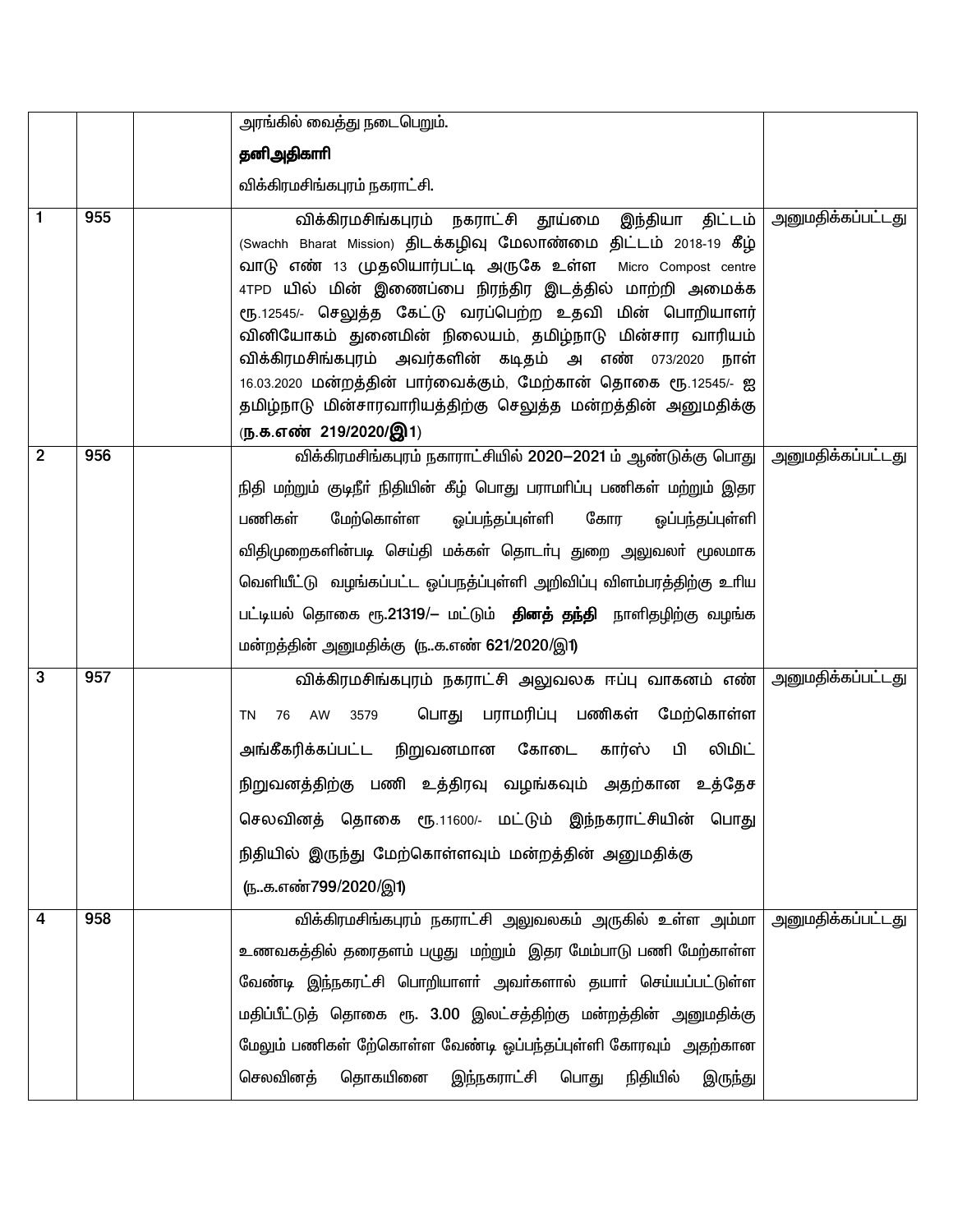|   |     | மேற்கெள்ளவும் மன்றத்தின் அனுமதிக்கு (நக.எண் 859/2020/இ1)       |                                                                      |                               |                           |                          |
|---|-----|----------------------------------------------------------------|----------------------------------------------------------------------|-------------------------------|---------------------------|--------------------------|
| 5 | 959 |                                                                | விக்கிரமசிங்கபுரம் நகராட்சியில் குடிநீர்திட்ட நிதி 2020-21ன் கீழ்,   | அனுமதிக்கப்பட்டது             |                           |                          |
|   |     |                                                                | கீழ் கண்ட பணிகள் செய்து முடிப்பதற்கு 20.03.2020ம் தேதி ஒப்பந்தபுள்ளி |                               |                           |                          |
|   |     | கோரப்பட்டதில்                                                  | வரப்பெற்ற<br>இரு                                                     | ஒப்பந்தபுள்ளிகளில்<br>குறைவான |                           |                          |
|   |     |                                                                | ஒப்பந்தபுள்ளி கொடுத்துள்ள                                            | திரு.P.இசக்கி, ஒப்பந்தகாரா்,  | வல்லம்                    |                          |
|   |     |                                                                | அவா்களின் ஒப்பந்தபுள்ளியை ஒப்புக்கொண்டு வேலை உத்திரவு வழங்க          |                               |                           |                          |
|   |     |                                                                | மன்றத்தின் அனுமதிக்கு.                                               |                               |                           |                          |
|   |     | வ                                                              |                                                                      |                               | <u>மதிப்பீட்டு</u>        |                          |
|   |     | எண்                                                            | பணியின் பெயர்                                                        | ஒப்பந்ததாரா்<br>பெயர்         | விகித விவரம்              |                          |
|   |     |                                                                | விக்கிரமசிங்கபுரம்                                                   | திரு.P.                       | 0.07%                     |                          |
|   |     | 1                                                              | நகராட்சிக்கு உட்பட்ட 21                                              | இசக்கி,<br>ஒப்பந்தகாரா்       | மதிப்பீட்டை<br>விட குறைவு |                          |
|   |     |                                                                | வாா்டு பகுதிகளில்                                                    | , வல்லம்                      |                           |                          |
|   |     |                                                                | அமைந்துள்ள கைப்பம்பு                                                 | திரு.Mபரமசி<br>வம்,           | 0.12%<br>மதிப்பீட்டை      |                          |
|   |     |                                                                | (அடிபம்புகள்) 2020-21                                                | ஒப்பந்தகாரா்                  | விட அதிகம்                |                          |
|   |     |                                                                | ஆண்டில் பொது பராமாிப்பு                                              | , வல்லம்.                     |                           |                          |
|   |     |                                                                | பணி மேற் கொள்வதற்கு,                                                 |                               |                           |                          |
|   |     |                                                                | பழுதுகளை சாி செய்யும்                                                |                               |                           |                          |
|   |     |                                                                | பணி                                                                  |                               |                           |                          |
|   |     |                                                                | (மதிப்பீடு ரூ 2.20 இலட்சம்)                                          |                               |                           |                          |
|   |     |                                                                | ரு.க.எண்:621/2020/இ1)                                                |                               |                           |                          |
| 6 | 960 |                                                                | விக்கிரமசிங்கபுரம் நகராட்சியில் குடிநீர்திட்ட நிதி 2020-21ன் கீழ்,   |                               |                           | <u>அனுமதிக்கப்பட்டது</u> |
|   |     |                                                                | கீழ் கண்ட பணிகள் செய்து முடிப்பதற்கு 20.03.2020ம் தேதி ஒப்பந்தபுள்ளி |                               |                           |                          |
|   |     | கோரப்பட்டதில்                                                  | வரப்பெற்ற<br>இரு                                                     | ஒப்பந்தபுள்ளிகளில்            | குறைவான                   |                          |
|   |     | ஒப்பந்தபுள்ளி                                                  | கொடுத்துள்ள                                                          | திரு.R.செல்வின்துரை,          | ஒப்பந்தகாரா்,             |                          |
|   |     | கருவந்தா அவர்களின் ஒப்பந்தபுள்ளியை ஒப்புக்கொண்டு வேலை உத்திரவு |                                                                      |                               |                           |                          |
|   |     | வழங்க மன்றத்தின் அனுமதிக்கு.                                   |                                                                      |                               |                           |                          |
|   |     | வ                                                              |                                                                      |                               |                           |                          |
|   |     | எண்                                                            | பணியின் பெயர்                                                        | ஓப்பந்ததாரா்                  | விகித                     |                          |
|   |     |                                                                |                                                                      |                               |                           |                          |
|   |     |                                                                | விக்கிரமசிங்கபுரம்                                                   |                               |                           |                          |
|   |     | 1                                                              | நகராட்சிக்குட்பட்ட 21 வார்டு                                         | திரு.R.செல்<br>வின்துரை,      | மதிப்பீட்டை               |                          |
|   |     |                                                                |                                                                      | ஒப்பந்தகாரா்                  | விட குறைவு                |                          |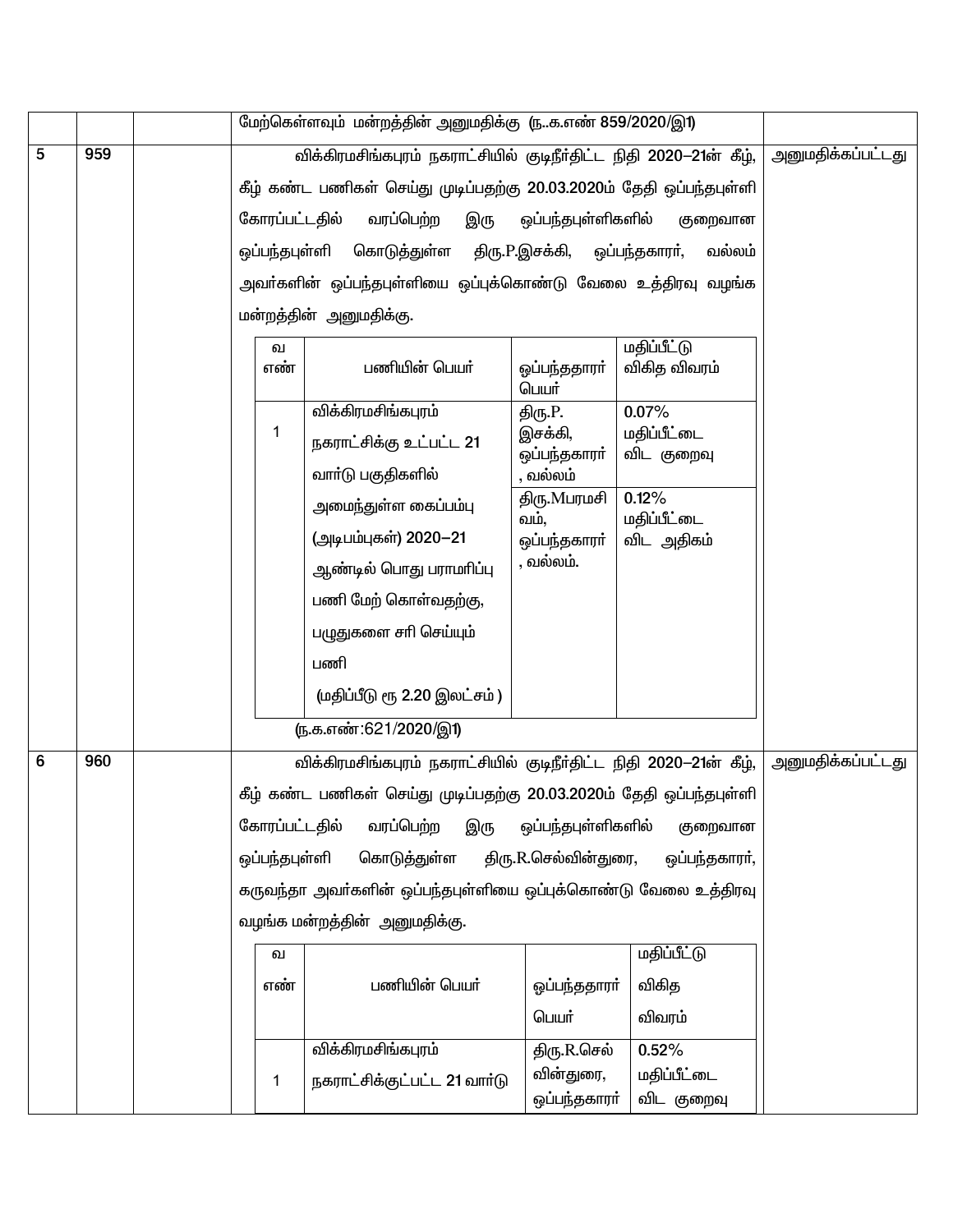|                |     |               | பகுதிகளில் குடிநீா்                                                  | , கருவந்தா.            |                   |                          |
|----------------|-----|---------------|----------------------------------------------------------------------|------------------------|-------------------|--------------------------|
|                |     |               | விநியோகம் செய்யப்படும்                                               |                        |                   |                          |
|                |     |               | பம்பிங்மெயின் குழாய்கள்                                              | திரு.A.ஜெய             | 1.04%             |                          |
|                |     |               | மற்றும் பகிர்மான                                                     | பிரகாஷ்,               | மதிப்பீட்டை       |                          |
|                |     |               | குழாய்களில் ஏற்படும்                                                 | ஒப்பந்தகாரா்           | விட அதிகம்        |                          |
|                |     |               | பழுதுகளான கசிவுகள்,                                                  |                        |                   |                          |
|                |     |               | உடைப்புகளை 2020-21                                                   | விக்கிரமசிங்           |                   |                          |
|                |     |               | ஆண்டில் பொது பராமாிப்பு                                              | கபுரம்                 |                   |                          |
|                |     |               | செய்யும் பணி                                                         |                        |                   |                          |
|                |     |               | (மதிப்பீடு ரூ 8.30 இலட்சம்)                                          |                        |                   |                          |
|                |     |               | <u>(ந</u> .க.எண்:621/2020/இ1)                                        |                        |                   |                          |
| $\overline{7}$ | 961 |               | விக்கிரமசிங்கபுரம் நகராட்சியில் குடிநீர்திட்ட நிதி 2020—21ன் கீழ்,   |                        |                   | <u>அனுமதிக்கப்பட்டது</u> |
|                |     |               | கீழ் கண்ட பணிகள் செய்து முடிப்பதற்கு 20.03.2020ம் தேதி ஒப்பந்தபுள்ளி |                        |                   |                          |
|                |     | கோரப்பட்டதில் | வரப்பெற்ற<br>இரு                                                     | ஒப்பந்தபுள்ளிகளில்     | குறைவான           |                          |
|                |     |               | ஒப்பந்தபுள்ளி கொடுத்துள்ள முருகன் எலெக்ட்ரிக்கல்ஸ், கல்லிடைகுறிச்சி. |                        |                   |                          |
|                |     |               | அவா்களின் ஒப்பந்தபுள்ளியை ஒப்புக்கொண்டு வேலை உத்திரவு வழங்க          |                        |                   |                          |
|                |     |               | மன்றத்தின் அனுமதிக்கு.                                               |                        |                   |                          |
|                |     | ഖ             |                                                                      |                        | மதிப்பீட்டு       |                          |
|                |     | எண்           | பணியின் பெயர்                                                        | ஓப்பந்ததாரா்<br>பெயர்  | விகித விவரம்      |                          |
|                |     |               | விக்கிரமசிங்கபுரம்                                                   | திரு.முருகன்           | 0.11% மதிப்பீட்டை |                          |
|                |     | 1             | நகராட்சிக்கு உட்பட்ட 21<br>வாா்டு பகுதிகளில்                         | எலக்ட்ரிக்க<br>ல்,     | விட குறைவு        |                          |
|                |     |               | அமைந்துள்ள                                                           | கல்லிடைகு              |                   |                          |
|                |     |               | சிறுமின்விசை தொட்டிகள்<br>மின்மோட்டார்கள் மற்றும்                    | றிச்சி.<br>திரு.A.ஜெய  | 1.02%             |                          |
|                |     |               | நகராட்சி கழிப்பறையில்                                                | பிரகாஷ்,               | மதிப்பீட்டை       |                          |
|                |     |               | இயக்கப்படும்<br>மின்மோட்டார்களை 2020-                                | ஒப்பந்தகாரா்           | விட அதிகம்        |                          |
|                |     |               | 21 ஆண்டில் பொது                                                      |                        |                   |                          |
|                |     |               | பராமரிப்பு செய்யும் பணி<br>(மதிப்பீடு ரூ 6.20 இலட்சம்)               | விக்கிரமசிங்<br>கபுரம் |                   |                          |
|                |     |               | <u>ரு.க.எண்:621/2020/இ1)</u>                                         |                        |                   |                          |
| 8              | 962 |               | விக்கிரமசிங்கபுரம் நகராட்சியில் குடிநீர்திட்ட நிதி 2020-21ன் கீழ்,   |                        |                   | அனுமதிக்கப்பட்டது        |
|                |     |               | கீழ் கண்ட பணிகள் செய்து முடிப்பதற்கு 20.03.2020ம் தேதி ஒப்பந்தபுள்ளி |                        |                   |                          |
|                |     | கோரப்பட்டதில் | வரப்பெற்ற<br>இரு                                                     | ஒப்பந்தபுள்ளிகளில்     | குறைவான           |                          |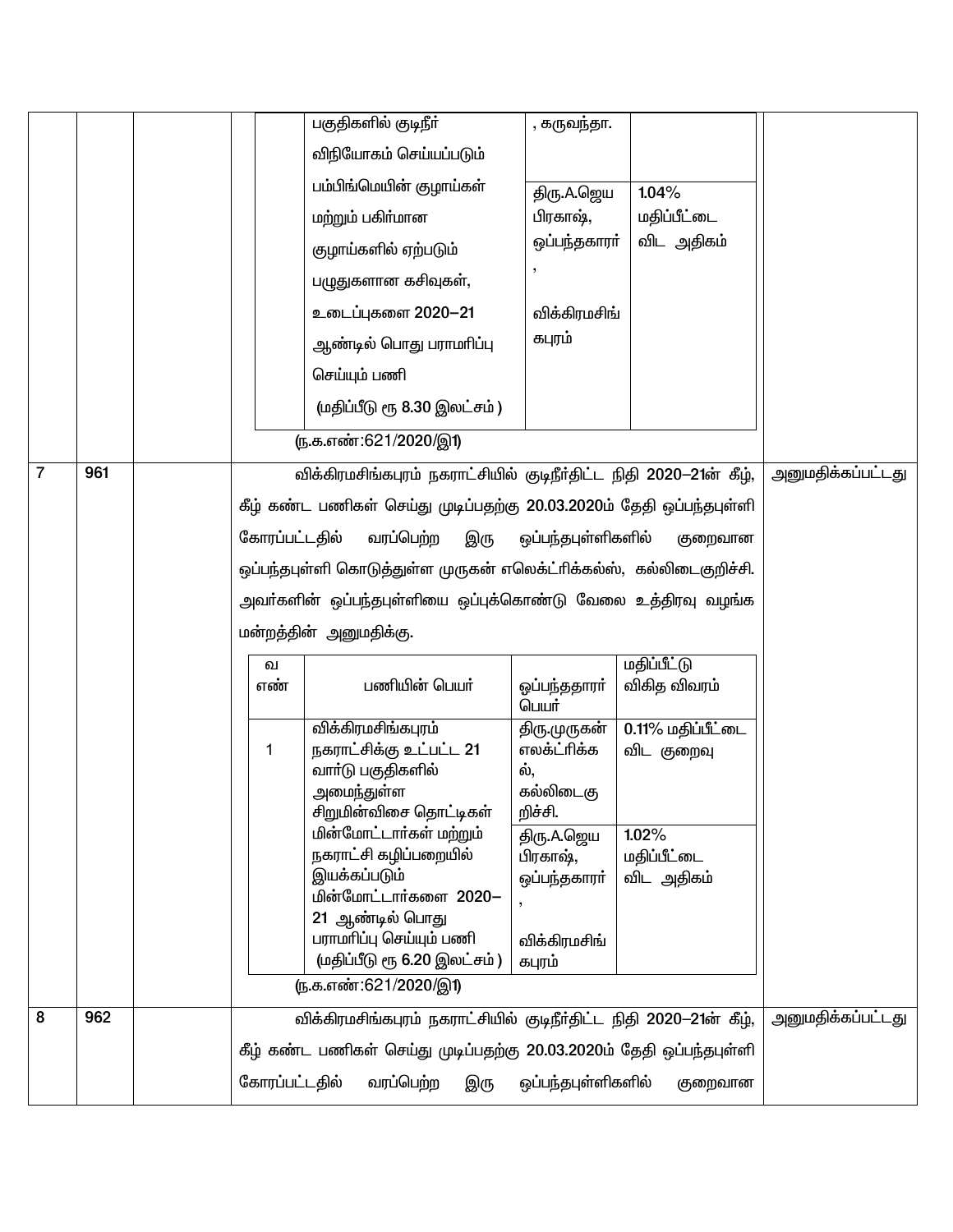|    |     |  |                               | ஒப்பந்தபுள்ளி கொடுத்துள்ள Exelant Choloro system, Sankarankoil       |                               |                      |                   |
|----|-----|--|-------------------------------|----------------------------------------------------------------------|-------------------------------|----------------------|-------------------|
|    |     |  |                               | அவா்களின் ஒப்பந்தபுள்ளியை ஒப்புக்கொண்டு வேலை உத்திரவு வழங்க          |                               |                      |                   |
|    |     |  |                               | மன்றத்தின் அனுமதிக்கு.                                               |                               |                      |                   |
|    |     |  |                               |                                                                      |                               |                      |                   |
|    |     |  | வ                             |                                                                      |                               |                      |                   |
|    |     |  | எண்                           | பணியின் பெயர்                                                        | ஒப்பந்ததாரா்<br>பெயர்         | விகித விவரம்         |                   |
|    |     |  |                               | விக்கிரமசிங்கபுரம்                                                   |                               |                      |                   |
|    |     |  | 1                             | நகராட்சி 2020-21 ம்                                                  | Choloro                       | மதிப்பீட்டை          |                   |
|    |     |  |                               | ஆண்டிற்கு குடிநீா்                                                   | system,                       | விட குறைவு           |                   |
|    |     |  |                               | விநியோகத்திற்கு 100கி.கி                                             | Sankarankoi                   |                      |                   |
|    |     |  |                               | கொள்ளவு உள்ள                                                         | Sri Sathya                    | 0.36%                |                   |
|    |     |  |                               | குளோரின் கேஸ்<br>சிலிண்டர்கள் சப்ளை                                  | <b>Dyes</b>                   | மதிப்பீட்டை          |                   |
|    |     |  |                               | செய்யும் பணி (மதிப்பீடு ரூ                                           | Chemicals,                    | விட அதிகம்           |                   |
|    |     |  |                               | 4.00 இலட்சம்)                                                        | Andipatty                     |                      |                   |
|    |     |  | <u>(ந</u> .க.எண்:621/2020/இ1) |                                                                      |                               |                      |                   |
| 9  | 963 |  |                               | விக்கிரமசிங்கபுரம் நகராட்சியில் குடிநீர்திட்ட நிதி 2020-21ன் கீழ்,   | அனுமதிக்கப்பட்டது             |                      |                   |
|    |     |  |                               | கீழ் கண்ட பணிகள் செய்து முடிப்பதற்கு 20.03.2020ம் தேதி ஒப்பந்தபுள்ளி |                               |                      |                   |
|    |     |  | கோரப்பட்டதில்                 | வரப்பெற்ற<br>இரு                                                     | ஒப்பந்தபுள்ளிகளில்            | குறைவான              |                   |
|    |     |  |                               | ஒப்பந்தபுள்ளி கொடுத்துள்ள Exelant Choloro system, Sankarankoil       |                               |                      |                   |
|    |     |  |                               | அவா்களின் ஒப்பந்தபுள்ளியை ஒப்புக்கொண்டு வேலை உத்திரவு வழங்க          |                               |                      |                   |
|    |     |  |                               | மன்றத்தின் அனுமதிக்கு.                                               |                               |                      |                   |
|    |     |  | வ                             |                                                                      |                               | விகித<br>மதிப்பீட்டு |                   |
|    |     |  | எண்                           | பணியின் பெயர்                                                        | ஓப்பந்ததாரா்<br>பெயர்         | விவரம்               |                   |
|    |     |  |                               | விக்கிரமசிங்கபுரம்                                                   | Exelant                       | 0.98% மதிப்பீட்டை    |                   |
|    |     |  | 1                             | நகராட்சி கொட்டாரம்                                                   | Choloro                       | விட குறைவு           |                   |
|    |     |  |                               | மேல்நிலை நீர்தேக்க                                                   | system,                       |                      |                   |
|    |     |  |                               | தொட்டி, ஓட்டன்குளம்                                                  | Sankaran                      |                      |                   |
|    |     |  |                               | மற்றும்                                                              | koil<br>Sri Sathya            | 1.64% மகிப்பீட்டை    |                   |
|    |     |  |                               | வம்பளந்தான்பாறை                                                      | <b>Dyes</b>                   | விட அதிகம்           |                   |
|    |     |  |                               | நீர்தேக்க தொட்டிகளில்                                                | Chemicals                     |                      |                   |
|    |     |  |                               | உள்ள Liquid                                                          | , Andipatty                   |                      |                   |
|    |     |  |                               | Chlorination Plantக்கு                                               |                               |                      |                   |
|    |     |  |                               | 2020-21 ஆம் ஆண்டிற்கு<br>Liquid Clorin சப்ளை                         |                               |                      |                   |
|    |     |  |                               | செய்யும் பணி (மதிப்பீடு ரூ                                           |                               |                      |                   |
|    |     |  |                               | 6.00 இலட்சம்)                                                        |                               |                      |                   |
|    |     |  | <u>(ந</u> .க.எண்:621/2020/இ1) |                                                                      |                               |                      |                   |
| 10 | 964 |  |                               | விக்கிரமசிங்கபுரம் நகராட்சியில் பொதுநிதி 2020-21ன் கீழ், கீழ்        |                               |                      | அனுமதிக்கப்பட்டது |
|    |     |  |                               | கண்ட பணிகள் செய்து முடிப்பதற்கு 20.03.2020ம் தேதி ஒப்பந்தபுள்ளி      |                               |                      |                   |
|    |     |  | கோரப்பட்டதில்                 | வரப்பெற்ற<br>இரு                                                     | ஒப்பந்தபுள்ளிகளில்<br>குறைவான |                      |                   |
|    |     |  |                               | ஒப்பந்தபுள்ளி கொடுத்துள்ள Sha Chaganlal Jeyanthi lal chain,          |                               |                      |                   |
|    |     |  |                               | Tirunelveli அவர்களின் ஒப்பந்தபுள்ளியை ஒப்புக்கொண்டு                  |                               | வேலை                 |                   |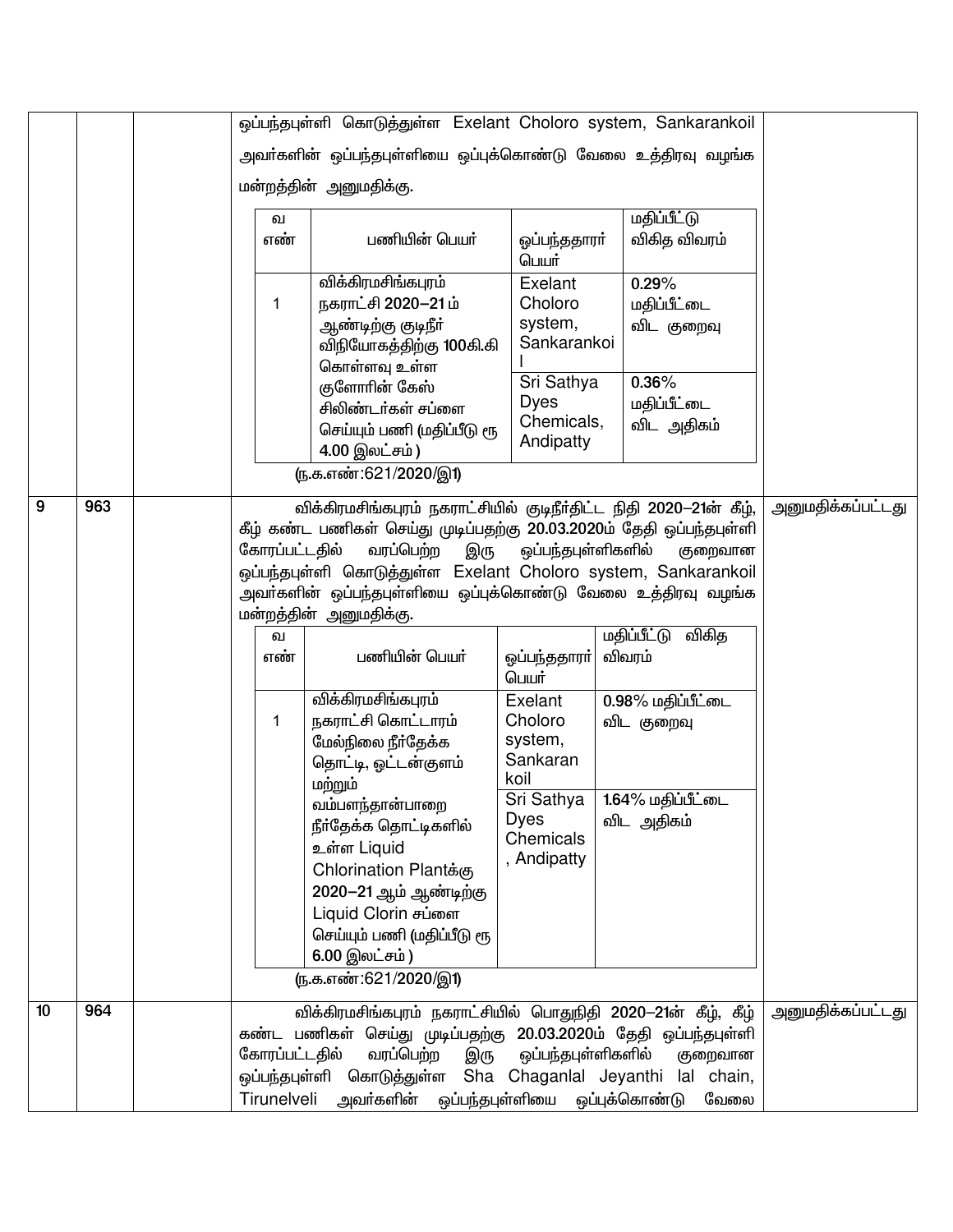|    |     |  |                 | உத்திரவு வழங்க மன்றத்தின் அனுமதிக்கு.                              |                                       |                        |                          |
|----|-----|--|-----------------|--------------------------------------------------------------------|---------------------------------------|------------------------|--------------------------|
|    |     |  | வ               |                                                                    |                                       | <u>மதிப்பீட்டு</u>     |                          |
|    |     |  | எண்             | பணியின் பெயர்                                                      | ஒப்பந்ததாரா்<br>பெயர்                 | விகித விவரம்           |                          |
|    |     |  |                 | விக்கிரமசிங்கபுரம்                                                 | Sha                                   | 0.23% மதிப்பீட்டை      |                          |
|    |     |  | 1               | நகராட்சிக்கு உட்பட்ட 21                                            | Chaganlal                             | விட குறைவு             |                          |
|    |     |  |                 | வாா்டு பகுதிகளில் உள்ள                                             | Jeyanthi lal                          |                        |                          |
|    |     |  |                 | T5 -(4X24) விளக்குகள்                                              | chain,                                |                        |                          |
|    |     |  |                 | 2020-21 ம் ஆண்டிற்கு                                               | Tirunelveli                           |                        |                          |
|    |     |  |                 | தெருவிளக்கு உதிரி                                                  | Malini                                | 1.95% மதிப்பீட்டை      |                          |
|    |     |  |                 | சாமான்கள் சப்ளை                                                    | lightings,                            | விட அதிகம்             |                          |
|    |     |  |                 | செய்யும் பணி                                                       | Tirunelveli                           |                        |                          |
|    |     |  |                 | (மதிப்பீடு ரூ 9.90 இலட்சம்                                         |                                       |                        |                          |
|    |     |  |                 |                                                                    |                                       |                        |                          |
|    |     |  |                 | <u>(ந</u> .க.எண்:621/2020/இ1)                                      |                                       |                        |                          |
| 11 | 965 |  |                 | விக்கிரமசிங்கபுரம் நகராட்சியில் பொதுநிதி 2020-21ன் கீழ், கீழ்      |                                       |                        | <u>அனுமதிக்கப்பட்டது</u> |
|    |     |  | கண்ட            | பணிகள் செய்து முடிப்பதற்கு 20.03.2020ம் தேதி ஒப்பந்தபுள்ளி         |                                       |                        |                          |
|    |     |  | கோரப்பட்டதில்   | வரப்பெற்ற<br>இரு                                                   | ஒப்பந்தபுள்ளிகளில்                    | குறைவான                |                          |
|    |     |  |                 | ஒப்பந்தபுள்ளி கொடுத்துள்ள Sha Chaganlal Jeyanthi lal chain,        |                                       |                        |                          |
|    |     |  |                 | Tirunelveli அவா்களின் ஒப்பந்தபுள்ளியை                              |                                       | ஒப்புக்கொண்டு<br>வேலை  |                          |
|    |     |  |                 | உத்திரவு வழங்க மன்றத்தின் அனுமதிக்கு.                              |                                       |                        |                          |
|    |     |  | வ               |                                                                    |                                       | <b>மதிப்பீட்டு</b>     |                          |
|    |     |  | எண்             | பணியின் பெயர்                                                      | ஓப்பந்ததாரா்<br>பெயர்                 | விகித விவரம்           |                          |
|    |     |  |                 | விக்கிரமசிங்கபுரம்                                                 | Sha                                   | 0.52%                  |                          |
|    |     |  | 1               | நகராட்சிக்கு உட்பட்ட 21                                            | Chaganlal                             | மதிப்பீட்டை            |                          |
|    |     |  |                 | வாா்டு பகுதிகளில் உள்ள                                             | Jeyanthi lal                          | விட குறைவு             |                          |
|    |     |  |                 | 40வாட்ஸ் குழல் விளக்குகள்                                          | chain,                                |                        |                          |
|    |     |  |                 | விளக்குகள் 2020-21 ம்                                              | Tirunelveli                           |                        |                          |
|    |     |  |                 | ஆண்டிற்கு தெருவிளக்கு                                              | Malini                                | 1.23%                  |                          |
|    |     |  |                 | உதிரி சாமான்கள் சப்ளை                                              | lightings,<br>Tirunelveli             | மதிப்பீட்டை            |                          |
|    |     |  |                 | செய்யும் பணி                                                       |                                       | விட அதிகம்             |                          |
|    |     |  |                 | (மதிப்பீடு ரூ 9.90 இலட்சம்)                                        |                                       |                        |                          |
|    |     |  |                 | (ந.க.எண்:621/2020/இ1)                                              |                                       |                        |                          |
| 12 | 966 |  |                 | விக்கிரமசிங்கபுரம் நகராட்சியில் பாராளுமன்ற உறுப்பினா் பகுதி        |                                       |                        | அனுமதிக்கப்பட்டது        |
|    |     |  |                 | வளர்ச்சி திட்டம் 2019–20ன் கீழ், கீழ் கண்ட பணி செய்து முடிப்பதற்கு |                                       |                        |                          |
|    |     |  |                 | 20.03.2020ம் தேதி                                                  | ஒப்பந்தபுள்ளி கோரப்பட்டதில் வரப்பெற்ற | இரு                    |                          |
|    |     |  |                 | ஒப்பந்தபுள்ளிகளில்<br>அதிகத்தில்                                   | குறைவு                                | கொடுத்துள்ள<br>திரு.   |                          |
|    |     |  | R.பாலமுருகன்,   | ஒப்பந்தகாரா்,  விக்கிரமசிங்கபுரம்                                  |                                       | அவா்களின்              |                          |
|    |     |  | ஒப்பந்தபுள்ளியை | பொறியாளா் கையேட்டின்                                               |                                       | வழிகாட்டுதலின்         |                          |
|    |     |  | அடிப்படையில்    | மதிப்பீட்டிற்கு                                                    | 5%<br>சதவீதத்திற்குள்                 | டெண்டர்                |                          |
|    |     |  |                 | குறிப்பிடப்பட்டுள்ளதை ஒப்புக்கொண்டு                                |                                       | வேலை உத்திரவு<br>வழங்க |                          |
|    |     |  |                 | மன்றத்தின் அனுமதிக்கு.                                             |                                       |                        |                          |
|    |     |  | ഖ               |                                                                    |                                       | மதிப்பீட்டு            |                          |
|    |     |  | எண்             | பணியின் பெயர்                                                      | ஒப்பந்ததாரா்<br>பெயர்                 | விகித விவரம்           |                          |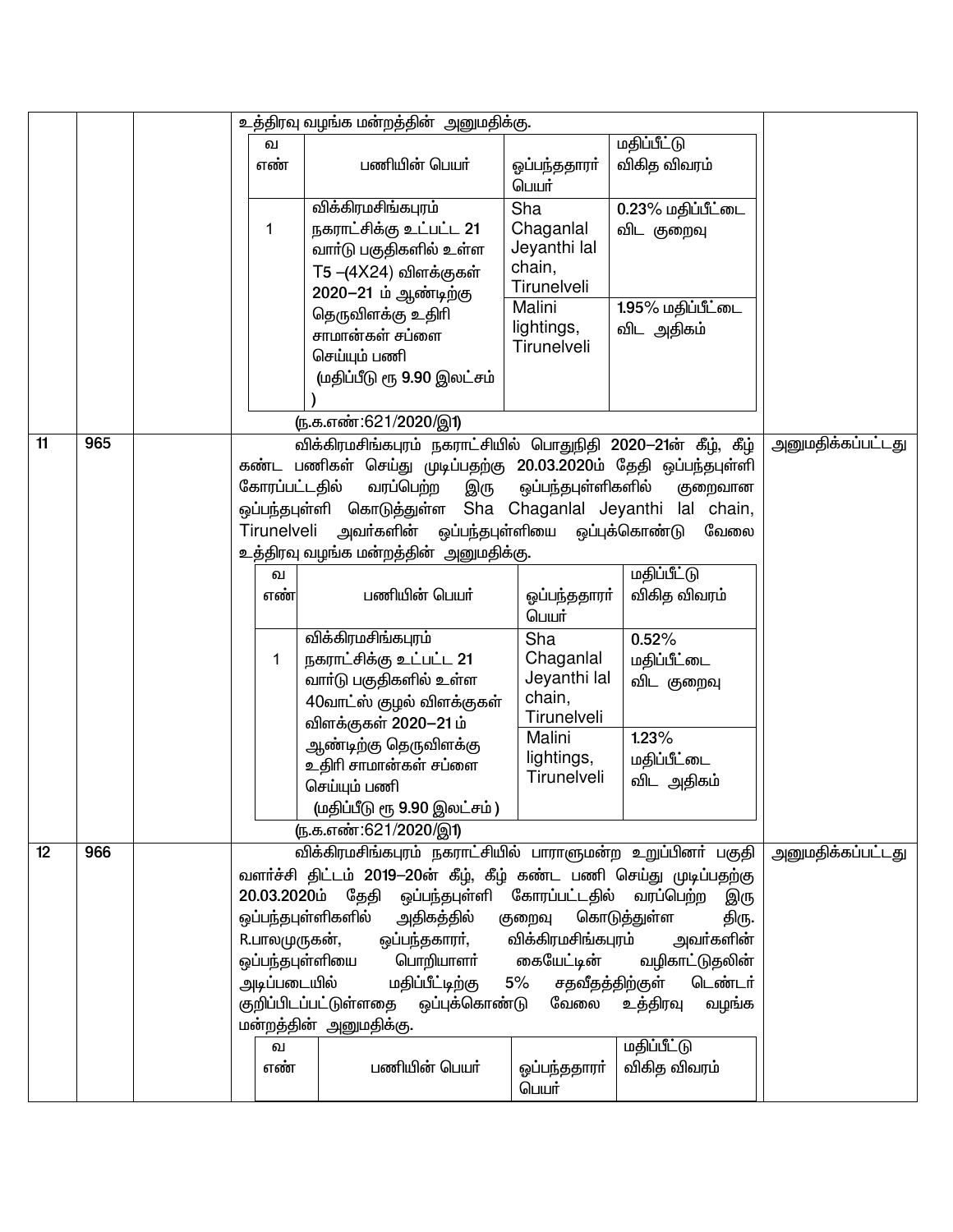|    |     | 1                   | விக்கிரமசிங்கபுரம்<br>நகராட்சி 17வது வார்டு<br>கட்டபொம்மன் நகரில்<br>நியாயவிலை கடை<br>கட்டும் பணி<br>(மதிப்பீடு ரூ 6.00<br>இலட்சம்)                                                                                                                                                                                         | திரு.R.பால<br>முருகன்,<br>ஒப்பந்தகாரா்<br>விக்கிரமசிங்<br>கபுரம்<br>திரு.A.ஜெய<br>பிரகாஷ், | 4.49%<br>மதிப்பீட்டை<br>விட அதிகம்<br>6.4% மதிப்பீட்டை<br>விட அதிகம் |                          |
|----|-----|---------------------|-----------------------------------------------------------------------------------------------------------------------------------------------------------------------------------------------------------------------------------------------------------------------------------------------------------------------------|--------------------------------------------------------------------------------------------|----------------------------------------------------------------------|--------------------------|
|    |     |                     | <u>ரு.க.எண்:104/2020/இ1)</u>                                                                                                                                                                                                                                                                                                | ஒப்பந்தகாரா்<br>விக்கிரமசிங்<br>கபுரம்                                                     |                                                                      |                          |
| 13 | 967 |                     | விக்கிரமசிங்கபுரம் நகராட்சியில் குடிநீர்திட்ட நிதி 2020-21ன் கீழ்,<br>கீழ் கண்ட பணிகள் செய்து முடிப்பதற்கு 20.03.2020ம் தேதி ஒப்பந்தபுள்ளி<br>கோரப்பட்டதில்<br>வரப்பெற்ற<br>இரு<br>ஒப்பந்தபுள்ளி<br>கொடுத்துள்ள<br>விக்கிரமசிங்கபுரம் அவா்களின் ஒப்பந்தபுள்ளியை ஒப்புக்கொண்டு வேலை<br>உத்திரவு வழங்க மன்றத்தின் அனுமதிக்கு. | ஒப்பந்தபுள்ளிகளில்                                                                         | குறைவான<br>திரு.A.ஜெயபிரகாஷ்,ஒப்பந்தகாரர்,                           | <u>அனுமதிக்கப்பட்டது</u> |
|    |     | ഖ<br>எண்            | பணியின் பெயர்                                                                                                                                                                                                                                                                                                               | ஓப்பந்ததாரா் பெய                                                                           | <u>மதிப்பீட்டு</u><br>விகித<br>விவரம்                                |                          |
|    |     | 1                   | விக்கிரமசிங்கபுரம்<br>நகராட்சிக்கு அலுவலக<br>மேல்தள கட்டிடம்<br>மேம்பாடு செய்யும் பணி<br>(மதிப்பீடு ரூ 10.00 இலட்சம்                                                                                                                                                                                                        | திரு.A.ஜெயபிர<br>காஷ்,<br>ஒப்பந்தகாரா்,<br>விக்கிரமசிங்கபு<br>ரம்.                         | 0.05%<br>மதிப்பீட்டை<br>விட குறைவு                                   |                          |
|    |     |                     | (ந.க.எண்:621/2020/இ1)                                                                                                                                                                                                                                                                                                       | திரு.R.செல்வி<br>ன்துரை,<br>ஒப்பந்தகாரா்,<br>கருவந்தா.                                     | 1.04%<br>மதிப்பீட்டை<br>விட அதிகம்                                   |                          |
| 14 | 968 | மாவட்ட<br>தமிழ்நாடு | வார்டு மறுவரையறை ஆணையம், நகராட்சி நிர்வாக ஆணையரகம்,<br>வாா்டு<br>மறுவரையறை<br>இந்நகராட்சியால்<br>வழிகாட்டுதலின்படி,<br>மறுவரையறைக்கான கருத்துருவிற்கு ஒப்புதல் அளிக்கப்பட்டதை அடுத்து<br>தமிழ்நாடு அரசிதழ் எண்.407, நாள்.14.12.2018ல் வார்டு மறுவரையறைக்கான<br>அரசு<br>வெளியிடப்பட்டுள்ளது.<br>இதனையடுத்து,                 | அலுவலா்<br>சமர்ப்பிக்கப்பட்ட<br>ஒப்புதல் அளிக்கப்பட்டது குறித்த<br>உள்ளாட்சி               | ஆகியோா்களின்<br>வார்டு<br>அறிவிக்கை<br>அமைப்புகளில்                  | <u>அனுமதிக்கப்பட்டது</u> |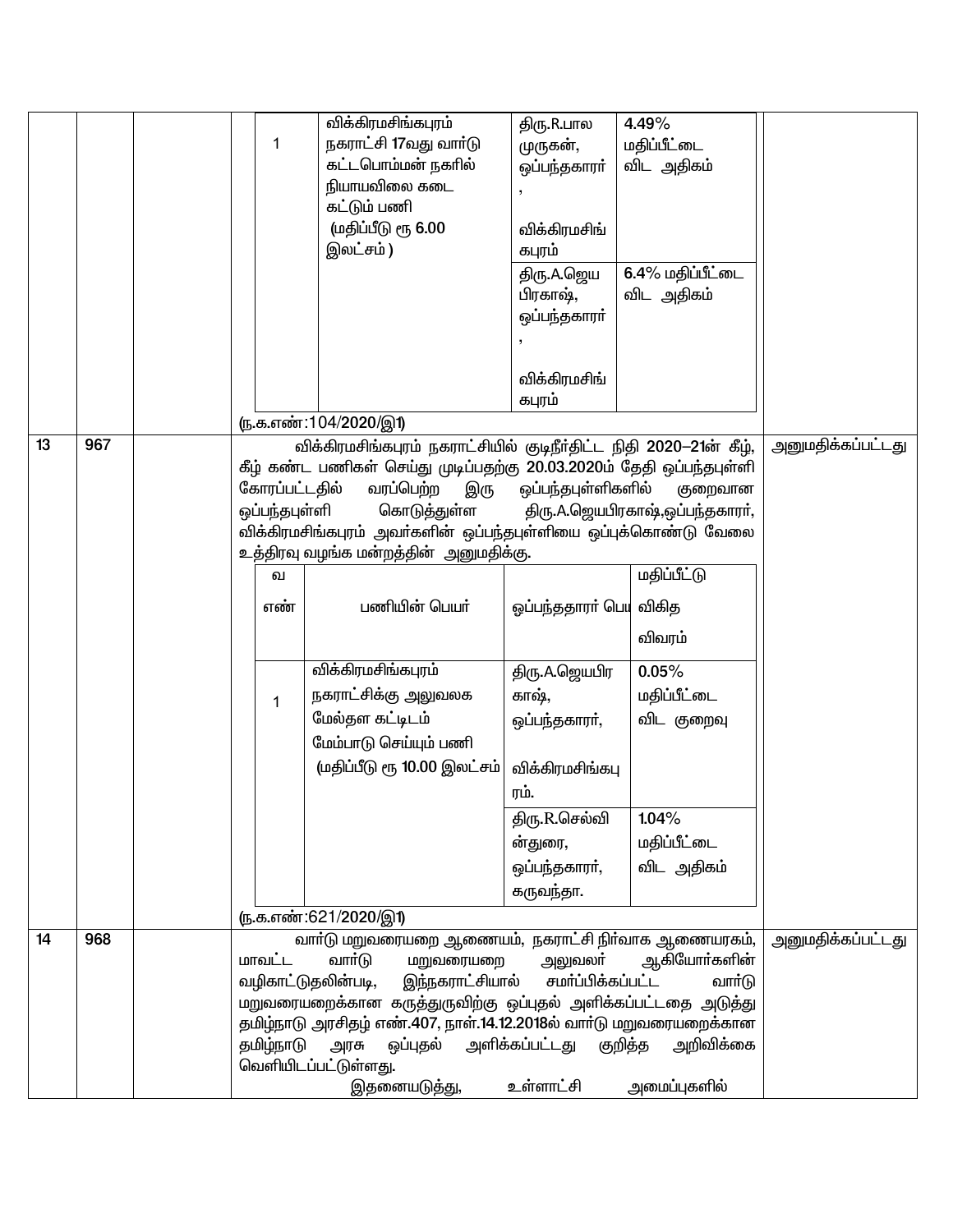| 15 | 969 | மேற்கொள்ளுவதற்கான கருத்துருக்கள், வரைப்படங்கள், நகல்கள்<br>வண்ணநகல்கள் தயார்<br>தொகையாக<br>ஒப்புதலுக்காக பொருள் வைக்கப்படுகிறது. | СЉ                                                         | செய்வதற்கான       | 75,000/- ம் செலவு மேற்கொள்ள | மாவட்டங்களுக்கு வாா்டு மறுவரையறை மேற்கொள்ளுதல் தொடா்பு<br>தமிழ்நாடு மாநில தேர்தல் ஆணையர் அவர்களால் நடத்தப்பட்ட 13.01.202<br>தேதிய காணொளி காட்சி கூட்டத்தில் சில அறிவுரைகள் வழங்கப்பட்ட<br>இதனை தொடா்ந்து விக்கிரமசிங்கபுரம் நகராட்சியில் வாா்டு மறுவரைய<br>மற்ற<br>உத்தேச<br>செலஎ<br>மன்றத்தி<br>விக்கிரமசிங்கபுரம் நகராட்சி பகுதியில் புதிய வீட்டு குடிநீர் | அனுமதிக்கப்பட்டது                                                      |
|----|-----|----------------------------------------------------------------------------------------------------------------------------------|------------------------------------------------------------|-------------------|-----------------------------|--------------------------------------------------------------------------------------------------------------------------------------------------------------------------------------------------------------------------------------------------------------------------------------------------------------------------------------------------------------|------------------------------------------------------------------------|
|    |     |                                                                                                                                  |                                                            |                   |                             | இணைப்புகள் வழங்கும்போது தெருவிலுள்ள சாலைகளை தோண்டும்<br>நோ்வில் நகராட்சிக்கு செலுத்த வேண்டிய சாலை பராமாிப்பு கட்டண                                                                                                                                                                                                                                           |                                                                        |
|    |     |                                                                                                                                  |                                                            |                   |                             | தொகையினை சென்னை நகராட்சிகள் நிர்வாக ஆணையர் அவர்களின்<br>சுற்றறிக்கை ந.க.எண் 748/08/குவ2 நாள்21.09.2009ல் 5% உயர்த்த                                                                                                                                                                                                                                          |                                                                        |
|    |     |                                                                                                                                  |                                                            |                   |                             | அறிவுரை வழங்கி உள்ளார்கள். எனவே ஏற்கனவே உள்ள 20 <mark>19</mark> —20ஆம்                                                                                                                                                                                                                                                                                       |                                                                        |
|    |     | 21 ஆம் ஆண்டிற்கு உயர்திட மன்றத்தின் அனுமதிக்கு.                                                                                  |                                                            |                   |                             | ஆண்டிற்கான சாலை பராமாிப்பு கட்டண தொகையில் 5% உயர்த்தி 2020—                                                                                                                                                                                                                                                                                                  |                                                                        |
|    |     | நகராட்சிக்கு                                                                                                                     | செலுத்த                                                    | கருங்கல்          |                             | தார்சாலை <b>d</b> சிமெண்ட்சாலை                                                                                                                                                                                                                                                                                                                               |                                                                        |
|    |     | வேண்டிய கட்டணம்                                                                                                                  |                                                            | சாலை ரூ           |                             | ரூ                                                                                                                                                                                                                                                                                                                                                           |                                                                        |
|    |     | 0 முதல் 30 மீட்டர் நீளத்திற்கு                                                                                                   |                                                            | 1715              | 3670                        | 4240                                                                                                                                                                                                                                                                                                                                                         |                                                                        |
|    |     | $2019 - 20$                                                                                                                      |                                                            |                   |                             |                                                                                                                                                                                                                                                                                                                                                              |                                                                        |
|    |     | உயர்த்தப்பட்ட                                                                                                                    | கட்டணம்                                                    | 1801              | 3853                        | 4452                                                                                                                                                                                                                                                                                                                                                         |                                                                        |
|    |     | 2020-2021                                                                                                                        |                                                            |                   |                             |                                                                                                                                                                                                                                                                                                                                                              |                                                                        |
|    |     | முதல்<br>30<br>நீளத்திற்கு 2019-20                                                                                               | <u>மீட்டர்</u><br>90                                       | 2690              | 4645                        | 5210                                                                                                                                                                                                                                                                                                                                                         |                                                                        |
|    |     | உயர்த்தப்பட்ட                                                                                                                    | கட்டணம்                                                    | 2825              | 4877                        | 5470                                                                                                                                                                                                                                                                                                                                                         |                                                                        |
|    |     | 2020-2021                                                                                                                        |                                                            |                   |                             |                                                                                                                                                                                                                                                                                                                                                              |                                                                        |
|    |     |                                                                                                                                  | ரு.க.எண்:929/2018/இ1)                                      |                   |                             |                                                                                                                                                                                                                                                                                                                                                              |                                                                        |
| 16 | 970 |                                                                                                                                  |                                                            |                   |                             | தொலைபேசிகளுக்கு 2020–21 ஆம் ஆண்டிற்கு உத்தேசமாக தொலைபேசி                                                                                                                                                                                                                                                                                                     | விக்கிரமசிங்கபுரம் நகராட்சி அலுவலக பயன்பாட்டில் உள்ள அனுமதிக்கப்பட்டது |
|    |     | கட்டணம்                                                                                                                          | பொதுப்பிரிவு ரூ1,00,000/-, பொறியியல் பிரிவு ரூ.20000/-     |                   |                             |                                                                                                                                                                                                                                                                                                                                                              |                                                                        |
|    |     | பொதுநிதியில் இருந்து செலவினம் மேற்கொள்ள மன்ற அனுமதிக்கு.<br>ரு.க.எண்480/2016/பி1)                                                |                                                            |                   |                             |                                                                                                                                                                                                                                                                                                                                                              |                                                                        |
| 17 | 971 |                                                                                                                                  | விக்கிரமசிங்கபுரம் நகராட்சியில் பொதுசுகாதார வாகனம் மற்றும் | அனுமதிக்கப்பட்டது |                             |                                                                                                                                                                                                                                                                                                                                                              |                                                                        |
|    |     | மாதங்களில் ஏற்பட்ட பஞ்சா் மற்றும் பழுதுகள் நீக்கிய வகைக்கு பொது                                                                  | அலுவலக ஈப்பு வாகனங்களுக்கு கடந்த ஜனவரி மற்றும் பிப்ரவரி    |                   |                             |                                                                                                                                                                                                                                                                                                                                                              |                                                                        |
|    |     | சுகாதார அவசர அவசியம் கருதி உடனுக்குடன் சாி செய்த வகைக்கு                                                                         |                                                            |                   |                             |                                                                                                                                                                                                                                                                                                                                                              |                                                                        |
|    |     | ஏற்பட்ட செலவினத் தொகை ரூ. 2620 மற்றும் பொதுத சுகாதார பிரிவு                                                                      |                                                            |                   |                             |                                                                                                                                                                                                                                                                                                                                                              |                                                                        |
|    |     | டிப்பர் மினி லாரி வாகன எண் TN 76 AX 1614 க்கு MVI Grade I                                                                        |                                                            |                   |                             | சான்று புதுப்பித்த வகைக்கு ரூ.3100 ஆக மொத்தம் ரூ.5720/-                                                                                                                                                                                                                                                                                                      |                                                                        |
|    |     |                                                                                                                                  |                                                            |                   |                             | மட்டும் இந்நகராட்சி பொது நிதியில் இருந்து செலவு மேற்கொள்ள                                                                                                                                                                                                                                                                                                    |                                                                        |
|    |     | மன்றத்தின் அனுமதிக்கு                                                                                                            |                                                            |                   |                             |                                                                                                                                                                                                                                                                                                                                                              |                                                                        |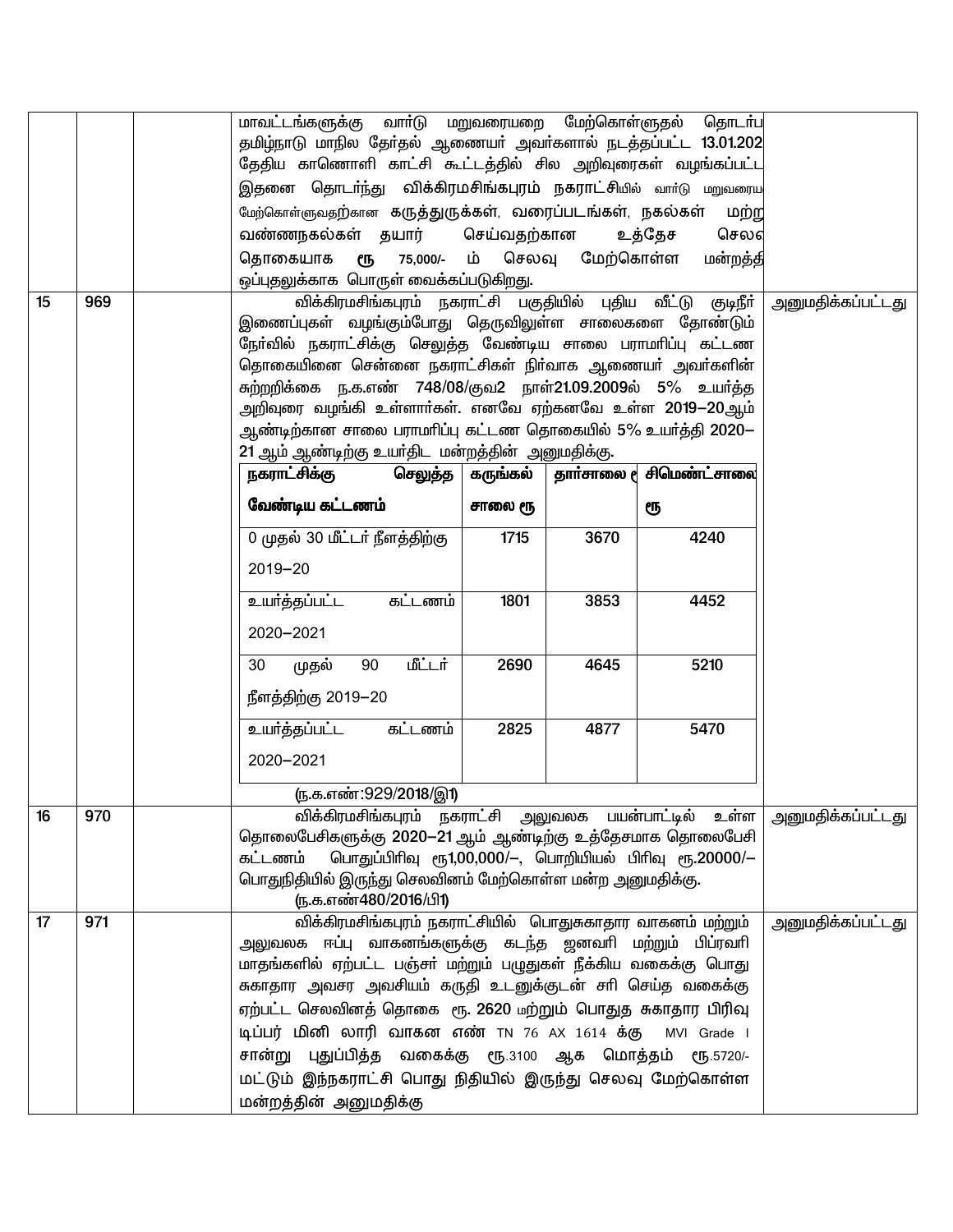| 18 | 972 |                                       | விக்கிரமசிங்கபுரம் நகாராட்சியில்<br>அனுமதிக்கப்பட்ட பணியிடங்களான குழாய் ஆய்வாளா் மற்றும் பணி<br>ஆய்வாளா் பணியிடங்களை அரசாணை நிலை எண் 142 பணியாளா் மற்றும்<br>நிா்வாக சீா்திருத்தத் துறை நாள் 14.09.2010 ன் படி மாவட்ட வேலைவாய்ப்பு<br>அலுவலா் மூலம் பட்டியல் பெற்று நேரடியாக நியமனம் செய்வதற்குாிய<br>வேலைவாய்ப்பு அறிவிக்கை  அறிவிப்பினை விதிமுறைகளின்படி செய்தி<br>மக்கள் தொடா்பு துறை அலுவலா் மூலமாக வெளியீட்டு ஆணை எண்<br>26/2020 நாள் 31.01.2020 ன் படி வழங்கப்பட்ட அறிவிப்பு விளம்பரத்திற்கு<br>உரிய பட்டியல் தொகை ரூ.18900/– மட்டும் <b>தினசூரியன்</b> நாளிதழிற்கு<br>வழங்க மன்றத்தின் அனுமதிக்கு. (நக.எண் 457/2020/இ1) |                                                | காலியாக                                                         | உள்ள                                                                    | <u>அனுமதிக்கப்பட்டது</u> |
|----|-----|---------------------------------------|--------------------------------------------------------------------------------------------------------------------------------------------------------------------------------------------------------------------------------------------------------------------------------------------------------------------------------------------------------------------------------------------------------------------------------------------------------------------------------------------------------------------------------------------------------------------------------------------------------------------------------|------------------------------------------------|-----------------------------------------------------------------|-------------------------------------------------------------------------|--------------------------|
| 19 | 973 | Шą<br>அனுமதிக்கு.                     | விக்கிரமசிங்கபுரம் நகாராட்சியில்<br>ஆணையத்தின் கீழ்  சாலை பணிகள் மேற்கொள்ள வேண்டி ஒப்பந்தப்புள்ளி<br>அறிவிப்பினை விதிமுறைகளின்படி செய்தி மக்கள் தொடா்பு துறை<br>அலுவலா் மூலமாக வெளியீட்டு ஆணை எண்10/2020 நாள் 09.01.2020 ன்<br>வழங்கப்பட்ட அறிவிப்பு விளம்பரத்திற்கு உரிய பட்டியல் தொகை<br>ரூ.18900/— மட்டும் <b>தினகூரியன்</b> நாளிதழிற்கு வழங்க மன்றத்தின்<br><u>ருக.எண் 5739/2019/இ1)</u>                                                                                                                                                                                                                                   |                                                | 14<br>வது                                                       | நிதிக்குழு                                                              | <u>அனுமதிக்கப்பட்டது</u> |
| 20 | 974 | தினமணி<br>அனுமதிக்கு.                 | திருநெல்வேலி மண்டல நகராட்சிகள் நிா்வாக<br>அவா்களின் கடிதம் ந.க.எண்  3326/2018/ ஆ4 நாள் 27.02.20 ன் ல்<br>மூன்றாண்டு<br>நாளிதழில்<br>.<br>வெளியிடவுள்ளதாகவும் அம்மலாில் அரசுத்துறை நிறுவனங்கள் விளம்பரம்<br>கொடுக்க பாிசீலனை செய்ய  அறிவுறுத்ப்பட்டுள்ளதின் படி இந்நகராட்சி<br>மேற்கொள்ளப்பட்ட திட்டப்பணிகள் குறித்து <b>தினமணி</b> நாளிதழிற்கு<br>வழங்கப்பட்ட விளம்பர அறிவிப்பிற்கு மன்றம் அனுமதிக்கலாம், மேலும்<br>அதற்கான செலவினத் தொகை <b>ரூ.25099/–</b> மட்டும் மேற்கண்ட<br>நாளிதழக்கு   இந்நகராட்சி பொது நிதியில் இருந்து வழங்கிட்வும் மன்றத்தின்                                                                         |                                                | மலர்<br>சாதணை                                                   | இயக்குநா்<br>20200                                                      | <u>அனுமதிக்கப்பட்டது</u> |
| 21 | 975 |                                       | <u>விக்கிரமசிங்கபுரம் நகராட்சி</u><br>பணியாளா்களுக்கு பயணப்படி ரூ5,00,000/— பொதுநிதியில் இருந்து<br>செலவினம் மேற்கொள்ள மன்ற அனுமதிக்கு.<br>(ந.க.எண்483/2016/பி1)                                                                                                                                                                                                                                                                                                                                                                                                                                                               |                                                |                                                                 | 2020—21 ஆம் ஆண்டிற்கு                                                   | <u>அனுமதிக்கப்பட்டது</u> |
| 22 | 976 | வரப்பெற்ற<br>கொடுத்துள்ள<br>வ.<br>எண் | விக்கிரமசிங்கபுரம் நகராட்சி, அலுவலகத்திற்கு புதியதாக கணினி<br>மற்றும் பிரிண்டர் சப்ளை செய்ய 18.03.2020 ம் தேதி அன்று வரப்பெற்ற<br>விலைப்புள்ளிகளின் ஒப்புநோக்கு பட்டியல் மன்றத்தின் அனுமதிக்கு மற்றும்<br>விலைப்புள்ளிகளில்<br>மூன்று<br>M/S.Pegasus<br>விலைப்புள்ளியை ஒப்புக்கொண்டு, அந்நிறுவனத்திற்கு பணி உத்திரவு<br>வழங்கவும் மன்றத்தின் அனுமதிக்கு<br>வேலை விபரம்                                                                                                                                                                                                                                                         | <b>Services</b><br>Pegasus<br>சேரன்ம<br>காதேவி | குறைவான<br>Cherai<br>Roopa<br>Compute<br>rs<br>திருநெல்ே<br>வலி | விலைப்புள்ளிக்<br>நிறுவனத்தின்<br>Premier<br>Systems<br>திருநெல்<br>வலி | அனுமதிக்கப்பட்டது        |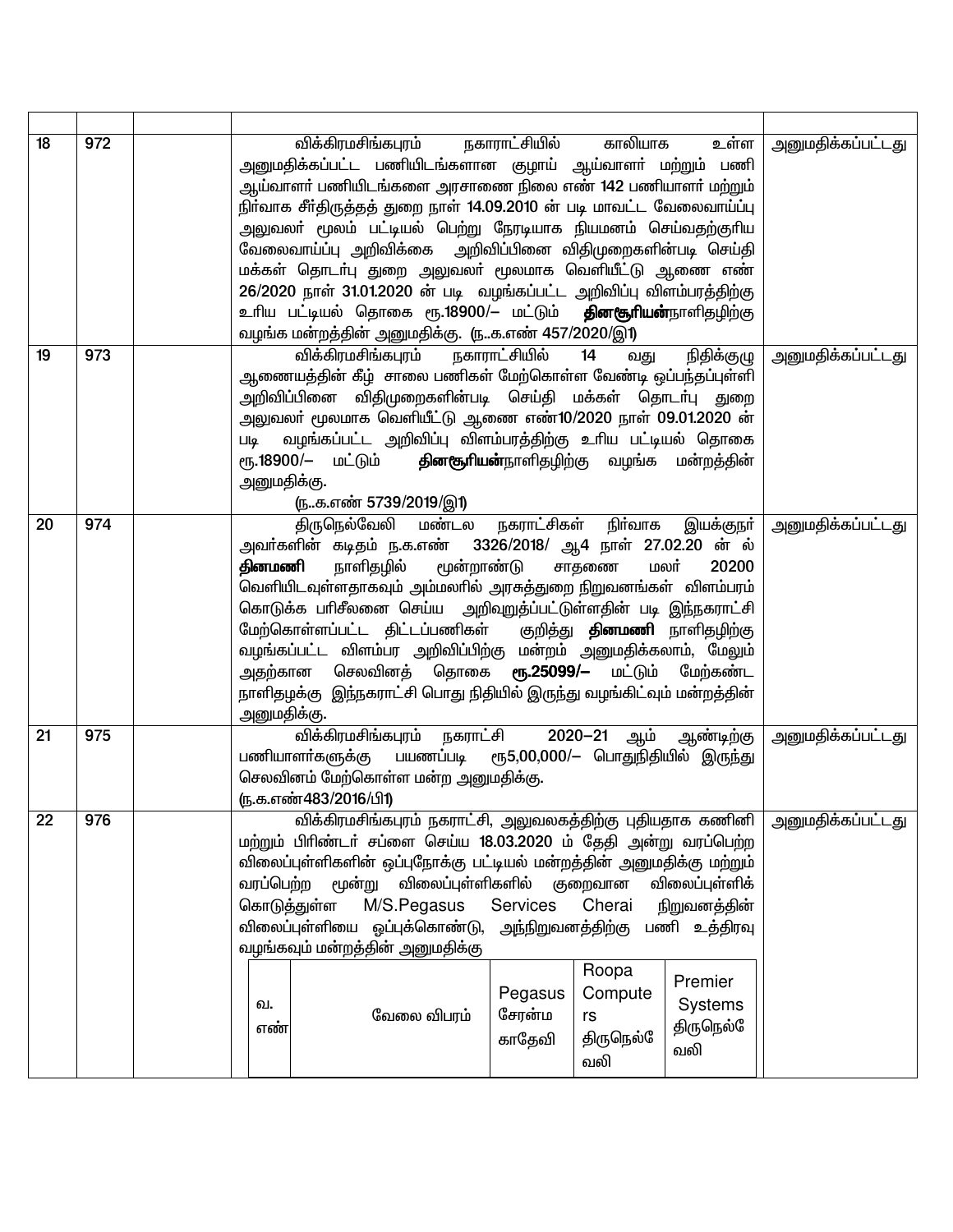|    |     |                    | விக்கிரமசிங்கபுரம்                 |                                                                                                                                                                                                                                                                                                                                                                                                                                                                                                                                                                                               |                                               |                                      |                          |
|----|-----|--------------------|------------------------------------|-----------------------------------------------------------------------------------------------------------------------------------------------------------------------------------------------------------------------------------------------------------------------------------------------------------------------------------------------------------------------------------------------------------------------------------------------------------------------------------------------------------------------------------------------------------------------------------------------|-----------------------------------------------|--------------------------------------|--------------------------|
|    |     |                    | நகராட்சி                           | அலுவலகத்திற்கு கணினி                                                                                                                                                                                                                                                                                                                                                                                                                                                                                                                                                                          | $\epsilon$ гђ 48,200/- $\epsilon$ гђ 51,800/- | еҧ.50,200/-                          |                          |
|    |     |                    | மற்றும் பிரிண்டர் சப்ளை<br>செய்தல் |                                                                                                                                                                                                                                                                                                                                                                                                                                                                                                                                                                                               |                                               |                                      |                          |
|    |     |                    | <u>(ந</u> .க.எண்:1185 /2019/இ1)    |                                                                                                                                                                                                                                                                                                                                                                                                                                                                                                                                                                                               |                                               |                                      |                          |
| 23 | 977 |                    |                                    | விக்கிரமசிங்கபுரம் நகராட்சியில்  கொரோனா வைரஸ் தொற்று முன்                                                                                                                                                                                                                                                                                                                                                                                                                                                                                                                                     |                                               |                                      | <u>அனுமதிக்கப்பட்டது</u> |
|    |     |                    | அவசியம் கருதி குறுகியகால           | எச்சொிக்கை நடவடிக்கையின் காரணமாக நகராட்சி அலுவலக அருகில்<br>இயங்கி வந்த காய்கறி மாா்கட் கடைகளில் மக்கள் நொிசல் அதிகம்<br>உள்ளபடியால் மக்களின் கூட்ட நெரிசலை தடுக்கும் பொருட்டு மேற்கண்ட<br>கடைகளை இந்நகராட்சி பகுதியில் உள்ள PLWA பள்ளி விளையாட்டு<br>திடலில் தற்காலிக கடைகள் அமைக்கவும் , அதற்கான செலவினத்தை<br>இந்நகராட்சி பொது நிதியில் இருந்து மேற்கொள்ளவும், பணியின் அவசர<br>மேற்கொள்ளவும் மன்றத்தின் அனுமதிக்கு.                                                                                                                                                                        |                                               | உள்ளூா் விலைப்புள்ளி பெற்று பணி      |                          |
| 24 | 978 | மற்றும்<br>மற்றும் | அனுமதிக்கு வைக்கப்படுகிறது         | விக்கிரமசிங்கபுரம் நகராட்சியில் தெருவிளக்கு பராமரிப்பு<br>குடிநீர் திட்டப்பிரிவுகளில் மேற்கொண்ட<br>பணிகளின் போது மாற்றம் செய்யப்பட்ட பழையப் பொருட்களான<br>மின் மோட்டார்கள், வால்வுகள், ஜென்செட், ஜிஐ பைப்கள், இரும்பு<br>பைப்கள், பழைய சுவிட்ச் பாக்ஸ், ஸ்டாட்டர், குழள் விளக்குகள்<br>அதற்கான சோக்குகள் மற்றும் இதரப்<br>அனைத்தும் மேற்கொண்டு பயன்படுத்த முடியாத<br>உள்ளதாக இந்நகராட்சி பொறியாளர் அவர்களால் அறிக்கை<br>பெறப்பட்டுள்ளது. மேற்கண்ட பயன்படுத்த இயலாத நிலையில்<br>உள்ள பொருட்கள் அனைத்தையும் இந்நகராட்சி மூலம் பொது<br>ஏலம் விட நடவடிக்கை மேற்கொள்ள வேண்டி மன்றப்பொருள்          |                                               | பராமபரிப்பு<br>பொருட்கள்<br>நிலையில் | <u>அனுமதிக்கப்பட்டது</u> |
| 25 | 979 |                    |                                    | விக்கிரமசிங்கபுரம் நகராட்சியில் பொதுசுகாதாரப் பிரிவுக்கு 2020—<br>2021 ம் ஆண்டுக்கு தேவையான தளவாட சாமன்கள் கொள்முதல் செய்ய<br>வேண்டி 20.03.2020 ம் தேதி ஓப்பந்தப்புள்ளி கோரப்பட்டதில் மேற்கண்ட<br>பணிக்கு 20.03.2020 ம் தேதி குறிப்பிட்ட கால அவகாசத்திற்குள்<br>ஓப்பந்தப்புள்ளி நாமூனா படிவம் பெறப்படவில்லை. எனவே மேற்கண்ட<br>பணிக்கு கோரப்பட்ட ஒப்பந்தப்புள்ளி அறிவிப்பினை ரத்து செய்யவும், மறு<br>ஒப்பந்தப்புள்ளி கோரவும் மன்றத்தின் அனுமதிக்கு                                                                                                                                             |                                               |                                      | <u>அனுமதிக்கப்பட்டது</u> |
| 26 | 980 |                    |                                    | விக்கிரமசிங்கபுரம் நகராட்சியில் கொரோனா வைரஸ் தொற்று முன்<br>எச்சொிக்கை நடவடிக்கையின் காரணமாக நகராட்சி அலுவலக அருகில்<br>இயங்கி வந்த காய்கறி மாா்கட் கடைகளில் மக்கள் நொிசல் அதிகம்<br>.<br>உள்ளபடியால் மக்களின் கூட்ட நெரிசலை தடுக்கும் பொருட்டு மேற்கண்ட<br>கடைகளை இந்நகராட்சி பகுதியில் உள்ள PLWA பள்ளி விளையாட்டு<br>திடலில் அமைத்து , பொது மக்கள் பயன்பாட்டிற்காக கைகழுவ வாஷ் பேசின்<br>மற்றும் தற்காலிக சின்டெக்ஸ் தொட்டி அமைத்து, நாள் தோறும் குடிநீா்<br>சப்ளை செய்த வகைக்கு ரூ.15,300/— மட்டும் ஓப்பந்தக்காரா் திரு.<br>ஜெயபிரகாஷ் அவா்களுக்கு இந்நகராட்சி பொது நிதியில் இருந்து வழங்க |                                               |                                      | <u>அனுமதிக்கப்பட்டது</u> |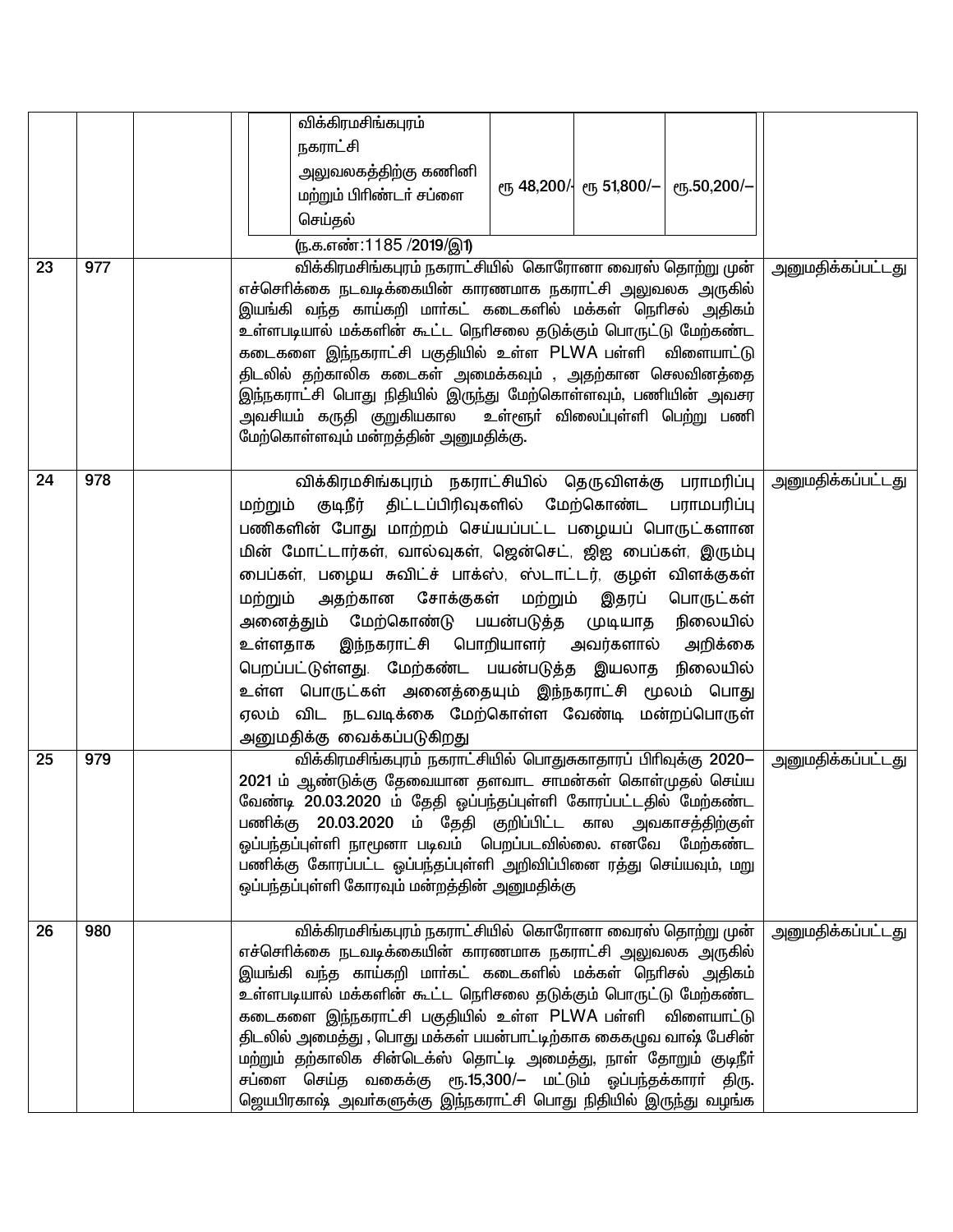|    |     |            | மன்றத்தின் அனுமதிக்கு                                                                                                                                                                                                                                                                                                                                                                                                                                                                |                                    |                                   |                                         |                   |  |  |  |  |  |
|----|-----|------------|--------------------------------------------------------------------------------------------------------------------------------------------------------------------------------------------------------------------------------------------------------------------------------------------------------------------------------------------------------------------------------------------------------------------------------------------------------------------------------------|------------------------------------|-----------------------------------|-----------------------------------------|-------------------|--|--|--|--|--|
| 27 | 981 |            | விக்கிரமசிங்கபுரம் நகராட்சி அலுவலக பயன்பாட்டிற்காக அவசிய  <br>அவசரம் கருதி இந்நகராட்சி ஆணையாளா் அவா்களுக்கு, புதியதாக<br>கணிணி ஓன்று கொள்முதல் செய்ய வேண்டி உள்ளூர் விலைப்புள்ளி பெற்று<br>பணி மேற்கொள்ளவும் , அதற்கான செலவினத்தை இந்நகராட்சி பொது<br>நிதியில் இருந்து மேற்கொள்ளவும் மன்றத்தின் அனுமதிக்கு                                                                                                                                                                           |                                    |                                   |                                         |                   |  |  |  |  |  |
| 28 | 982 | இடங்களில்  | விக்கிரமசிங்கபுரம் நகராட்சி 5 வது வாா்டு ராமலிங்கபுரம் அருகே  <br>அனுமதிக்கப்பட்டது<br>உள்ள சின்டெக்ஸ், 17 வது வாா்டு வாணியா்சமுதாயம்  அருகே உள்ள<br>கட்டபொம்மன் காலனி ஆகிய மூன்று<br>சின்டெக்ஸ், 13வது வாா்டு<br>சின்டெக்ஸ் தொட்டிகல்<br>வெளியேறும்<br>இருந்து<br>GI<br>டெலிவாிகுழாய், நல்லிகள், யூனியன், புட்வால்வு, ஆகியவற்றை புதிதாக<br>மாற்றி அமைக்க 06.03.2020 ம்தேதி அன்று வரப்பெற்ற விலைப்புள்ளிகளின்<br>ஒப்பு நோக்கு பட்டியல் தயாா் செய்து மன்றத்தின் முன் வைக்கப்படுகிறது. |                                    |                                   |                                         |                   |  |  |  |  |  |
|    |     | வ. எண்     | வேலை விபரம்                                                                                                                                                                                                                                                                                                                                                                                                                                                                          | <b>V.S.</b><br>ராஜ்<br>$V.K$ புரம் | V.<br>செல்வ<br>ம்<br>V.K<br>புரம் | M,S.கணே<br>சன்,<br>கீழ<br>சிவந்திபுரம். |                   |  |  |  |  |  |
|    |     | 1          | விக்கிரமசிங்கபுரம்<br>நகராட்சி 5 வது வாா்டு<br>ராமலிங்கபுரம்<br>அருகே<br>உள்ள சின்டெக்ஸ், 17 வது<br>வாா்டு வாணியா்சமுதாயம்<br>அருகே<br>உள்ள<br>சின்டெக்ஸ், 13வது வார்டு<br>கட்டபொம்மன்<br>காலனி<br>ஆகிய மூன்று இடங்களில்<br>சின்டெக்ஸ்<br>தொட்டிகல்இருந்துவெளி<br>யறும்Glடெலிவாிகுழாய் <u>,</u> ந<br>ல்லிகள்,யூனியன்,புட்வால்<br>வு,ஆகியவற்றை<br>புதிதாக<br>மாற்றி அமைக்க                                                                                                            | <b>е</b> ђ.7,800<br>$\sqrt{-}$     | ரு.8,50<br>$0/-$                  | ет5.8,800/-                             |                   |  |  |  |  |  |
| 29 | 983 |            | விக்கிரமசிங்கபுரம்<br>நகராட்சி                                                                                                                                                                                                                                                                                                                                                                                                                                                       | பழைய                               | பாபநாசம்                          | ரோட்டில்                                | அனுமதிக்கப்பட்டது |  |  |  |  |  |
|    |     | செலவினத்தை | அமைந்துள்ள உறை கிணற்றின் 15HP மின்மோட்டாரில் அடைப்புளை<br>நீக்கவும், L&T ML2 ஸ்டாா்டாில் காண்டக்டா் ஆகியவற்றில் ஏற்பட்டுள்ள<br>பழுதுகளை, குடிநீா் அவசிய அவசரம் கருதி உடன் சாி செய்ய வேண்டி,<br>உள்ளூா் விலைப்புள்ளி பெற்று பணி<br>இந்நகராட்சி<br>குடிநீா்<br>மேற்கொள்ளவும் மன்றத்தின் அனுமதிக்கு.                                                                                                                                                                                    | நிதியில்                           | இருந்து                           | மேற்கொள்ளவும், அதற்கான<br>செலவு         |                   |  |  |  |  |  |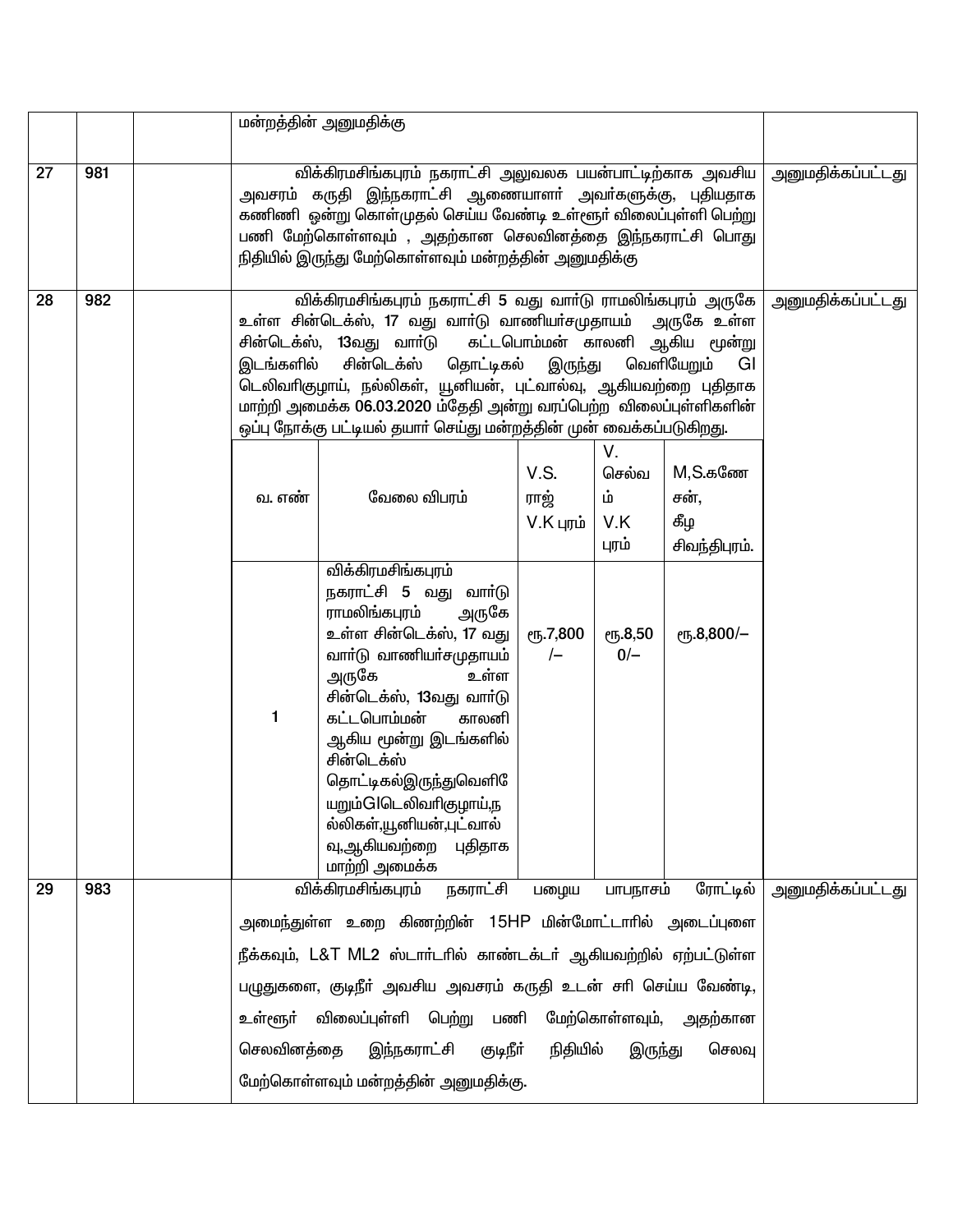| 30 | 984 |    | கொரோனா<br>அரசின்<br>தமிழக                                                              |                    | தடுப்பு         | முன்எச்செரிக்கை         | அனுமதிக்கப்பட்டது |
|----|-----|----|----------------------------------------------------------------------------------------|--------------------|-----------------|-------------------------|-------------------|
|    |     |    | நடவடிக்கையின் பொருட்டு, அனைத்து அரசு அலுவலகங்களிலும் வரும்                             |                    |                 |                         |                   |
|    |     |    | அலுவலக பணியாளா்கள் மற்றும் பொது மக்கள் அலுவலகத்திற்குள்                                |                    |                 |                         |                   |
|    |     |    | நுழையும் முன்பு கை கழுவி விட்டு செல்ல ஏதுவாக, வசதிகள் ஏற்படுத்த                        |                    |                 |                         |                   |
|    |     |    | அறிவுறுத்தப்பட்டதின் படி,<br>வளாகத்தின் முன்பு கை கழுவு ஏதுவாக வாச் பேசின் அமைக்கவும், | விக்கிரமசிங்கபுரம் |                 | நகராட்சி அலுவலக         |                   |
|    |     |    | பணியின் அவசர அவசியம் கருதி உடன் பணி மேற்கொள்ளவும், அதற்கான                             |                    |                 |                         |                   |
|    |     |    | செலவினத்தை இந்நகராட்சி பொது நிதியில் இருந்து மேற்கொள்ளவும்                             |                    |                 |                         |                   |
|    |     |    | மன்றத்தின் அனுமதிக்கு                                                                  |                    |                 |                         |                   |
| 31 | 985 |    | விக்கிரமசிங்கபுரம்<br>நகராட்சி                                                         | பழைய               | பாபநாசம்        | ரோட்டில்                | அனுமதிக்கப்பட்டது |
|    |     |    | அமைந்துள்ள உறை கிணற்றின் 15HP மின்மோட்டாாில் அடைப்புளை                                 |                    |                 |                         |                   |
|    |     |    | நீக்கவும், L&T ML2 ஸ்டாா்டாில் காண்டக்டா் ஆகியவற்றை புதியாக மாற்ற                      |                    |                 |                         |                   |
|    |     |    | 20.03.2020 தேதி அன்று வரப்பெற்ற விலைப்புள்ளிகளின் ஒப்பு நோக்கு                         |                    |                 |                         |                   |
|    |     |    | பட்டியல் தயாா் செய்து தனி அலுவலா் அவா்களின் முன்அனுமதி பெற்று                          |                    |                 |                         |                   |
|    |     |    | பணிகள் மேற்கொள்ளப்பட்டமைக்கு மன்றத்தின் ஒப்புதலுக்கு                                   |                    |                 |                         |                   |
|    |     |    |                                                                                        | பாலகிரு            | விக்னே<br>ஷ்    | ஸ்ரீ முருகள்<br>எலெக்ட் |                   |
|    |     |    |                                                                                        | ஷ்ணன்              | எலெக்ட்         | ரிக்கல்                 |                   |
|    |     | வ. |                                                                                        | எலெக்ட்            | ரிக்கல்         | ஒர்க்ஸ்,க               |                   |
|    |     | எ  | வேலை விபரம்                                                                            | ரிக்கல்            | ஸ்.             | ல்லிடைக்                |                   |
|    |     | ண் |                                                                                        | ஒர்க்ஸ்,           | கல்லி           | குறிச்சி,               |                   |
|    |     |    |                                                                                        | திருநெல்<br>வேலி.  | டக்குறிச்       |                         |                   |
|    |     |    |                                                                                        |                    | சி,             |                         |                   |
|    |     |    | விக்கிரமசிங்கபுரம் பழைய                                                                |                    |                 |                         |                   |
|    |     |    | பாபநாசம் ரோட்டில்                                                                      |                    |                 |                         |                   |
|    |     |    | அமைந்துள்ள உறை                                                                         |                    |                 |                         |                   |
|    |     | 1  | கிணற்றின் 15 HP                                                                        | ரூ                 | <b>е</b> ҧ10,40 | ரூ                      |                   |
|    |     |    | மின்மோட்டாரில் அடைப்புளை                                                               | $11,000 -$         | $0/-$           | $9,500/-$               |                   |
|    |     |    | நீக்கவும், $L < T$ ML2                                                                 |                    |                 |                         |                   |
|    |     |    | ஸ்டார்டரில் காண்டக்டர்                                                                 |                    |                 |                         |                   |
|    |     |    | ஆகியவற்றை புதியாக மாற்ற                                                                |                    |                 |                         |                   |
|    |     |    | <u>(ந.க.: 1185 /2020/இ1)</u>                                                           |                    |                 |                         |                   |
| 32 | 986 |    | விக்கிரமசிங்கபுரம் நகராட்சி 13 வது வாா்டு கொண்டபையன்பட்டி                              |                    |                 |                         | அனுமதிக்கப்பட்டது |
|    |     |    | சர்ச் அருகே உள்ள சின்டெக்ஸ் மின்மோட்டாரில் (2HP ) பழைய காயில்                          |                    |                 |                         |                   |
|    |     |    | நீங்கலாக புதிய காயில், கெப்பாசிட்டர், பெல்ட், 1/4''l டெலிவரிகுழாய்,                    |                    |                 |                         |                   |
|    |     |    | யூனியன், 1'' PVC குழாய், 3/4'' நல்லிகள், ஆகியவற்றை புதிதாக மாற்றி                      |                    |                 |                         |                   |
|    |     |    | அமைக்க 13.03.2020 ம் தேதி அன்று வரப்பெற்ற  விலைப்புள்ளிகளின் ஒப்பு                     |                    |                 |                         |                   |
|    |     |    | நோக்கு பட்டியல் தயாா் செய்து மன்றத்தின் முன் வைக்கப்படுகிறது.                          |                    |                 |                         |                   |
|    |     |    |                                                                                        |                    |                 | $M, S.$ க $@$           |                   |
|    |     | வ. |                                                                                        |                    | V.              | ணசன்,                   |                   |
|    |     | எ  | வேலை விபரம்                                                                            | V.S. ராஜ்          | செல்வம்         |                         |                   |
|    |     | ண் |                                                                                        | V.К цпи            | $V.K$ புரம்     | கீழ                     |                   |
|    |     |    |                                                                                        |                    |                 | சிவந்திபுர              |                   |
|    |     |    |                                                                                        |                    |                 | ம்.                     |                   |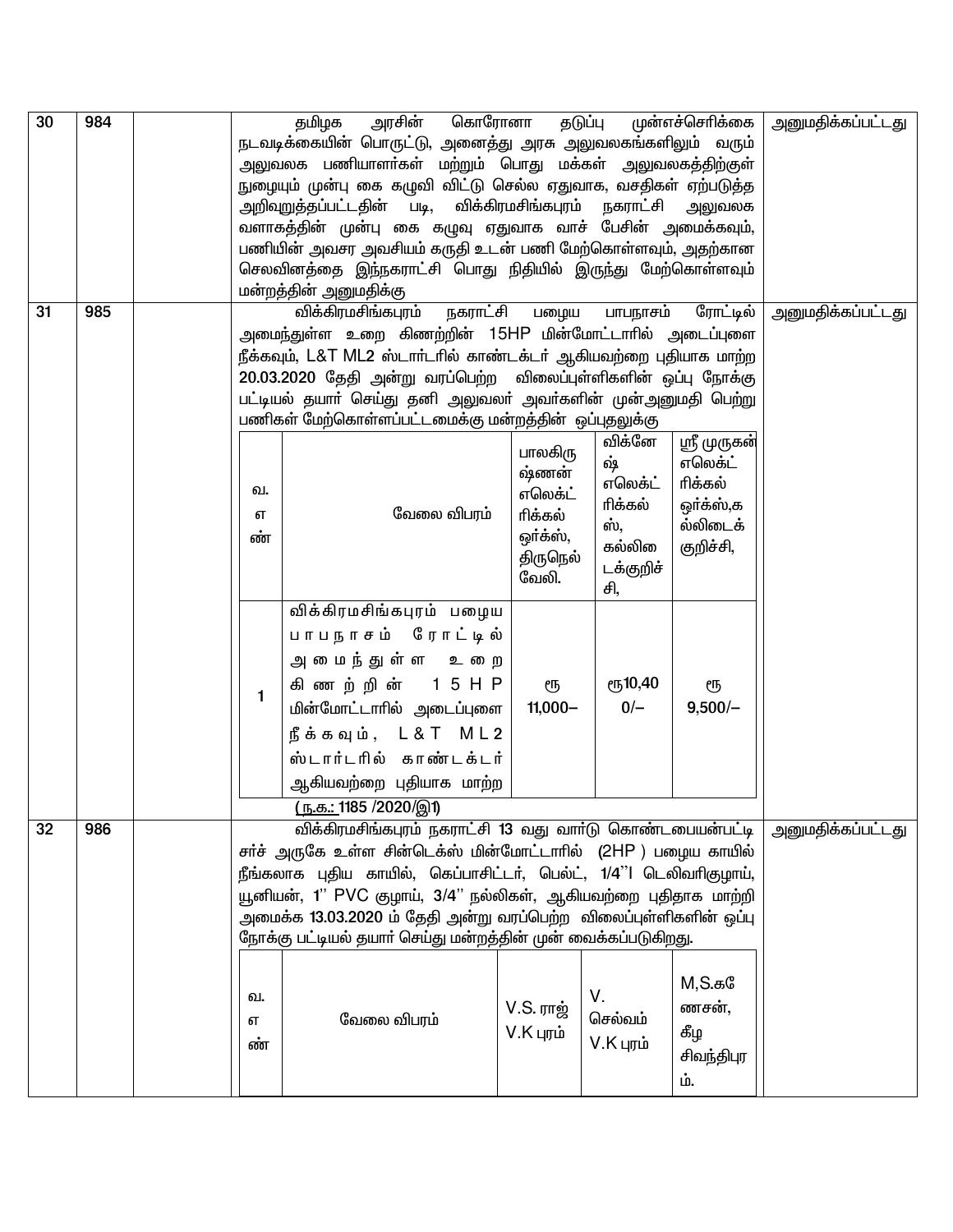|    |     |         | விக்கிரமசிங்கபுரம் நகராட்சி                                                                                                                        |                      |                       |                    |                   |
|----|-----|---------|----------------------------------------------------------------------------------------------------------------------------------------------------|----------------------|-----------------------|--------------------|-------------------|
|    |     |         | 13<br>வார்டு<br>வது                                                                                                                                |                      |                       |                    |                   |
|    |     |         | கொண்டபையன்பட்டி<br>சர்ச்                                                                                                                           |                      |                       |                    |                   |
|    |     |         | அருகே உள்ள சின்டெக்ஸ்                                                                                                                              | $\epsilon$ гђ.5,500/ | $\epsilon$ гђ.6,000/- | ரூ                 |                   |
|    |     |         | மின்மோட்டாரில்<br>(2HP)                                                                                                                            |                      |                       | $6,500/-$          |                   |
|    |     | 1.      | பழைய காயில் நீங்கலாக                                                                                                                               |                      |                       |                    |                   |
|    |     |         | புதிய காயில், கெப்பாசிட்டர்,                                                                                                                       |                      |                       |                    |                   |
|    |     |         | பெல்ட்,1 1/4"டெலிவரிகுழாய்,                                                                                                                        |                      |                       |                    |                   |
|    |     |         | யூனியன், 1" PVC குழாய்,                                                                                                                            |                      |                       |                    |                   |
|    |     |         | 3/4" நல்லிகள், ஆகியவற்றை                                                                                                                           |                      |                       |                    |                   |
|    |     |         | புதிதாக மாற்றி அமைக்க                                                                                                                              |                      |                       |                    |                   |
| 33 | 987 |         | விக்கிரமசிங்கபுரம் நகராட்சி 6 வது வார்டு சங்கரன் பட்டறை அருகே உள்ள   அனுமதிக்கப்பட்டது<br>சின்டெக்ஸ், 6 வது வாா்டு சிவந்தியப்பா் கோவில் அருகே உள்ள |                      |                       |                    |                   |
|    |     |         | சின்டெக்ஸ், ஆகிய இரண்டு சின்டெக்ஸ் தொட்டிகளில் இருந்து                                                                                             |                      |                       |                    |                   |
|    |     |         | வெளியேறும் GIடெலிவரிகுழாய், யூனியன், புட்வால்வு, 1" PVC குழாய், 1/2"                                                                               |                      |                       |                    |                   |
|    |     |         | கருப்பு ஒஸ், ஆகியவற்றை புதிதாக மாற்றி அமைக்க 11.03.2020 ம் தேதி                                                                                    |                      |                       |                    |                   |
|    |     |         | அன்று வரப்பெற்ற  விலைப்புள்ளிகளின் ஒப்பு நோக்கு பட்டியல் தயாா் செய்து                                                                              |                      |                       |                    |                   |
|    |     |         | மன்றத்தின் முன் வைக்கப்படுகிறது.                                                                                                                   |                      |                       |                    |                   |
|    |     |         |                                                                                                                                                    |                      | V.                    | $M, S.$ கணே        |                   |
|    |     | வ.<br>எ | வேலை விபரம்                                                                                                                                        | V.S. ராஜ்            | செல்வம்               | சன்.               |                   |
|    |     | ண்      |                                                                                                                                                    | $V.K$ புரம்          | $V.K$ புரம்           | கீழ                |                   |
|    |     |         |                                                                                                                                                    |                      |                       | சிவந்திபுரம்.      |                   |
|    |     |         | விக்கிரமசிங்கபுரம்                                                                                                                                 |                      |                       |                    |                   |
|    |     |         | நகராட்சி 6 வது வாா்டு                                                                                                                              |                      |                       |                    |                   |
|    |     |         | சங்கரன் பட்டறை அருகே                                                                                                                               |                      |                       |                    |                   |
|    |     |         | உள்ள சின்டெக்ஸ், 6 வது                                                                                                                             | $e$ ҧ.4,500/         | $e$ гђ.5,000/-        | <b>е</b> ҧ 5,500/- |                   |
|    |     |         | வாா்டு<br>சிவந்தியப்பா்                                                                                                                            |                      |                       |                    |                   |
|    |     |         | கோவில் அருகே உள்ள                                                                                                                                  |                      |                       |                    |                   |
|    |     |         | சின்டெக்ஸ்,, ஆகிய                                                                                                                                  |                      |                       |                    |                   |
|    |     | 1       | இரண்டு                                                                                                                                             |                      |                       |                    |                   |
|    |     |         | சின்டெக்ஸ்தொட்டிகளில்                                                                                                                              |                      |                       |                    |                   |
|    |     |         | வெளியேறும்<br>இருந்து                                                                                                                              |                      |                       |                    |                   |
|    |     |         | GIடெலிவரிகுழாய்,                                                                                                                                   |                      |                       |                    |                   |
|    |     |         | யூனியன், புட்வால்வு, 1''                                                                                                                           |                      |                       |                    |                   |
|    |     |         | PVC குழாய், 1/2" கருப்பு                                                                                                                           |                      |                       |                    |                   |
|    |     |         | ஆகியவற்றை<br>ஒஸ்,                                                                                                                                  |                      |                       |                    |                   |
|    |     |         | புதிதாக மாற்றி அமைக்க                                                                                                                              |                      |                       |                    |                   |
| 34 | 988 |         | விக்கிரமசிங்கபுரம் நகராட்சி 15 வது வார்டு ஒட்டன்குளம் இடைநிலை                                                                                      |                      |                       |                    | அனுமதிக்கப்பட்டது |
|    |     |         | நீரூந்து நிலையத்தில் உள்ள 25 HP (NO−1) நீா்மூழ்கி மின்மோட்டாாில்                                                                                   |                      |                       |                    |                   |
|    |     |         | பழைய காயில் நீங்கலாக புதிய காயில், திரஸ்ட் பேரிங், பம்ப் வேலை,                                                                                     |                      |                       |                    |                   |
|    |     |         | மோட்டாா் புஷ் செட்,4" Gl குழாய் 3அடி, 4" Gl பிளாஞ் 4 எண்ணம்   ஆகிய                                                                                 |                      |                       |                    |                   |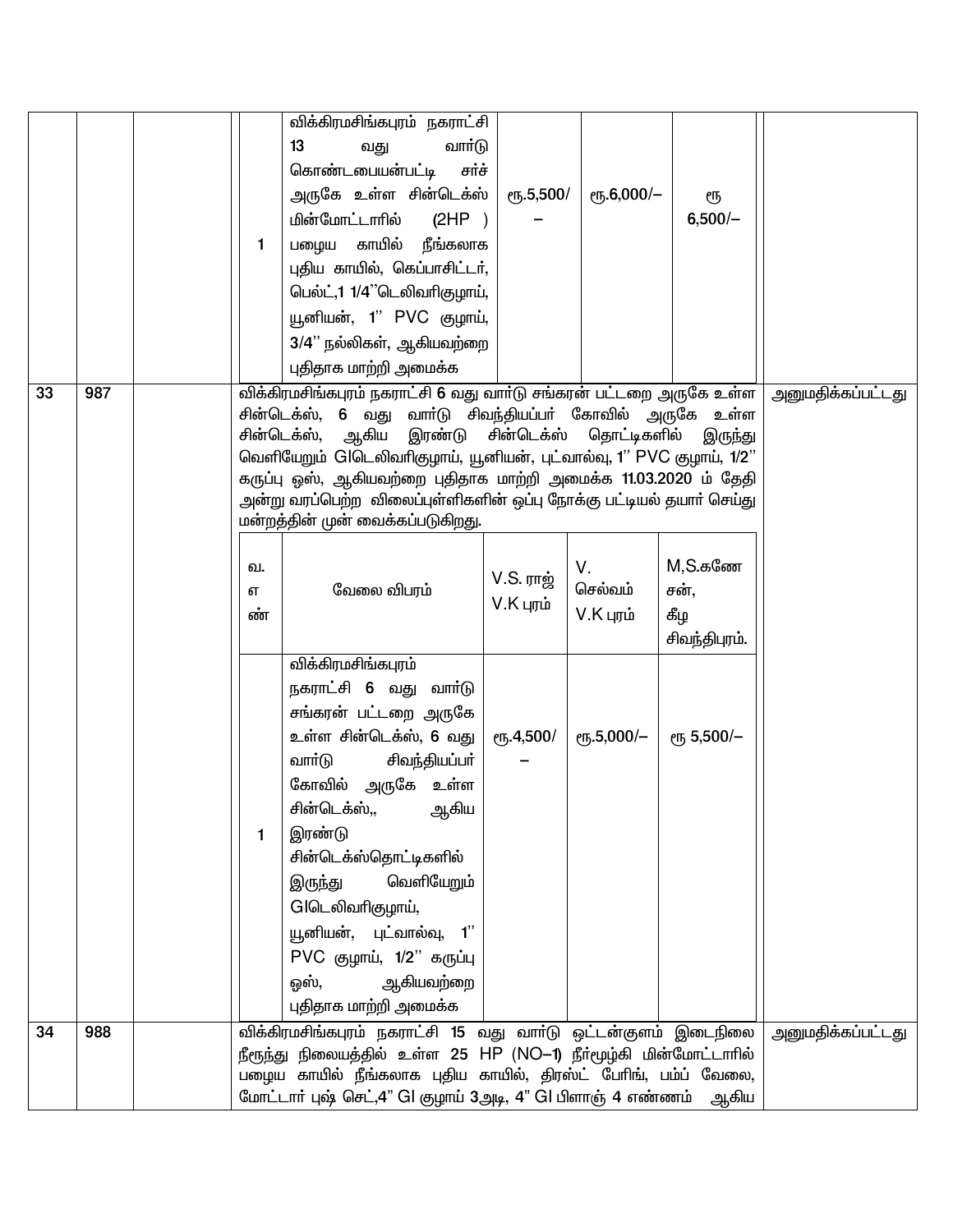|    |     | ஒப்புதலுக்கு  | பழுதுகளை நீக்க 10.03.2020 தேதி அன்று வரப்பெற்ற விலைப்புள்ளிகளின்<br>ஒப்பு நோக்கு பட்டியல் தயாா் செய்து தனிஅலுவலா்<br>முன்அனுமதி பெற்று பணிகள் மேற்கொள்ளப்பட்டமைக்கு மன்றத்தின்                                                                                                                                                                                                                                                    |                                                                         |                                                                 | அவா்களின்                                                                |                          |
|----|-----|---------------|-----------------------------------------------------------------------------------------------------------------------------------------------------------------------------------------------------------------------------------------------------------------------------------------------------------------------------------------------------------------------------------------------------------------------------------|-------------------------------------------------------------------------|-----------------------------------------------------------------|--------------------------------------------------------------------------|--------------------------|
|    |     | வ.<br>எ<br>ண் | வேலை<br>விபரம்                                                                                                                                                                                                                                                                                                                                                                                                                    | பாலகிரு<br>ஷ்ணன்<br>எலெக்ட்<br>ரிக்கல்<br>ஒர்க்ஸ்,<br>திருநெல்<br>வேலி. | விக்னே<br>ஷ்<br>எலெக்ட்<br>ரிக்கல்ஸ்,<br>கல்லிடை<br>க்குறிச்சி, | ஸ்ரீ முருகன்<br>எலெக்ட்ரிக்<br>கல்<br>ஒர்க்ஸ்,கல்<br>லிடைக்குறி<br>ச்சி, |                          |
|    |     | $\mathbf{1}$  | நகராட்சி 15 வது வார்டு<br>ஒட்டன்குளம் இடைநிலை<br>நீரூந்து நிலையத்தில்<br>உள்ள 25 HP (NO-1)<br>நீா்மூழ்கி மின்மோட்டாாில்<br>பழைய காயில் நீங்கலாக<br>புதிய காயில், திரஸ்ட்<br>பேரிங், பம்ப் வேலை,<br>மோட்டார் புஷ் செட்,4" GI<br>குழாய் 3அடி, 4" GI<br>பிளாஞ் 4 எண்ணம்ஆகிய<br>பழுதுகளை நீக்க                                                                                                                                        | ரூ<br>$56,000 -$                                                        | ღ54,400<br>$\left\vert -\right\vert$                            | ет <sub>53</sub> ,000/-                                                  |                          |
|    |     |               | <u>(ந.க.: 1185 /2020/இ1)</u>                                                                                                                                                                                                                                                                                                                                                                                                      |                                                                         |                                                                 |                                                                          |                          |
| 35 | 989 |               | விக்கிரமசிங்கபுரம் நகராட்சி அம்மா உணவகத்தில் உள்ள கிரைண்டா் <br>மின்மோட்டாரில் பழைய காயில் நீங்கலாக புதிய காயில், பேரிங் இரண்டு<br>எண்ணம், பெல்ட், கியா்பாக்ஸ் சா்வீஸ், ஆயில், ஸ்போ் கிரைண்டாில் பெல்ட்,<br>ஆயில், ஆகிய பழுதுகளை நீக்க  09.03.2020 தேதி அன்று வரப்பெற்ற<br>விலைப்புள்ளிகளின் ஒப்பு நோக்கு பட்டியல் தயாா் செய்து தனிஅலுவலா்<br>அவா்களின் முன்அனுமதி பெற்று பணிகள் மேற்கொள்ளப்பட்டமைக்கு<br>மன்றத்தின் ஒப்புதலுக்கு | பாலகிருஷ்ண                                                              |                                                                 | ஸ்ரீ முருகன்                                                             | <u>அனுமதிக்கப்பட்டது</u> |
|    |     | வ.<br>எ<br>ண் | வேலை<br>விபரம்                                                                                                                                                                                                                                                                                                                                                                                                                    | ன்<br>எலெக்ட்ரிக்க<br>ல் ஒர்க்ஸ்,<br>திருநெல்வே<br>லி.                  | விக்னேஷ்<br>எலெக்ட்ரி<br>க்கல்ஸ்,<br>கல்லிடை<br>க்குறிச்சி,     | எலெக்ட்<br>ரிக்கல்<br>ஒர்க்ஸ்,க<br>ல்லிடைக்<br>குறிச்சி,                 |                          |
|    |     | $\mathbf{1}$  | விக்கிரமசிங்கபுரம்<br>நகராட்சி அம்மா<br>உணவகத்தில் உள்ள<br>கி ைரண்<br>டர்<br>மின்மோட்டாரில் பழைய<br>காயில் நீங்கலாக புதிய<br>காயில், பேரிங் இரண்டு<br>எண்ணம், பெல்ட்,                                                                                                                                                                                                                                                             | ет <sub>5</sub> 11,000-                                                 | er <sub>5</sub> 10,400/                                         | ரூ<br>$9,500/-$                                                          |                          |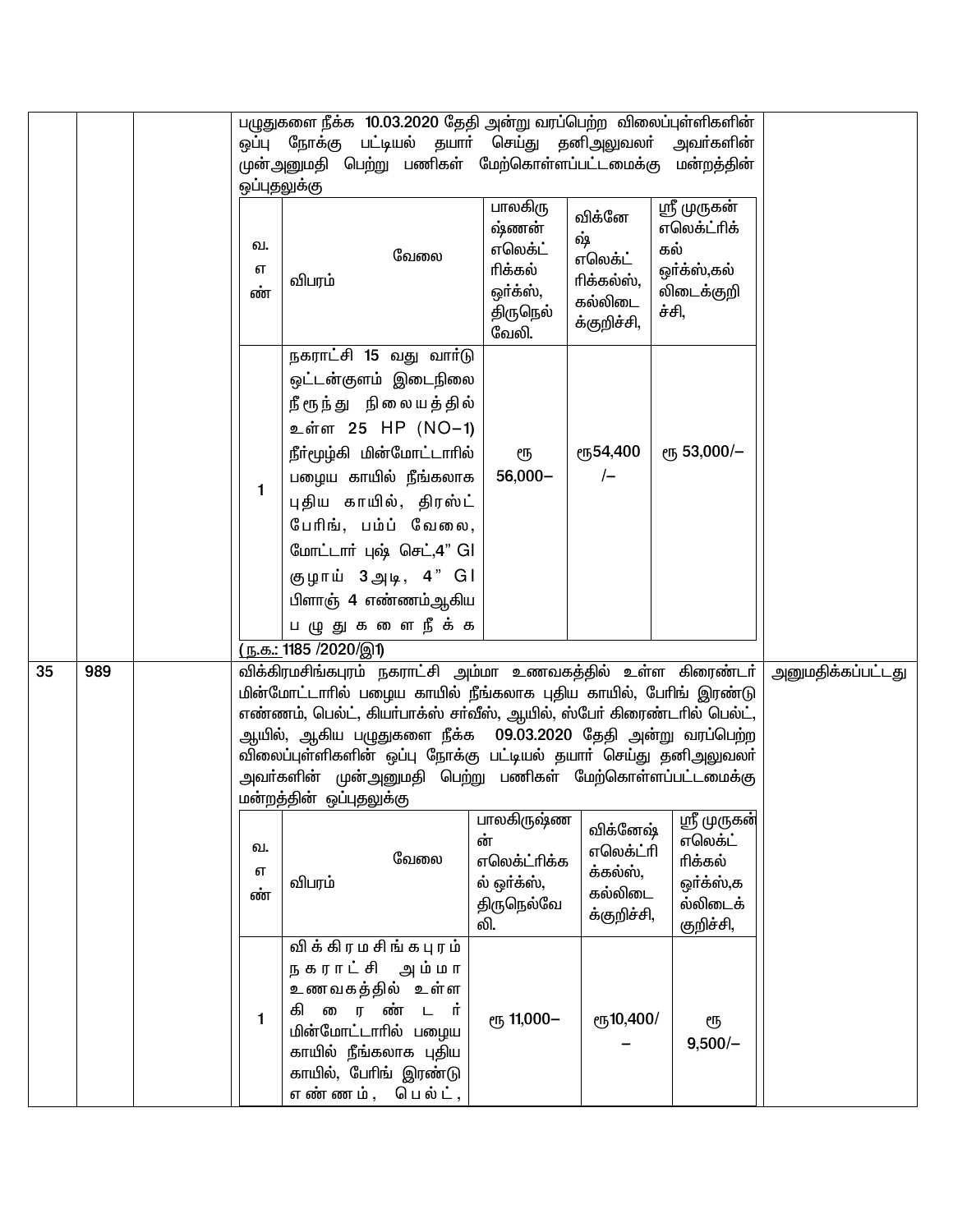|    |     | கியர்பாக்ஸ் சர்வீஸ்,                                                  |                          |
|----|-----|-----------------------------------------------------------------------|--------------------------|
|    |     | ஆ யில், ஸ்பேர்                                                        |                          |
|    |     | கிரைண்டரில் பெல்ட்,                                                   |                          |
|    |     | ஆ யில், ஆ கிய                                                         |                          |
|    |     | பழுதுகளை நீக்க                                                        |                          |
|    |     |                                                                       |                          |
|    |     |                                                                       |                          |
|    |     | <u>(ந.க.: 1185 /2020/இ1)</u>                                          |                          |
| 36 | 990 | விக்கிரமசிங்கபுரம் நகராட்சி பகுதியில் வாா்டு எண் 9 ல் அமைந்துள்ள      | <u>அனுமதிக்கப்பட்டது</u> |
|    |     | பாபநாசம் கோவில்<br>முன்புறம் அமைந்துள்ள<br>சாலை<br>மிகவும்            |                          |
|    |     | சிதிலமமடைந்துள்ளது, எனவே அங்கு வரும் பக்தா்கள், சுற்றுலா பயணிகள்      |                          |
|    |     | மற்றும் பொது மக்கள் செல்ல சிரம்மாக உள்ளதால், பொதுமக்கள் நலன்          |                          |
|    |     | கருதி மேற்கண்ட சாலையினை சீா் செய்ய கோாி அம்பாசமுத்திரம்               |                          |
|    |     | சட்டமன்ற உறுப்பினா் அவா்களால் அறிவுறுத்தப்பட்டுள்ளது. மேற்கண்ட        |                          |
|    |     | சாலையினை இந்நகராட்சி பணி மேற்பார்வையாளர் அவர்களால் தல ஆய்வு           |                          |
|    |     | செய்யப்பட்டு, சாலையினை சீா் அமைக்க ரூ.28.50 இலட்சத்தில் மதிப்பீடு     |                          |
|    |     | தயாா் செய்யப்பட்டுள்ளது. எனவே மேற்கண்ட சிதிலமடைந்த சாலையினை           |                          |
|    |     | பொதுமக்கள் நலன் கருதி பேவா் பிளாக் சாலை அமைத்து மேம்பாடு              |                          |
|    |     | செய்யும் பணி மேற்கொள்ளவும், செலவீனத்தை இந்நகராட்சி பொது நிதி          |                          |
|    |     | 2020–21 ன் கீழ் மேற்கொள்ளவும், அதற்கான தயாா் செய்யப்பட்டுள்ள          |                          |
|    |     | மதிப்பீட்டு தொகைக்கு அனுமதி வேண்டியும் மன்றத்தின் அனுமதிக்கு          |                          |
| 37 | 991 | விக்கிரமசிங்கபுரம் நகராட்சி பகுதியில் வாா்டு எண் 10 ல் அமைந்துள்ள     | <u>அனுமதிக்கப்பட்டது</u> |
|    |     | பாபநாசம்<br>கோவில்<br>செல்லும்<br>பழைய<br>பாபநாசம்<br>சாலை            |                          |
|    |     | சிதிலமமடைந்துள்ளது, எனவே அங்கு வரும் பக்தா்கள், சுற்றுலா பயணிகள்      |                          |
|    |     | மற்றும் பொது மக்கள் செல்ல சிரம்மாக உள்ளதால், பொதுமக்கள் நலன்          |                          |
|    |     | கருதி மேற்கண்ட சாலையினை சீா் செய்ய கோாி அம்பாசமுத்திரம்               |                          |
|    |     | சட்டமன்ற உறுப்பினா் அவா்களால் அறிவுறுத்தப்பட்டுள்ளது. மேற்கண்ட        |                          |
|    |     | சாலையினை இந்நகராட்சி பணி மேற்பார்வையாளர் அவர்களால் தல ஆய்வு           |                          |
|    |     | செய்யப்பட்டு, சாலையினை சீா் அமைக்க ரூ.29.00 இலட்சத்தில் மதிப்பீடு     |                          |
|    |     | தயாா் செய்யப்பட்டுள்ளது. எனவே மேற்கண்ட சிதிலமடைந்த சாலையினை           |                          |
|    |     | பொதுமக்கள் நலன் கருதி தாா் சாலை அமைத்து மேம்பாடு செய்யும் பணி         |                          |
|    |     | மேற்கொள்ளவும், செலவீனத்தை இந்நகராட்சி பொது நிதி 2020—21 ன் கீழ்       |                          |
|    |     | மேற்கொள்ளவும் அதற்கான தயார் செய்யப்பட்டுள்ள மதிப்பீட்டு தொகைக்கு      |                          |
|    |     | அனுமதி வேண்டியும் மன்றத்தின் அனுமதிக்கு                               |                          |
| 38 | 992 | விக்கிரமசிங்கபுரம் நகராட்சி பகுதியில் வாா்டு எண் 9 ல் அமைந்துள்ள      | அனுமதிக்கப்பட்டது        |
|    |     | பாபநாசம் கோவில் பின்புறம், கோவில் தென்புறம் மற்றும் மருதுபாண்டி       |                          |
|    |     | மண்டபம் பின்புறம் அமைந்துள்ள சாலை மிகவும் சிதிலமமடைந்துள்ளது,         |                          |
|    |     | எனவே அங்கு வரும் பக்தா்கள், சுற்றுலா பயணிகள் மற்றும் பொது மக்கள்      |                          |
|    |     | செல்ல சிரம்மாக உள்ளதால், பொதுமக்கள் நலன் கருதி மேற்கண்ட               |                          |
|    |     | சாலையினை சீா் செய்ய கோாி அம்பாசமுத்திரம் சட்டமன்ற உறுப்பினா்          |                          |
|    |     | அவா்களால்<br>அறிவுறுத்தப்பட்டுள்ள <u>த</u> ு.<br>மேற்கண்ட<br>சாலையினை |                          |
|    |     | இந்நகராட்சி பணி மேற்பார்வையாளர் அவர்களால் தல ஆய்வு செய்யப்பட்டு,      |                          |
|    |     | சாலையினை சீா் அமைக்க ரூ.28.00 இலட்சத்தில் மதிப்பீடு தயாா்             |                          |
|    |     | செய்யப்பட்டுள்ளது. எனவே மேற்கண்ட சிதிலமடைந்த சாலையினை                 |                          |
|    |     | பொதுமக்கள் நலன் கருதி தாா் சாலை அமைத்து மேம்பாடு செய்யும் பணி         |                          |
|    |     | மேற்கொள்ளவும், செலவீனத்தை இந்நகராட்சி பொது நிதி 2020—21 ன் கீழ்       |                          |
|    |     | மேற்கொள்ளவும்,<br>அதற்கான தயாா்<br>செய்யப்பட்டுள்ள<br>மதிப்பீட்டு     |                          |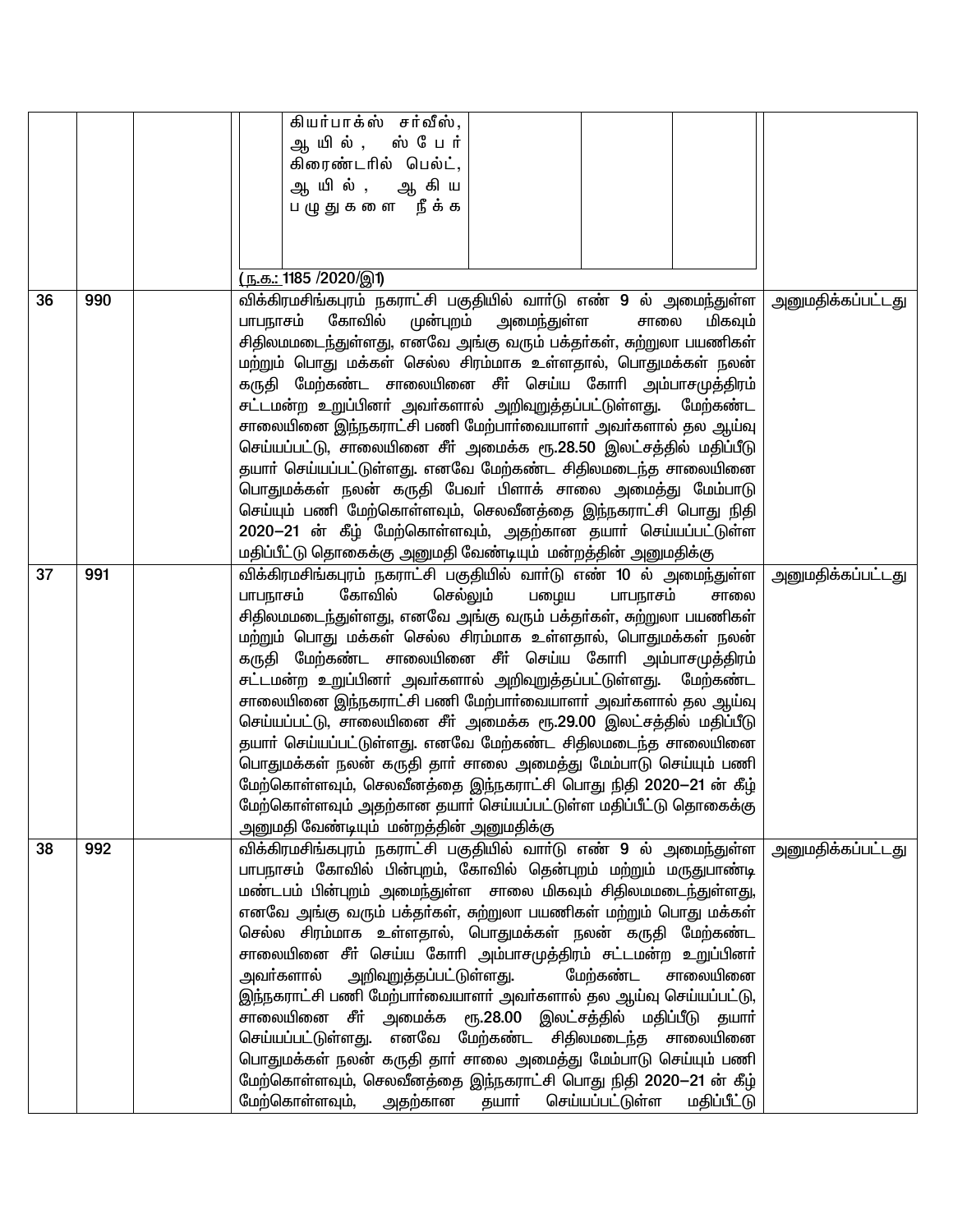|    |     |     | தொகைக்கு அனுமதி வேண்டியும் மன்றத்தின் அனுமதிக்கு.                                                                                                                                                                                                                                                                                                                                                                                                                                                                                                                                                                                                                                                                                                                            |         |                                                              |                                                            |                          |
|----|-----|-----|------------------------------------------------------------------------------------------------------------------------------------------------------------------------------------------------------------------------------------------------------------------------------------------------------------------------------------------------------------------------------------------------------------------------------------------------------------------------------------------------------------------------------------------------------------------------------------------------------------------------------------------------------------------------------------------------------------------------------------------------------------------------------|---------|--------------------------------------------------------------|------------------------------------------------------------|--------------------------|
| 39 | 993 | வ.  | திருநெல்வேலி மண்டல நகராட்சி நிர்வாக இயக்குநா் அவா்களின்<br>12.03.2020ம் தேதிய மின் அஞ்சலில் நகா்ப்புறங்களில் உள்ள சாலை<br>அமைத்தல் மற்றும் மேம்பாடு செய்யும் பணிகள் இருப்பின் கருத்துரு அனுப்ப<br>அறிவுறுத்தப்பட்டுள்ளதின் படி<br>மேற்கொள்ளப்படவேண்டிய, கீழ்கண்ட விபரப்படி உள்ள தார்சாலை மற்றும்<br>பேவா்பிளாக் சாலை அமைக்கும் பணிகளை தமிழ்நாடு நகா்புற சாலை<br>உட்கட்டமைப்பு நிதி (TURIP) 2020–21 திட்டத்தின் கீழ் மேற்கொள்ள<br>நிதிபெறும் பொருட்டு விரிவான திட்ட மதிப்பீடு சென்னை நகராட்சி நிர்வாக<br>ஆணையாளா் அவா்களிடம் நிதி பெறும் பொருட்டு சமா்பிக்க மன்றத்தின்<br>அனுமதிக்கு வைக்கப்படுகிறது.                                                                                                                                                                         | நீளம்   | அகலம்                                                        | விக்கிரமசிங்கபுரம் நகராட்சி பகுதியில்<br>மதிப்பீடு<br>தொகை | <u>அனுமதிக்கப்பட்டது</u> |
|    |     | எண் | வேலையின் பெயர்                                                                                                                                                                                                                                                                                                                                                                                                                                                                                                                                                                                                                                                                                                                                                               | (கி.மீ) | (மி                                                          | ளு<br>இலட்ச<br>த்தில்)                                     |                          |
|    |     | 1   | வாா்டு<br>ஹாிஜன்<br>20வது<br>தெரு<br>ரேசன்கடை கீழத் தெரு<br>மற்றும்<br>மேலத்<br>தெரு,<br>19வது<br>வார்டு<br>ஹாிஜன் தெரு ரேசன்கடை மேலக்<br>குறுக்குத் தெரு, 10 வது வாா்டு<br>மேட்டுப்பாளையம் தெற்குத் தெரு,<br>10 வது வாா்டு மேட்டுப்பாளையம்<br>சா்ச் மேலத் தெரு மற்றும் தெற்கு<br>கிழ மேல் தெரு, 10 வது வாா்டு<br>மருதம் நகா் தெற்குத் தெரு மற்றும்<br>வடக்கு தெரு,<br>3வது<br>வாா்டு<br>நாராயணசாமி கோவில் தெரு, 3வது<br>வார்டு மட்டுசாயல் மயான சாலை,<br>வாா்டு கீழக்கொட்டாரம்<br>8வது<br>$13^{\text{m}}$<br>வார்டு<br>மயான<br>சாலை,<br>முதலியாா்பட்டி தெற்கு தெரு, 14வது<br>வாா்டு மணி நகரம் வடக்குத் தெரு<br>மற்றும் நடுத் தெரு, 15வது வாா்டு<br>வளையா்மடம் தெரு, 8 வது வாா்டு<br>௬வீசேசபுரம்<br>மெயின்<br>தெரு<br>பேவா்பிளாக்<br>அமைத்து<br>சாலை<br>மேம்பாடு செய்யும் பணி | 2.422   | 5.00,4.<br>50,4.00<br>,3.20,3.<br>00,3.50<br>& 2.50<br>4.00, | 200.00                                                     |                          |
|    |     | 2   | 10 வது வார்டு காலிபார்வலைத்<br>தெரு, , 19வது வாா்டு துப்புரவு<br>தொழிலாளர்கள் குடியிருப்பு<br>தெற்குத் தெரு, 6 வது வாா்டு                                                                                                                                                                                                                                                                                                                                                                                                                                                                                                                                                                                                                                                    | 1.171   | 4.50,<br>10.00 &<br>4.30                                     | 100.00                                                     |                          |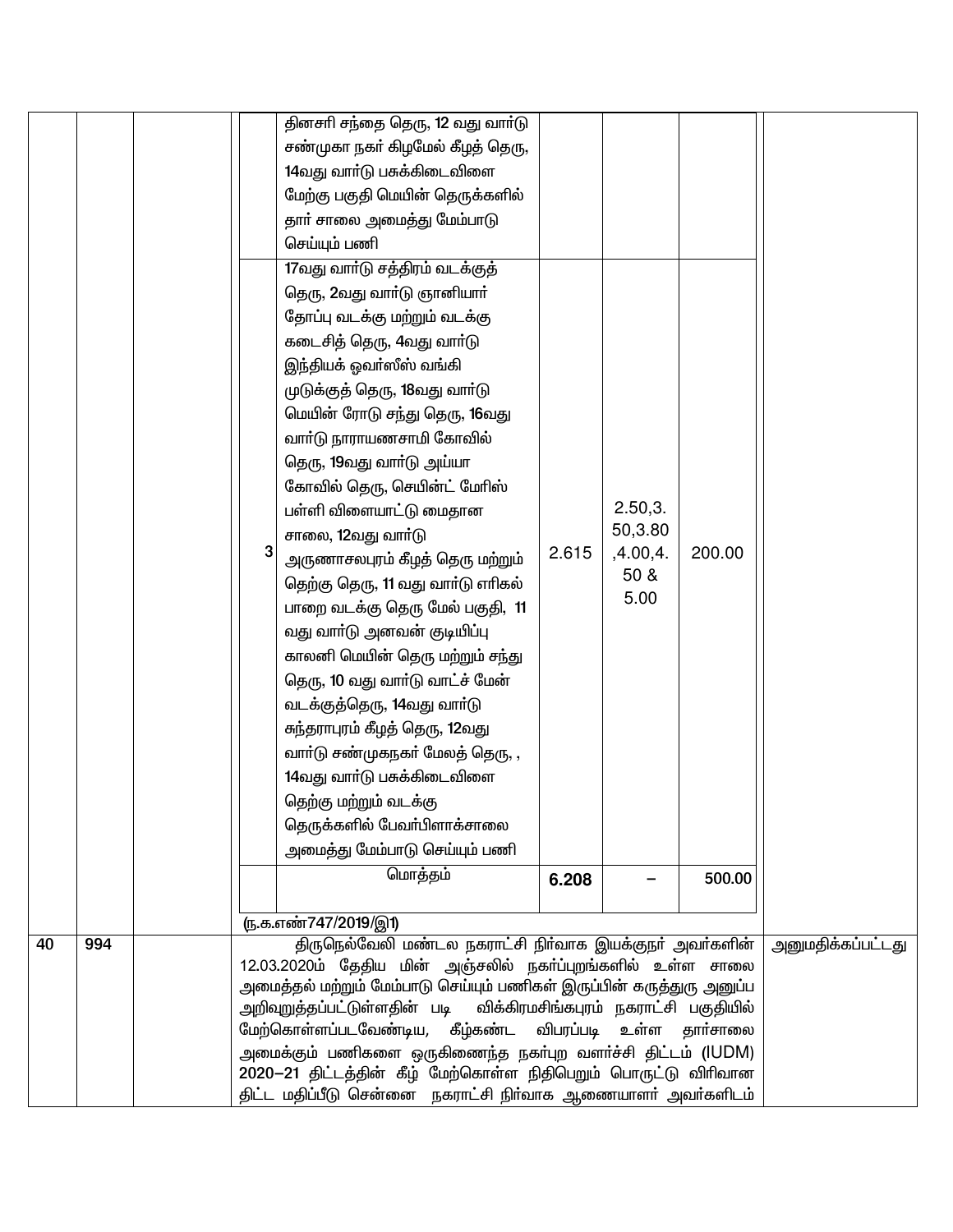|    |     | நிதி    | பெறும்<br>பொருட்டு                                                                                                 | சமா்பிக்க  | மன்றத்தின் | அனுமதிக்கு      |                   |
|----|-----|---------|--------------------------------------------------------------------------------------------------------------------|------------|------------|-----------------|-------------------|
|    |     |         | வைக்கப்படுகிறது.                                                                                                   |            |            |                 |                   |
|    |     |         |                                                                                                                    |            |            | மதிப்பீடு       |                   |
|    |     |         |                                                                                                                    | நீளம்      | அகலம்      | தொகை            |                   |
|    |     | எண்     | வேலையின் பெயர்                                                                                                     | (கி.மீ)    | (மீ)       | ளு              |                   |
|    |     |         |                                                                                                                    |            |            | இலட்சத்         |                   |
|    |     |         |                                                                                                                    |            |            | தில்)           |                   |
|    |     |         | 11 வது வாா்டு அனவன்குடியிருப்பு                                                                                    |            |            |                 |                   |
|    |     |         | சமுதாய நலக்கூடம் மெயின்ரோடு,                                                                                       |            | 4.70       |                 |                   |
|    |     | 1       | 15வது வாா்டு காலத்தி நகா்மேலத்                                                                                     | 1.075      | &          | 100.00          |                   |
|    |     |         | தார்<br>தெருக்களில்                                                                                                | சாலை       | 6.00       |                 |                   |
|    |     |         | அமைத்தல்                                                                                                           |            |            |                 |                   |
|    |     |         | மொத்தம்                                                                                                            | 1.075      |            | 100.00          |                   |
|    |     |         |                                                                                                                    |            |            |                 |                   |
|    |     |         | ரு.க.எண்747/2019/இ1)                                                                                               |            |            |                 |                   |
| 41 | 995 |         | விக்கிரமசிங்கபுரம் நகராட்சியில் அலுவலக சம்பந்தமான                                                                  |            |            |                 | அனுமதிக்கப்பட்டது |
|    |     |         | விளம்பரங்கள், அரசு துறை விளம்பரங்கள் மற்றும் அறிவிப்புகள்                                                          |            |            |                 |                   |
|    |     |         | போன்றவற்றை பொது மக்கள் அறியும் வண்ணம் 21 வார்டுகளில்                                                               |            |            |                 |                   |
|    |     |         | செய்ய நகராட்சி வாகனங்களில் போதிய வசதிகள் இல்லை,                                                                    |            |            |                 |                   |
|    |     | அதனால்  | வாடகை                                                                                                              | ஆட்டோ      | அல்லது     | வாகனங்கள்       |                   |
|    |     |         | பயன்படுத்தப்படுகிறது, இதனால் நகராட்சிக்கு கூடுதல் செலவினம்                                                         |            |            |                 |                   |
|    |     |         | என்பதை கருத்திற்கொண்டு, 21 வாடுகளுக்கு சென்று                                                                      |            |            | வரும்           |                   |
|    |     |         | நகராட்சி பொதுசுகாதார வாகனங்களில்                                                                                   |            | விளம்பரம்  | மற்றும்         |                   |
|    |     |         | அறிவிப்பு செய்ய ஏதுவான வகையில் புதியதாக Speaker with Amplifier                                                     |            |            |                 |                   |
|    |     |         | செட் பொருத்தவும், அதற்கான செலவினத்தை இந்நகராட்சி பொது                                                              |            |            |                 |                   |
|    |     |         | நிதியில் இருந்து மேற்கொள்ளவும் மன்றத்தின் அனுமதிக்கு                                                               |            |            |                 |                   |
| 42 | 996 |         |                                                                                                                    |            |            |                 | அனுமதிக்கப்பட்டது |
|    |     |         | விக்கிரமசிங்கபுரம் நகராட்சி <b>யில்</b> உள்ள பொது சுகாதார                                                          |            |            |                 |                   |
|    |     |         | வாகனத்தில் புதியதாக Speaker with Amplifier செட் பொருத்த<br>18.03.2020 தேதி அன்று வரப்பெற்ற விலைப்புள்ளிகளின் ஒப்பு |            |            |                 |                   |
|    |     |         | நோக்கு பட்டியல் மன்றத்தின் அனுமதிக்கு மற்றும்                                                                      |            |            | தனிஅலுவலா்      |                   |
|    |     |         | அவா்களின்<br>முன்அனுமதி                                                                                            |            | பெற்று     | பணிகள்          |                   |
|    |     |         | மேற்கொள்ளப்பட்டமைக்கு மன்றத்தின் ஒப்புதலுக்கு                                                                      |            |            |                 |                   |
|    |     |         |                                                                                                                    | திரு.ஜெயபி | திரு.மாட   | திரு.ச          |                   |
|    |     |         |                                                                                                                    |            |            |                 |                   |
|    |     | வ.      |                                                                                                                    | ரகாஷ்      | சாமி       | ண்முக           |                   |
|    |     | எ<br>ண் | வேலை விபரம்                                                                                                        | ஓப்பந்தகார | ஓப்பந்தகா  | ராஜா<br>ஓப்பந்த |                   |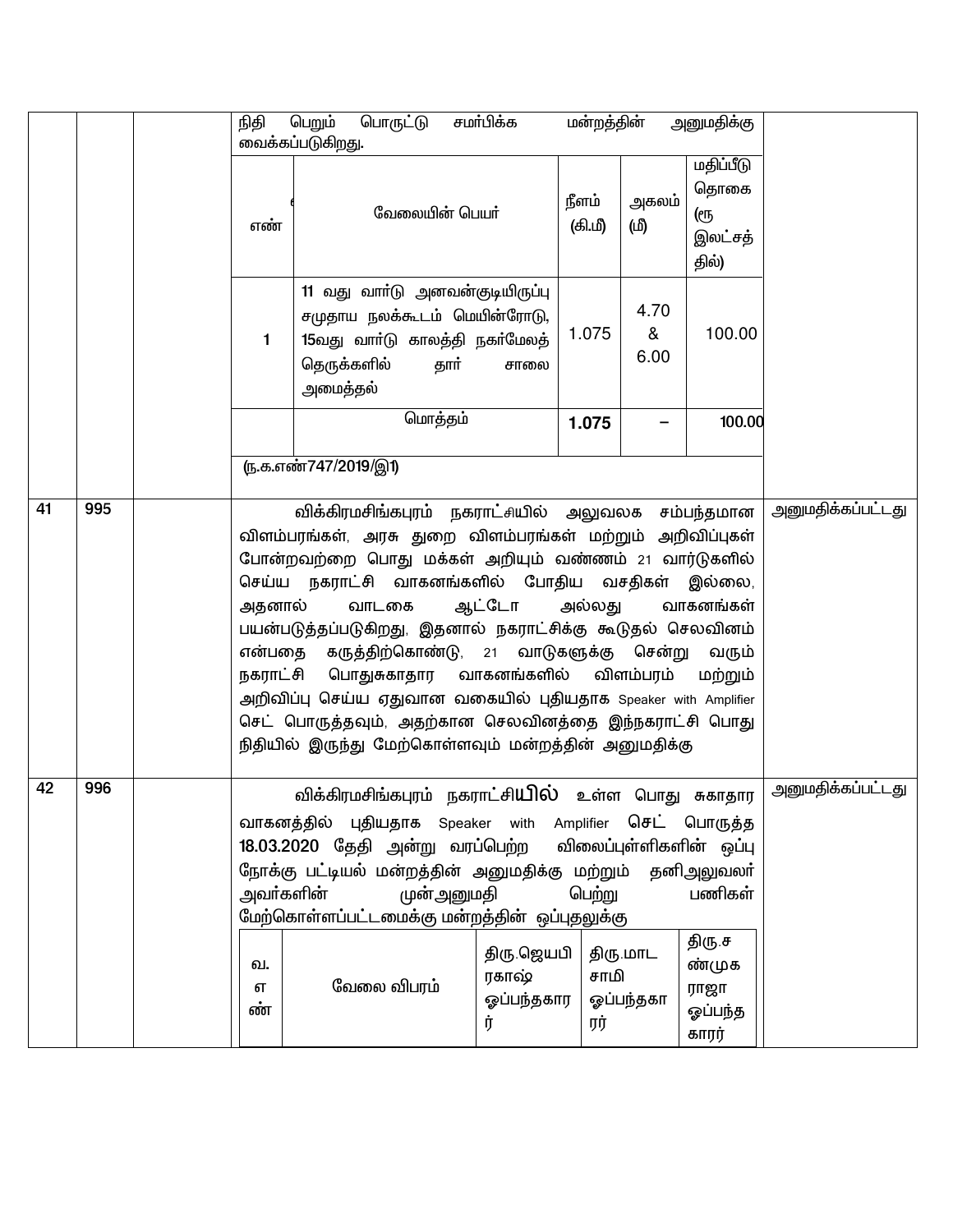|          |      | 1                    | விக்கிரமசிங்கபுரம்<br>நகராட்சி<br>பொதுசுகாதார<br>வாகனத்தில் புதியதாக<br>Speaker with Amplifier<br>செட் பொருத்த<br><u>(ந.க.: 1185 /2020/இ1)</u>                                                                                                                                                                                                                                                            | ரு 19800/-                                                                                                   | <b>e</b> ҧ20800/-                | ரூ<br>20500/       |                          |
|----------|------|----------------------|-----------------------------------------------------------------------------------------------------------------------------------------------------------------------------------------------------------------------------------------------------------------------------------------------------------------------------------------------------------------------------------------------------------|--------------------------------------------------------------------------------------------------------------|----------------------------------|--------------------|--------------------------|
| 43       | 997  |                      | விக்கிரமசிங்கபுரம் நகராட்சியில் உள்ள பொது சுகாதார                                                                                                                                                                                                                                                                                                                                                         |                                                                                                              |                                  |                    | <u>அனுமதிக்கப்பட்டது</u> |
|          |      |                      | வாகனத்தில்<br>புதியதாக                                                                                                                                                                                                                                                                                                                                                                                    | Speaker                                                                                                      | with<br>Amplifier                | செட்               |                          |
|          |      |                      | பொருத்த 25.03.2020 தேதி அன்று வரப்பெற்ற விலைப்புள்ளிகளின்                                                                                                                                                                                                                                                                                                                                                 |                                                                                                              |                                  |                    |                          |
|          |      |                      | ஒப்பு நோக்கு பட்டியல் <b>மன்றத்தின் அனுமதிக்கு</b><br>அவா்களின்<br>தனிஅலுவலா்<br>.<br>மேற்கொள்ளப்பட்டமைக்கு மன்றத்தின்  ஒப்புதலுக்கு                                                                                                                                                                                                                                                                      | முன்அனுமதி                                                                                                   | பெற்று                           | மற்றும்<br>பணிகள்  |                          |
|          |      | வ.                   |                                                                                                                                                                                                                                                                                                                                                                                                           | திரு ஜெய                                                                                                     | திரு.மாட                         | திரு சண்           |                          |
|          |      | எ                    | வேலை விபரம்                                                                                                                                                                                                                                                                                                                                                                                               | பிரகாஷ்<br>ஓப்பந்தகா                                                                                         | சாமி<br>ஓப்பந்த                  | முகராஜா<br>ஓப்பந்த |                          |
|          |      | ண்                   |                                                                                                                                                                                                                                                                                                                                                                                                           | ரர்                                                                                                          | காரர்                            | காரர்              |                          |
|          |      | $\mathbf{1}$         | விக்கிரமசிங்கபுரம்<br>நகராட்சி<br>பொதுசுகாதார<br>வாகனத்தில் புதியதாக<br>Speaker with Amplifier<br>செட் பொருத்த                                                                                                                                                                                                                                                                                            | ет, 19800/-                                                                                                  | ரு20800/                         | ரூ<br>$20500/-$    |                          |
| 44       | 998  |                      | விக்கிரமசிங்கபுரம் நகராட்சியில்<br>தேவையான<br>எழுது<br>பதிவேடுகள் அச்சிட்டு<br>பொதுநிதியில் இருந்து<br>ரு.க.எண்482/2016/பி1)                                                                                                                                                                                                                                                                              | பொருட்கள் படிவங்கள்,இரசீதுகள்<br>பெறுவதற்கு செலவினத்தொகை ரூ.1500000/-<br>செலவினம் மேற்கொள்ள மன்ற அனுமதிக்கு. | 2020-21 ஆம் ஆண்டுக்கு            | மற்றும்            | அனுமதிக்கப்பட்டது        |
| 45<br>46 | 999  | சீருடை               | <u>விக்கிரமசிங்கபுரம் நகராட்சியில்  இருந்து அனுப்பபடும்   உள்ளூா்</u><br>மற்றும் வெளியூா் தபால்களுக்கு உத்தேச செலவினத்தொகை ரூ.25000/—<br>பொதுநிதியில் இருந்து செலவினம் மேற்கொள்ள மன்ற அனுமதிக்கு.<br>(ந.க.எண்480/2016/பி1)<br>விக்கிரமசிங்கபுரம் நகராட்சியில்<br>பணிபுரியும் பணியாளா்கள்  மற்றும் அலுவலகஉதவியாளா், ஓட்டுநா்களுக்கு<br>மற்றும் தையக்கூலிக்கு<br>செலவினத்தொகை<br>மேற்கொள்ள மன்ற அனுமதிக்கு. | தேவையான<br>ரூ.360000/—பொதுநிதியில்                                                                           | பொதுசுகாதாரப்பிரிவில்<br>இருந்து | உத்தேச<br>செலவினம் | அனுமதிக்கப்பட்டது        |
| 47       | 1000 | நாய்கள்<br>நாய்களால் | விக்கிரமசிங்கபுரம் நகராட்சிக்குட்பட்ட பகுதிகளில் சுற்றித்திரியும்<br>நாய்களைள கணக்கெடுக்கப்பட்டதில் 21 வாா்டுகளிலும் மொத்தம் 792<br>இருப்பதாக<br>பொதுமக்களுக்கு<br>போக்குவரத்தின் போது<br>விபத்தினால் பாதிக்கப்படுகின்றனா். நாய்களின் இனப்பெருக்கத்தினை                                                                                                                                                   | கண்டறியப்பட்டுள்ளது. மேற்படி சுற்றித்திாியும்<br>இருசக்கரவாகனங்களில்                                         | பாதிப்பு ஏற்படுவதோடு, சாலைகளில்  | செல்வோர்           | அனுமதிக்கப்பட்டது        |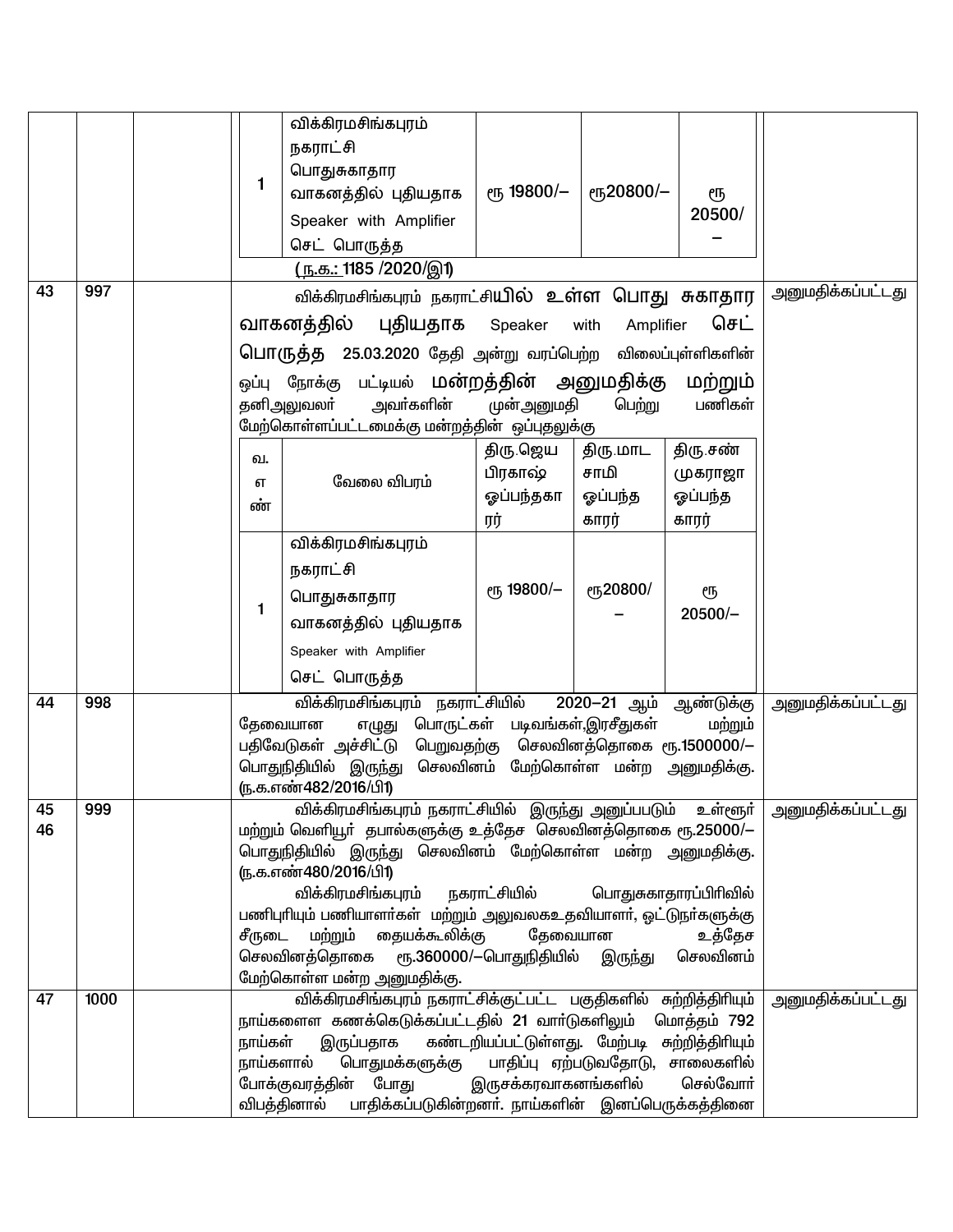|    |      |                                         | கட்டுப்படுத்தும் பொருட்டு, நாய்களுக்கு கருத்தடை அறுவைசிகிச்சை<br>செய்யவும், நாய்களுக்கு ARV எனும் தடுப்பூசி போடுவதற்கும் அங்கீகாரம்<br>செய்யப்பட்டுள்ள<br>தொண்டு<br>நிறுவனம்<br>மூலம்<br>அறுவைசிகிச்சை செய்யவும் அதற்காகும் செலவினத்தொகைக்கும் மன்ற<br>முன்அனுமதி பெற்றதினை தொடா்ந்து ராஜேஸ்வாி கௌசாலா டிரஸ்ட்<br>நிறுவனத்திற்கு ரூ.326900 /– வழங்க மன்ற அனுமதிக்கு.                                                                                                                                                                                                                                                                                                                                                                                                                                                                                                                                                                                                                                                                                                     | நாய்களுக்கு                                                                    |                          |
|----|------|-----------------------------------------|--------------------------------------------------------------------------------------------------------------------------------------------------------------------------------------------------------------------------------------------------------------------------------------------------------------------------------------------------------------------------------------------------------------------------------------------------------------------------------------------------------------------------------------------------------------------------------------------------------------------------------------------------------------------------------------------------------------------------------------------------------------------------------------------------------------------------------------------------------------------------------------------------------------------------------------------------------------------------------------------------------------------------------------------------------------------------|--------------------------------------------------------------------------------|--------------------------|
| 48 | 1001 | கோயம்புத்துாா்<br>அனுமதிக்கு.           | விக்கிரமசிங்கபுரம் நகராட்சி தமிழ்நாடு நகரியல் பயிற்சி நிறுவனம்<br>பயிற்சிக்கான 2019-20 ஆண்டு சந்தா தொகை<br>ரூ.20000/-பொதுநிதியில் இருந்து செலவினம் மேற்கொள்ள                                                                                                                                                                                                                                                                                                                                                                                                                                                                                                                                                                                                                                                                                                                                                                                                                                                                                                             | மன்ற                                                                           | <u>அனுமதிக்கப்பட்டது</u> |
| 49 | 1002 |                                         | விக்கிரமசிங்கபுரம் நகராட்சியில் பொதுசுகாதார வாகனம் TN76AX<br>1623 மினிலாரி தகுதிசான்று பெறுவதற்கு சிறுசிறுபழுதுகள் நீக்கிய<br>வகைக்கு பொது சுகாதார அவசர அவசியம் கருதி அதற்காகும் செலவினத்<br>தொகை மன்ற முன்அனுமதி பெற்றதினை தொடா்ந்து<br>சா்வீஸ் ,தென்காசி நிறுவனத்திற்கு ரூ.29979/— வழங்க மன்ற அனுமதிக்கு                                                                                                                                                                                                                                                                                                                                                                                                                                                                                                                                                                                                                                                                                                                                                               | எஸ்.வி.ஆட்டோ                                                                   | அனுமதிக்கப்பட்டது        |
| 50 | 1003 | 1<br>$\overline{2}$<br>3<br>4<br>5<br>6 | விக்கிரமசிங்கபுரம் நகராட்சியில் அவசர அவசியம் கருதி கீழ்கண்ட<br>விவரப்படியான செலவினம் மேற்கொண்டமைக்கு மன்றத்தின் பாா்வைக்கும்<br>அனுமதிக்கும் வைக்கப்படுகிறது.<br>விக்கிரமசிங்கபுரம் நகராட்சியில் கொரோனா<br>தடுப்பு சம்பந்தமான பிளக்ஸ் பேனர் மற்றும்<br>நகராட்சி பகுதியில் காய்கறி சந்தை இடம்<br>மாற்றம் குறித்த விளம்பர பேனர் அச்சடித்த<br>வகைக்கு<br>நகராட்சியில் தூய்மை<br>விக்கிரமசிங்கபுரம்<br>இந்தியா திட்டப்பணிக்கு ஜெராக்ஸ்<br>எடுத்த<br>வகைக்கு<br>விக்கிரமசிங்கபுரம் நகராட்சியில் கொரோனா<br>தடுப்பு சம்பந்தமான கணக்கெடுப்பு பணிக்கு<br>தேவையான நோட்டுகள் வாங்கிய வகைக்கு<br>விக்கிரமசிங்கபுரம் நகராட்சியில் கொரோனா கூ. 1,175/—<br>தடுப்பு பற்றிய விழிப்புணர்வு பிரச்சார பிட்<br>நோட்டிஸ் ஜெராக்ஸ் எடுத்த வகைக்கு<br>விக்கிரமசிங்கபுரம் நகராட்சியில் கொரோனா<br>தடுப்பு நடவடிக்கையின் கீழ்<br>காய்கறிகள்<br>கிடைக்கும்<br>மற்றும்<br>இடம்<br>மளிகைப்பொருட்கள் கிடைக்கும்<br>விவரம்<br>அறிவிப்புஜெராக்ஸ்<br>எடுத்த<br>அடங்கிய<br>வகைக்கு<br>விக்கிரமசிங்கபுரம் நகராட்சியில் கொரோனா<br>தடுப்பு நடவடிக்கை குறித்த அறிவிப்பு பிட்<br>நோட்டிஸ் ஜெராக்ஸ் எடுத்த வகைக்கு | $P$ ГБ. 1,800/-<br>еҧ. 750/-<br>$P$ Гђ. 2,500/-<br>ет. 2,000/-<br>еть. 1,275/- | <u>அனுமதிக்கப்பட்டது</u> |